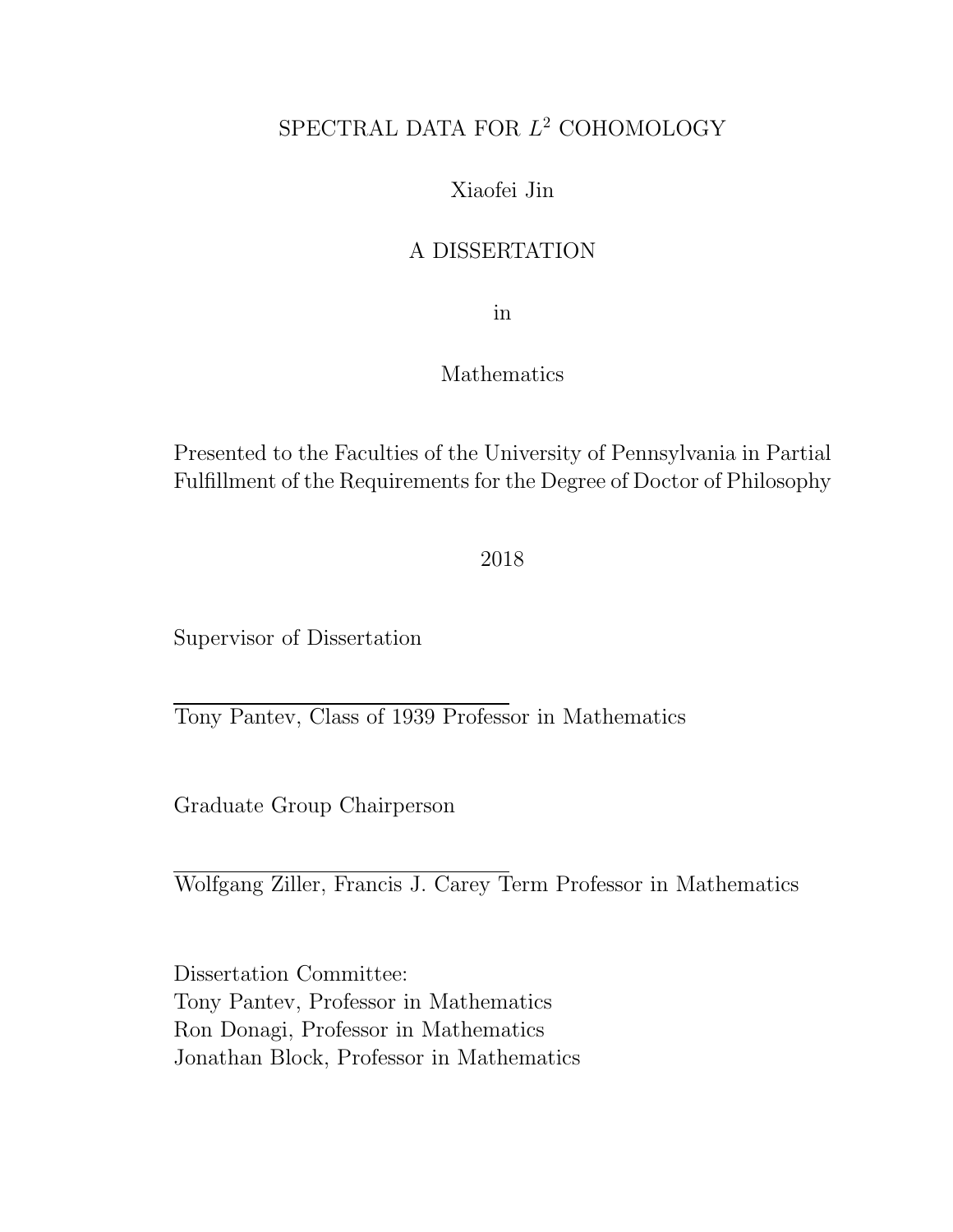# Acknowledgments

In the course of writing this thesis, I owe special thanks to my advisor, Tony Pantev, for suggesting me the problem and bringing me inspiration whenever I struggled in doing my research. This thesis could not be done without his constant support and warm encouragement. I know that a few words cannot adequately express my thanks, I present this thesis as a token of my gratitude to him.

I would also like to thank Ron Donagi and Jonathan Block for providing all the support as well as being on my thesis committee. During my study at Penn, the mathematics that I had learned from them enriched my mathematical experience and will be the most valuable treasure of my life.

I want to share the credit of my thesis with many of my friends, those who are always supportive and eager to offer help to me. I specially thank Yixuan Guo, Antonijo Mrcela, Xiaoguai Li, Chenchao Chen, Hua Qiang for making my life at Penn so enjoyable.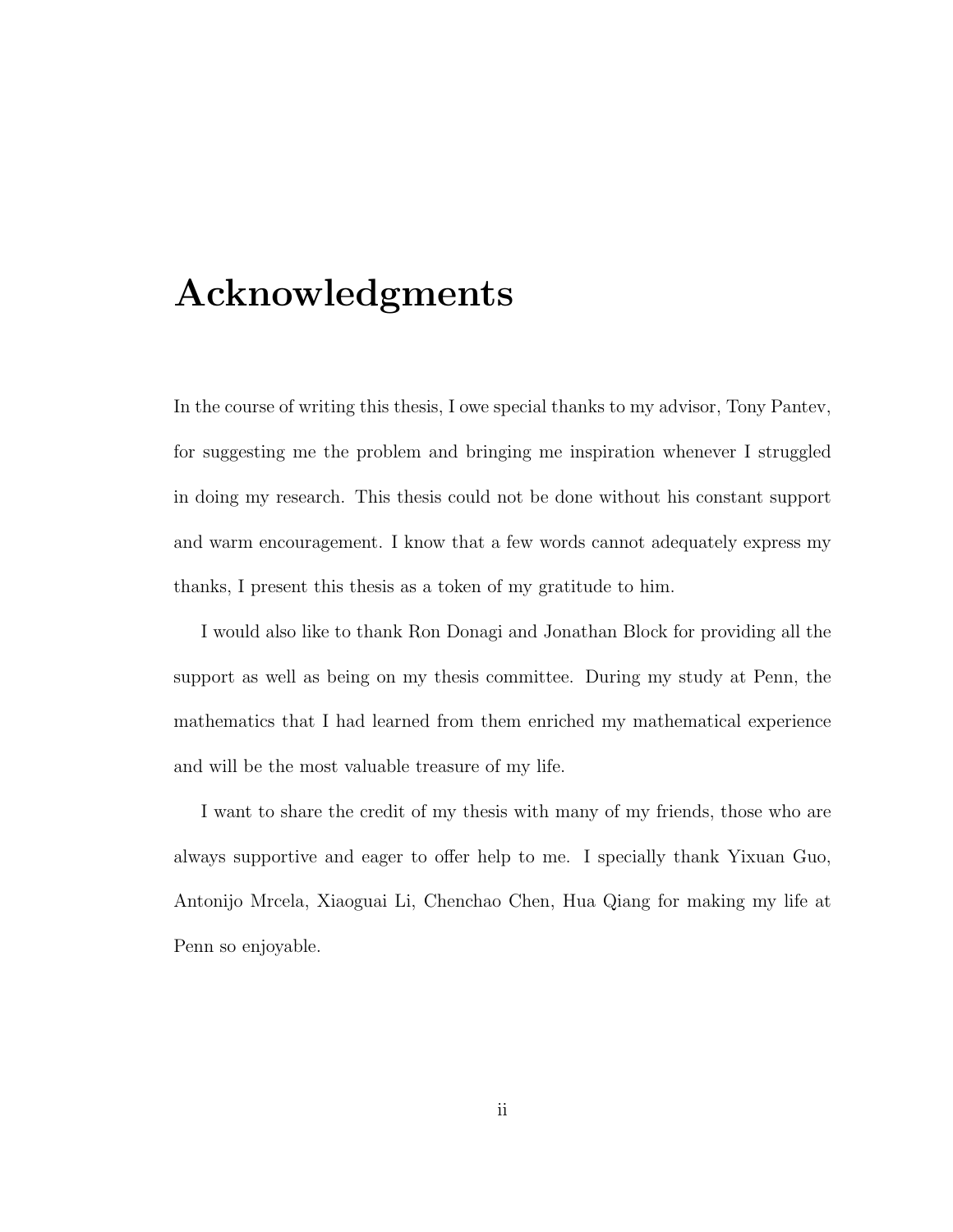#### ABSTRACT

#### SPECTRAL DATA FOR  $L^2$  COHOMOLOGY

#### Xiaofei Jin

#### Tony Pantev

We study the spectral data for the higher direct images of a parabolic Higgs bundle along a map between a surface and a curve with both vertical and horizontal parabolic divisors. We describe the cohomology of a parabolic Higgs bundle on a curve in terms of its spectral data. We also calculate the integral kernel that reproduces the spectral data for the higher direct images of a parabolic Higgs bundle on the surface. This research is inspired by and extends the works of Simpson [21] and Donagi-Pantev-Simpson [7].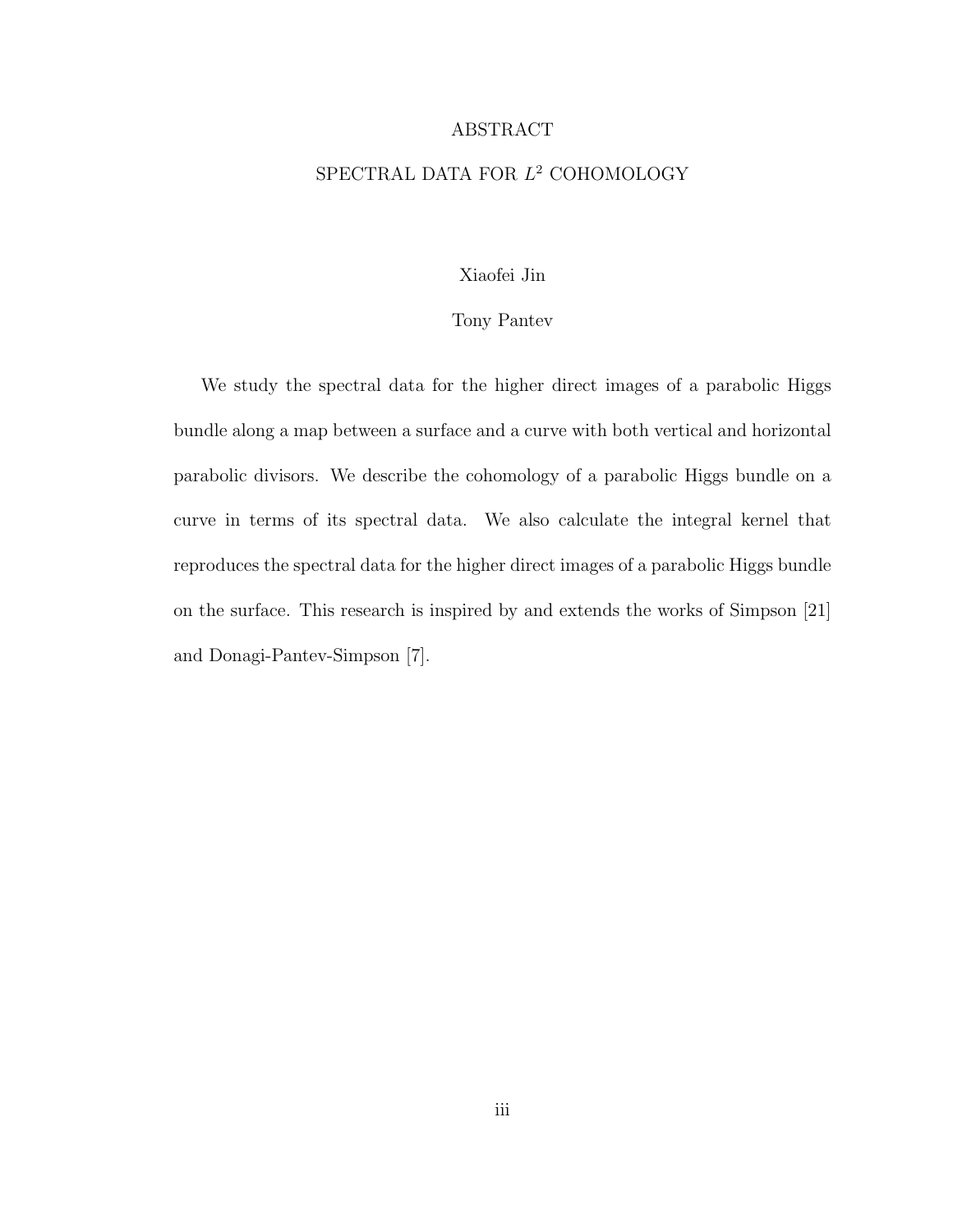# **Contents**

| $\mathbf{1}$   |     | Introduction                                                                   | $\mathbf{1}$   |
|----------------|-----|--------------------------------------------------------------------------------|----------------|
| $\bf{2}$       |     | Basic notions on Higgs bundles                                                 | $\overline{7}$ |
|                | 2.1 |                                                                                | $\overline{7}$ |
|                | 2.2 |                                                                                | 10             |
|                | 2.3 | Non Abelian Hodge Correspondence                                               | 13             |
|                | 2.4 | The root stack construction $\ldots \ldots \ldots \ldots \ldots \ldots \ldots$ | 17             |
| 3              |     | Direct images of Higgs bundles                                                 | 20             |
|                | 3.1 | Direct images of a holomorphic Higgs bundle under a smooth map.                | 21             |
|                | 3.2 |                                                                                | 22             |
| $\overline{4}$ |     | The $L^2$ parabolic Dolbeault complex                                          | 29             |
|                | 4.1 |                                                                                | 29             |
|                |     | 4.1.1                                                                          | 29             |
|                |     | The monodromy weight filtration<br>4.1.2                                       | 31             |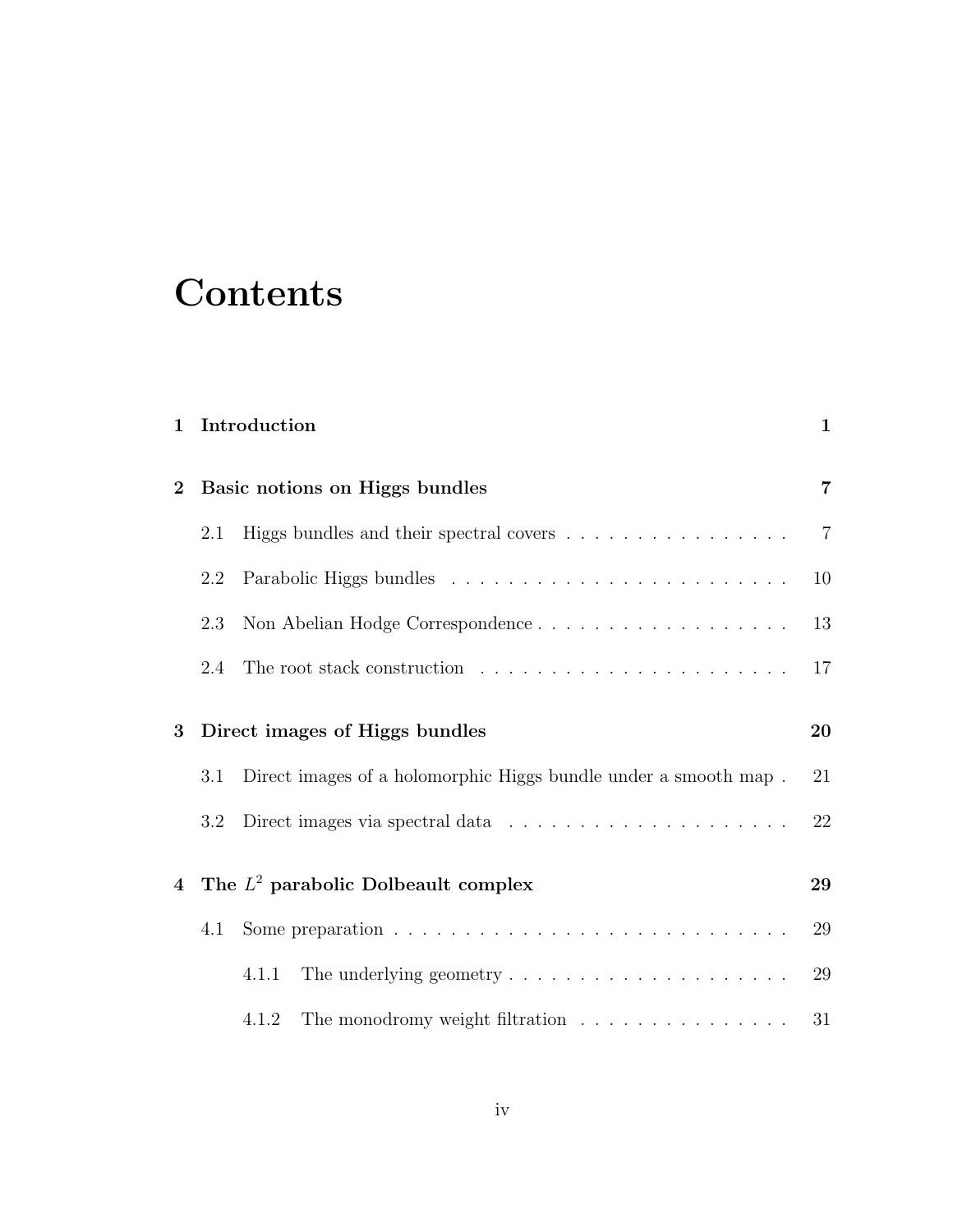|     | 4.2 Local study of parabolic Higgs bundles 31                                          |    |
|-----|----------------------------------------------------------------------------------------|----|
|     | 4.3 The $L^2$ parabolic Dolbeault complex 33                                           |    |
|     | 5 Direct images of Higgs bundles revisited                                             | 41 |
| 5.1 | Spectral data on the orbicurve $\ldots \ldots \ldots \ldots \ldots \ldots$ 42          |    |
| 5.2 |                                                                                        |    |
|     | The case with no vertical divisors $\dots \dots \dots \dots \dots \dots$ 48<br>521     |    |
|     | The general case $\ldots \ldots \ldots \ldots \ldots \ldots \ldots \ldots 52$<br>5.2.2 |    |
|     |                                                                                        |    |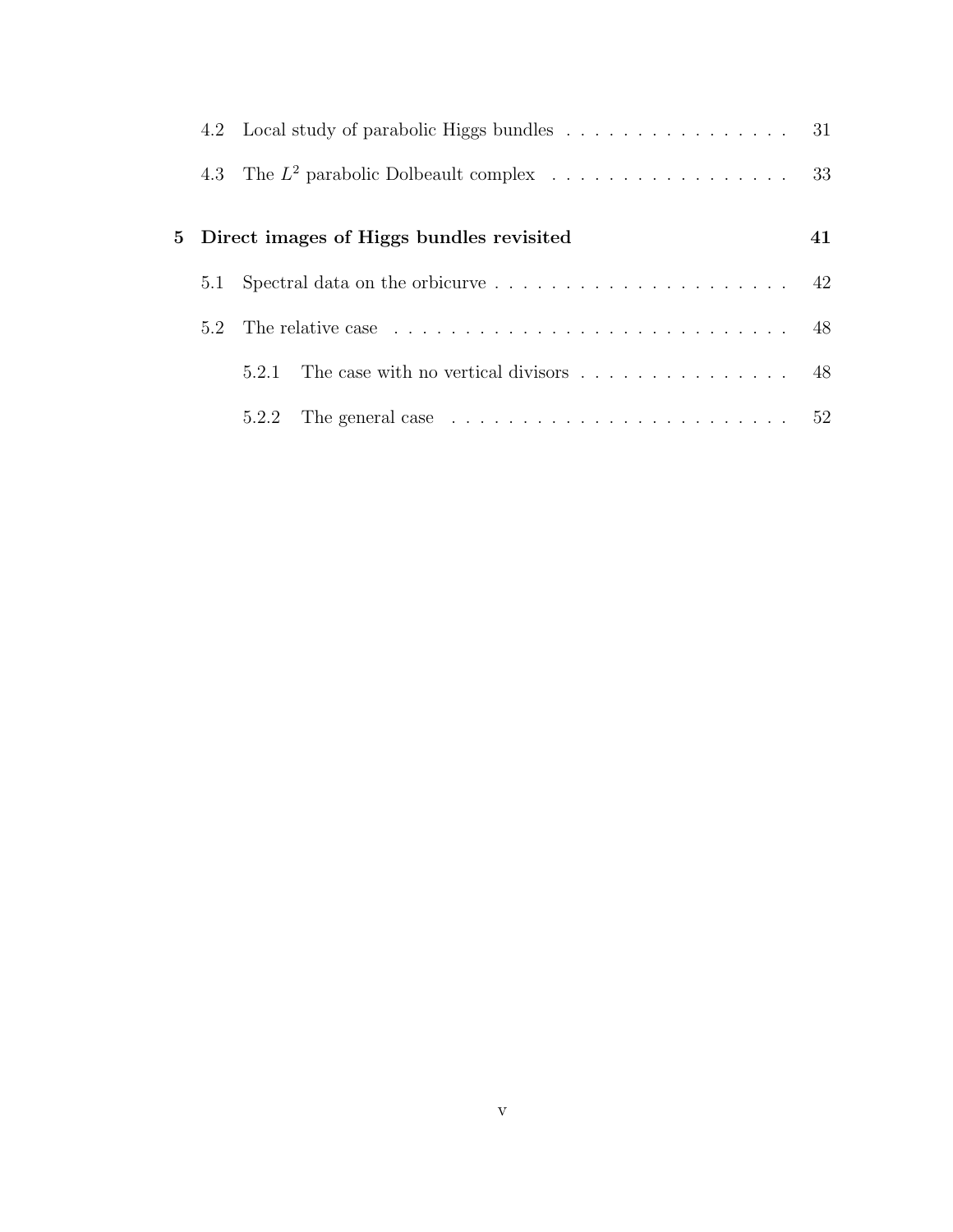### Chapter 1

# Introduction

A Higgs bundle  $(E, \varphi)$  on a smooth complex projective variety X is an algebraic vector bundle E equipped with an algebraic Higgs field  $\varphi$ , i.e. an  $\mathcal{O}_X$ -linear map  $\varphi: E \to E \otimes \Omega^1_X$  such that  $\varphi \wedge \varphi = 0$ . A flat bundle  $(F, \nabla)$  on X is an algebraic vector bundle F equipped with an algebraic flat connection  $\nabla$ , i.e. an C-linear map  $\nabla: F \to F \otimes \Omega^1_X$  satisfying the Leibniz rule and such that  $\nabla^2 = 0$ . Via the Riemann-Hilbert correspondence specifying a flat bundle on  $X$  is the same thing as specifying a local system L on X, i.e. a locally constant sheaf of  $\mathbb{C}\text{-vector spaces}$ on X or equivalently a representation of the fundamental group  $\pi_1(X)$ .

The Non Abelian Hodge Correspondence (NAHC) on X says that semistable Higgs bundles with vanishing Chern classes and flat bundles are equivalent data [3, 23]. The equivalence in the NAHC is mediated by a richer object called a harmonic bundle which determines both a Higgs bundle and a flat bundle. In fact,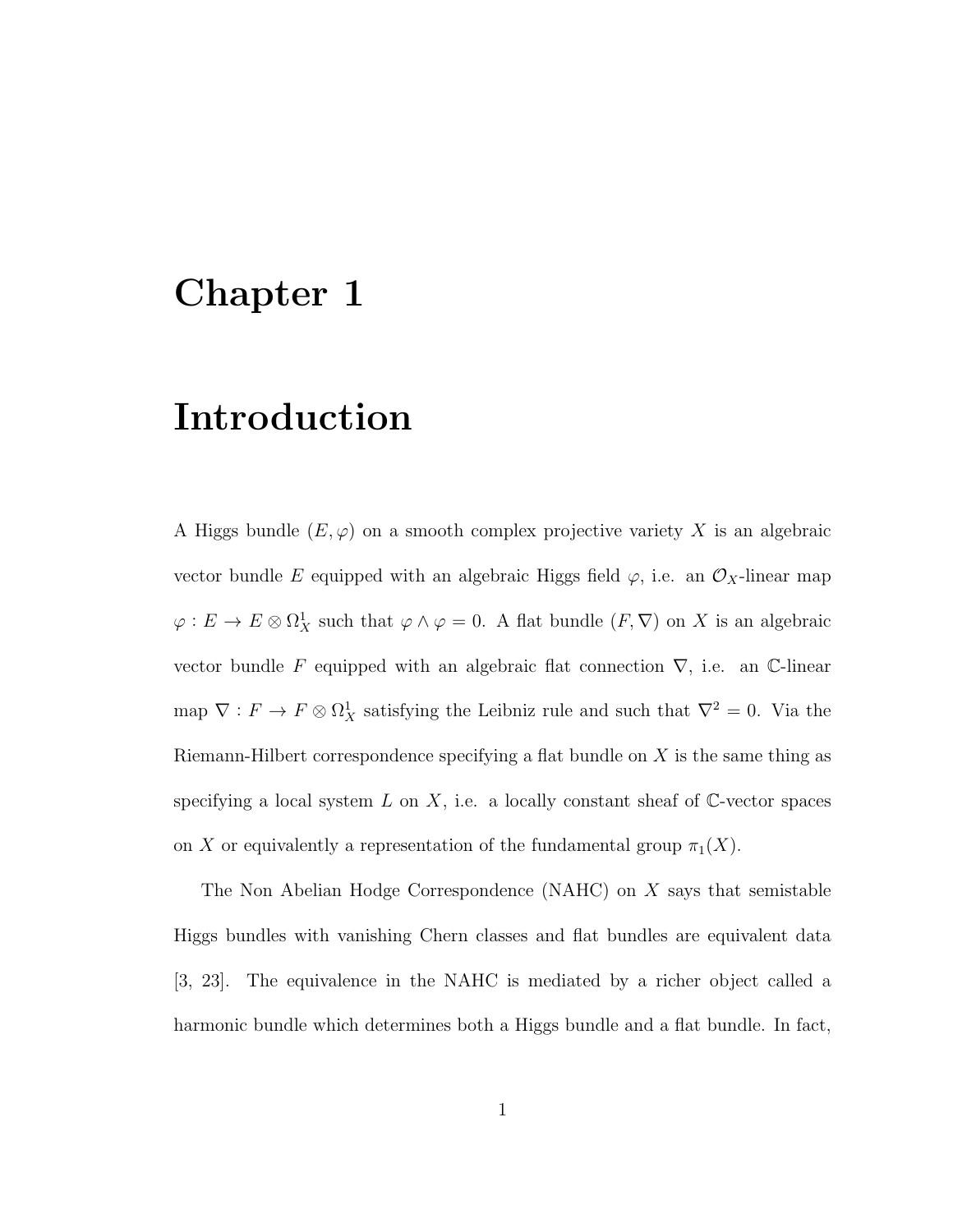a harmonic bundle determines a whole family of  $\lambda$ -connections parametrized by  $\lambda \in \mathbb{C}$ . The Higgs field corresponds to the  $\lambda = 0$  value of the parameter while the flat connection of corresponds to the  $\lambda = 1$  value.

The notion of a harmonic bundle was introduced by Corlette and Simpson [3, 23, 25] as a gauge theoretic extension of the classical notion of a variation of Hodge structures. Recall [23] that a complex variation of Hodge structures on X is a  $C^{\infty}$ complex vector bundle V equipped with a decomposition  $V = \bigoplus_{p+q=k} V^{p,q}$ , a nondegenerate Hermitian pairing (polarization), and a flat connection  $D: V \to A^1(V)$ , satisfying the Griffiths transversality property  $-D$  is of degree one with respect to the total gradings on V and  $A^1(V)$ . In other words D decomposes into four pieces:

$$
D = \partial + \overline{\partial} + \theta + \overline{\theta} : V^{p,q} \to A^{1,0}(V^{p,q}) \oplus A^{0,1}(V^{p,q}) \oplus A^{1,0}(V^{p-1,q+1}) \oplus A^{0,1}(V^{p+1,q-1}).
$$

A complex variation of Hodge structures is a generalization of the notion of an integral variation of Hodge structures, which was first introduced and studied by Griffiths in his classical work [8]. A special and very interesting class of such variations of Hodge structures are the variations of geometric origin that arise from smooth projective families of varieties. Indeed if  $Z \to X$  is a smooth projective morphism, then the family of vector spaces  $L_x = H^k(Z_x, \mathbb{C})$  yields a local system L on X. The corresponding  $C^{\infty}$  vector bundle  $V = L \otimes_{\mathbb{C}} C^{\infty}_X$  comes equipped with a natural flat connection - the Gauss-Manin connection - corresponding to the locally constant structure of L. Finally the Hodge decomposition of  $L_x$  with pieces  $L_x^{p,q} = H^{p,q}(Z_x)$  induces the desired decomposition  $V = \bigoplus_{p+q=k} V^{p,q}$  of V.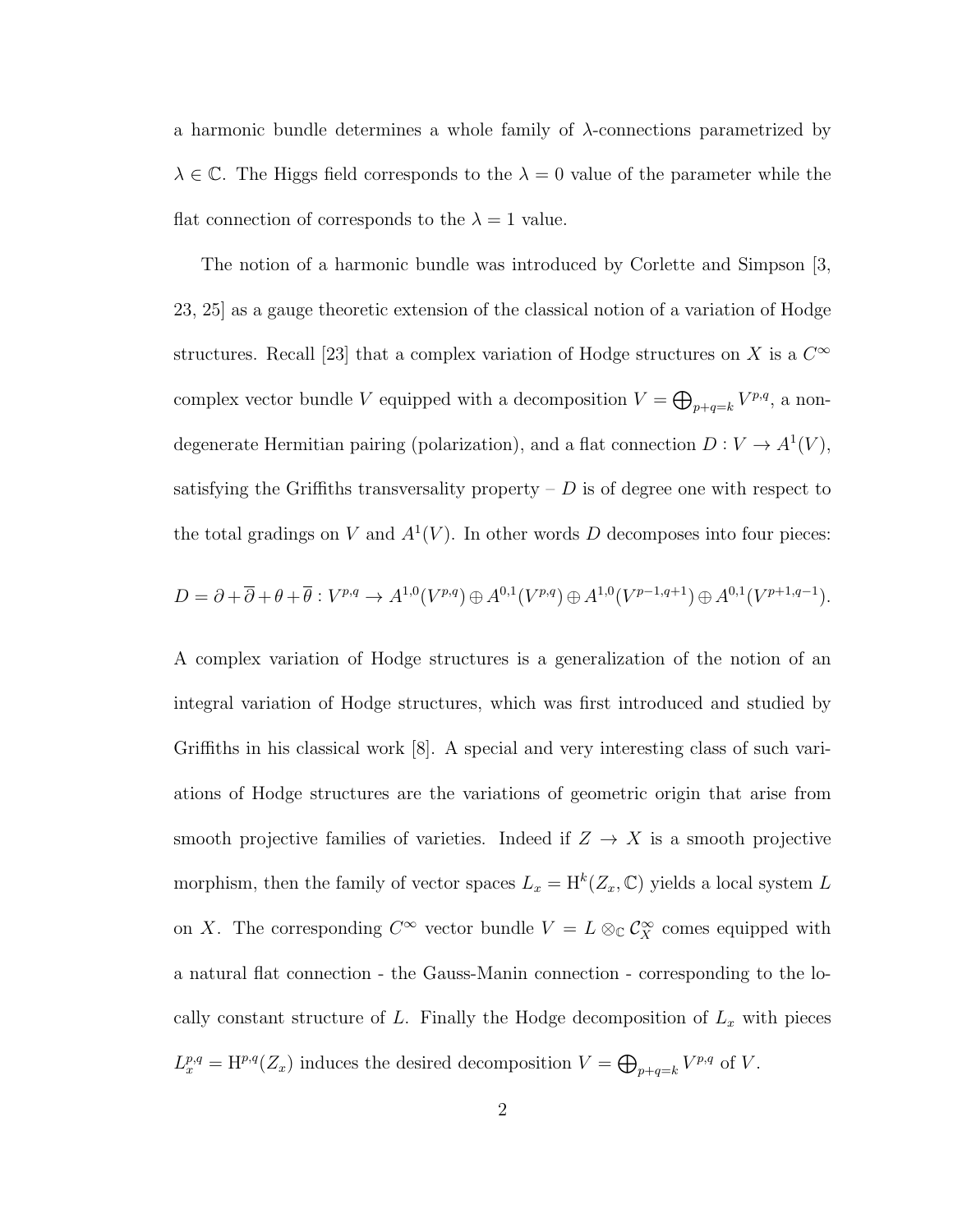From a variation of Hodge structure, we obtain a system of Hodge bundles, that is a direct sum  $E = \bigoplus_{p+q=k} E^{p,q}$  of holomorphic vector bundles with a holomorphic endomorphism  $\theta : E^{p,q} \to E^{p-1,q+1} \otimes \Omega_X^1$  satisfying  $\theta \wedge \theta = 0$ . In fact,  $E^{p,q}$  is the bundle  $V^{p,q}$  equipped with the holomorphic structure given by  $\overline{\partial}$ , and  $\theta$  is the corresponding piece in the decomposition of D. By Griffiths' infinitesimal period relations [8] it is known that we can in fact recover the variation of Hodge structures from the system of Hodge bundles. The systems of Hodge bundles which arise from irreducible variations of Hodge structures are necessarily stable and have vanishing Chern classes. Using Yang-Mills-Higgs theory Simpson reinterpreted the period relations as the existence of a special metric - the so called harmonic metric - on the system of Hodge bundles. He showed that given a stable system of Hodge bundles with vanishing Chern classes, we can recover the irreducible complex variation of Hodge structures as the Chern connection for this special metric. Therefore, there is an equivalence between the category of irreducible complex variations of Hodge structures and stable systems of Hodge bundles with vanishing Chern classes. The NAHC extends this equivalence to arbitrary flat bundles and general semistable Higgs bundles with vanishing Chern classes. In fact one can use the extended NAHC to characterize the flat bundles underlying complex variations of Hodge structures. By a theorem of Simpson [23] they are exactly the ones corresponding to Higgs bundles which are fixed by the natural  $\mathbb{C}^{\times}$ -action:  $(E, \varphi) \mapsto (E, t\varphi)$  for  $t \in \mathbb{C}^{\times}$ .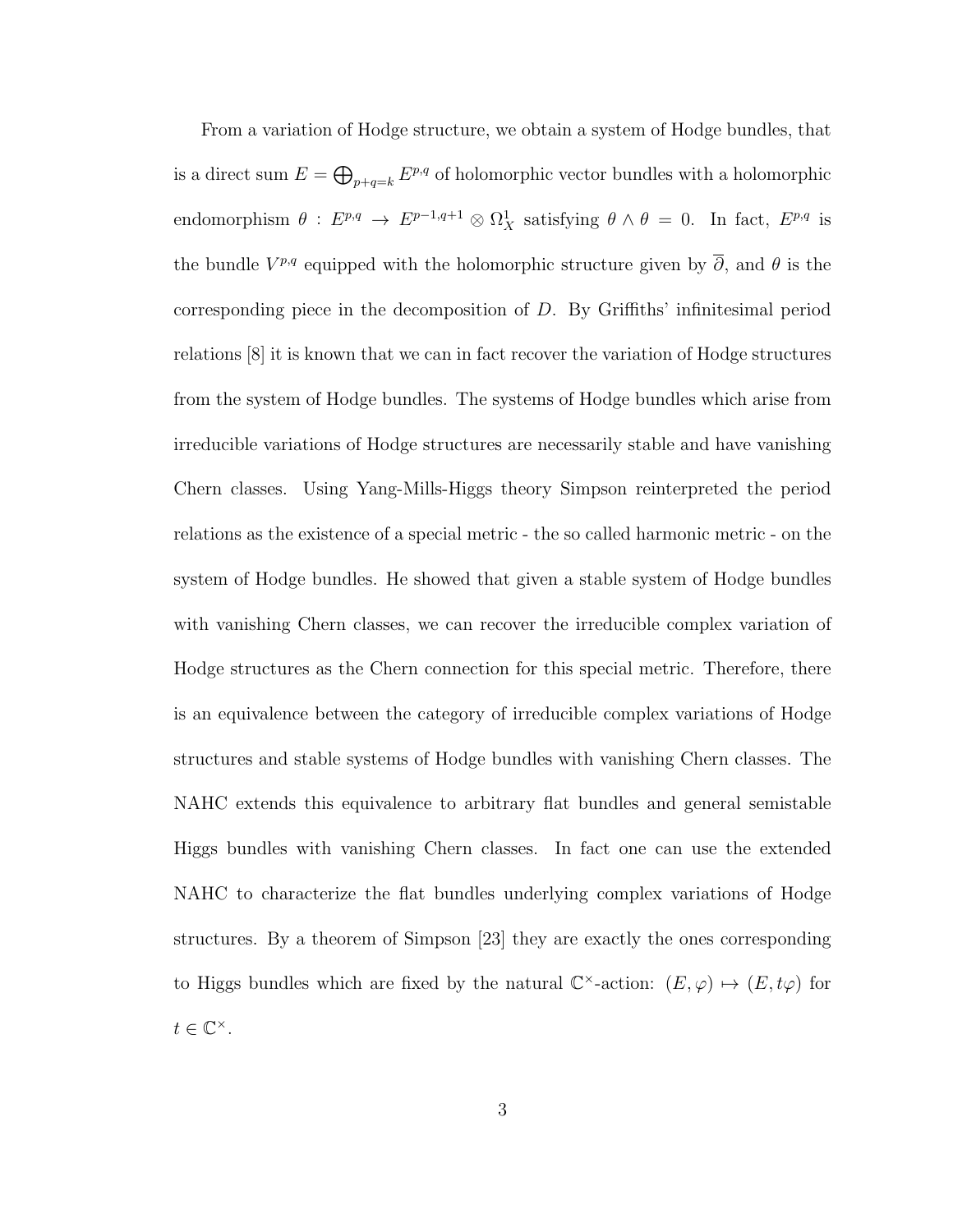The natural and meaningful cohomology theory of variations of Hodge structures or more general harmonic bundles arises from deriving the functor of global sections that are  $L^2$ -summable in the norm corresponding to the harmonic metric. The resulting cohomology theory is hard to compute directly but one can gain access to it through the NAHC. Indeed, the NAHC identifies [23] the  $L^2$  cohomology of a harmonic bundle with the de Rham cohomology of the associated flat bundle and also with the Dolbeault cohomology of the associated Higgs bundle. De Rham and Dolbeault cohomology theories admit respectively a topological and an algebraic model that make them much more tractable. Finally, the general spectral correspondence [11, 6] can be used to recast the Dolbeault cohomology theory of Higgs bundles as a purely sheaf theoretic cohomology of the associated spectral data [21].

The spectral description provides a powerful geometric tool for understanding and computing cohomology and direct images of harmonic, flat, or Higgs bundles when dealing with smooth and compact varieties. The theory becomes much more complicated in the non-compact or singular setting. For smooth quasi-projective varieties and flat or Higgs bundles with tame ramification at infinity the NAHC was developed in the works of Simpson [20] and Mochizuki [13, 14, 15, 16]. The algebraic de Rham and Dolbeault models for the corresponding  $L^2$ -cohomology of harmonic metrics with singularities was constructed in the recent work [7] of Donagi-Pantev-Simpson. So for computational purposes the main missing ingredient of this theory is an appropriate version of the spectral correspondence that will account for the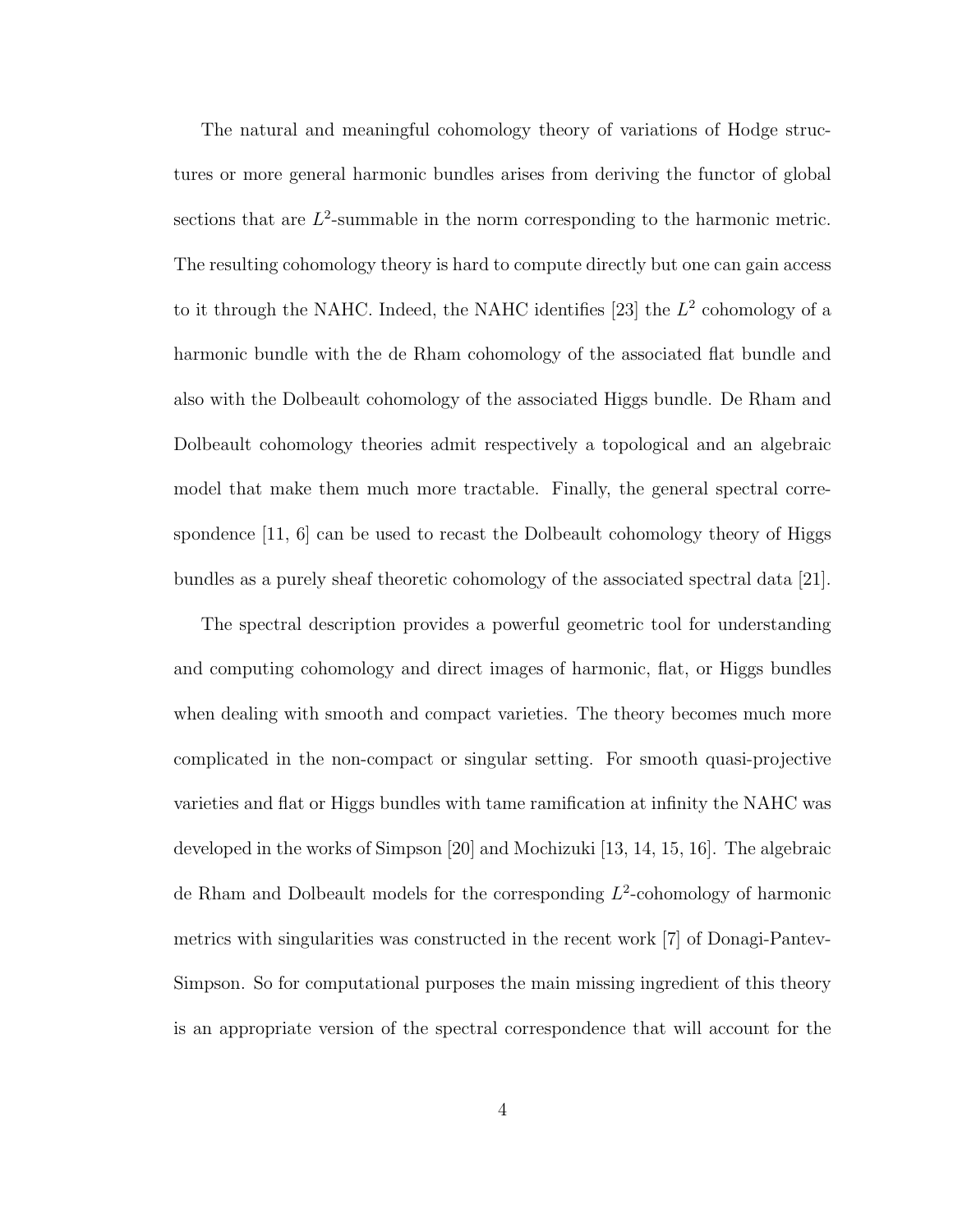blow-up behavior of  $L^2$ -cohomology classes at infinity.

In this thesis, we consider the question of how to compute cohomology and pushforwards of Higgs bundles in terms of spectral data in the presence of singularities of the harmonic metrics. More precisely, let  $f : X \to Y$  be a map from a smooth projective surface to a curve. Suppose that  $f$  is smooth away from some simple normal crossings divisor  $D_V$  of X. Let  $(\underline{E}, \varphi)$  be a tame parabolic Higgs bundle that has parabolic structures along  $D_V$  as well as some horizontal divisor  $D_H$ . Suppose each component of  $D_H$  is etale over Y. Put  $D = D_V + D_H$  and  $Q = f(D_V)$ . In this situation, the "correct" higher direct images of  $(\underline{E}, \varphi)$  can be described algebraically using the parabolic  $L^2$  Dolbeault complex in [7]. By "correct" we mean that these higher direct images correspond under the tamely ramified NAHC to the higher direct images of the corresponding filtered local system as stated in Theorem 2.3.1. The analytic motivation of the  $L^2$  cohomology comes from estimates for the norms of sections or holomorphic 1-forms under a metric which is asymptotically the Poincaré metric near punctures so that meromorphic sections along fibers  $X_y$  for  $y \in Y - Q$ are in  $L^2$ .

On the other hand, a Higgs bundle can be encoded in its spectral sheaf by the spectral correspondence  $\vert 11, 6 \vert$ . We discuss a parabolic refinement of the spectral construction in which the spectral datum is a parabolic coherent sheaf on the total space of  $\Omega^1_X(\log D)$  and we proceed to describe the higher images of  $(\underline{E}, \varphi)$  in terms of this spectral data.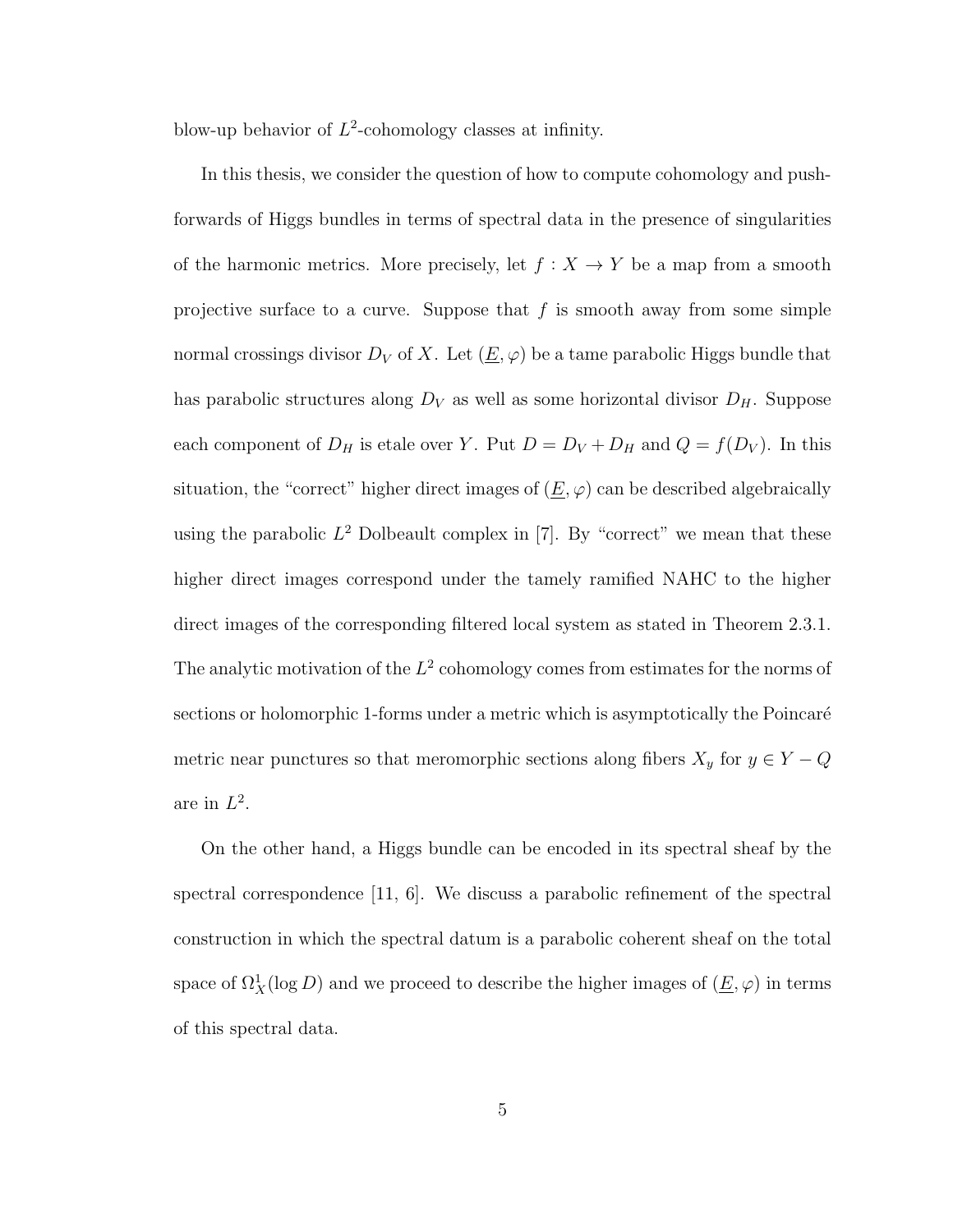The structure of this thesis is as follows. In Chapter 2, we review some basic notions of the theory of Higgs bundles including the spectral construction, the concept of a tame parabolic Higgs bundle, the non-compact NAHC which was given in [13], and the standard root stack construction through which a parabolic Higgs bundle can be converted into a meromorphic Higgs bundle on an orbifold.

In Chapter 3, we study the case when f is smooth and  $(E, \varphi)$  is just a holomorphic Higgs bundle. In this case, we review a result of Simpson's from [21]. Basically, this says that the higher direct images for  $(E, \varphi)$  are the hyperdirect images of the relative Dolbeault complex (3.1.1) and the Higgs fields of the higher direct images are defined by the coboundary maps for hyperdirect images of a certain short exact sequence of complexes consisting of relative and absolute Dolbeault complexes. After this, in Section 3.2, we find the spectral sheaves for the higher direct images of  $(E, \varphi)$  in terms of the spectral sheaf for  $(E, \varphi)$ . It is this result that we want to generalize to the situation where we have a parabolic Higgs bundle with parabolic structure specified along both vertical and horizontal divisors.

In Chapter 4, we define the parabolic  $L^2$  Dolbeault complex and state the main theorem in [7]. In Chapter 5, we study our main problem of how to describe the cohomology and higher direct images of a parabolic Higgs bundle by using its spectral data.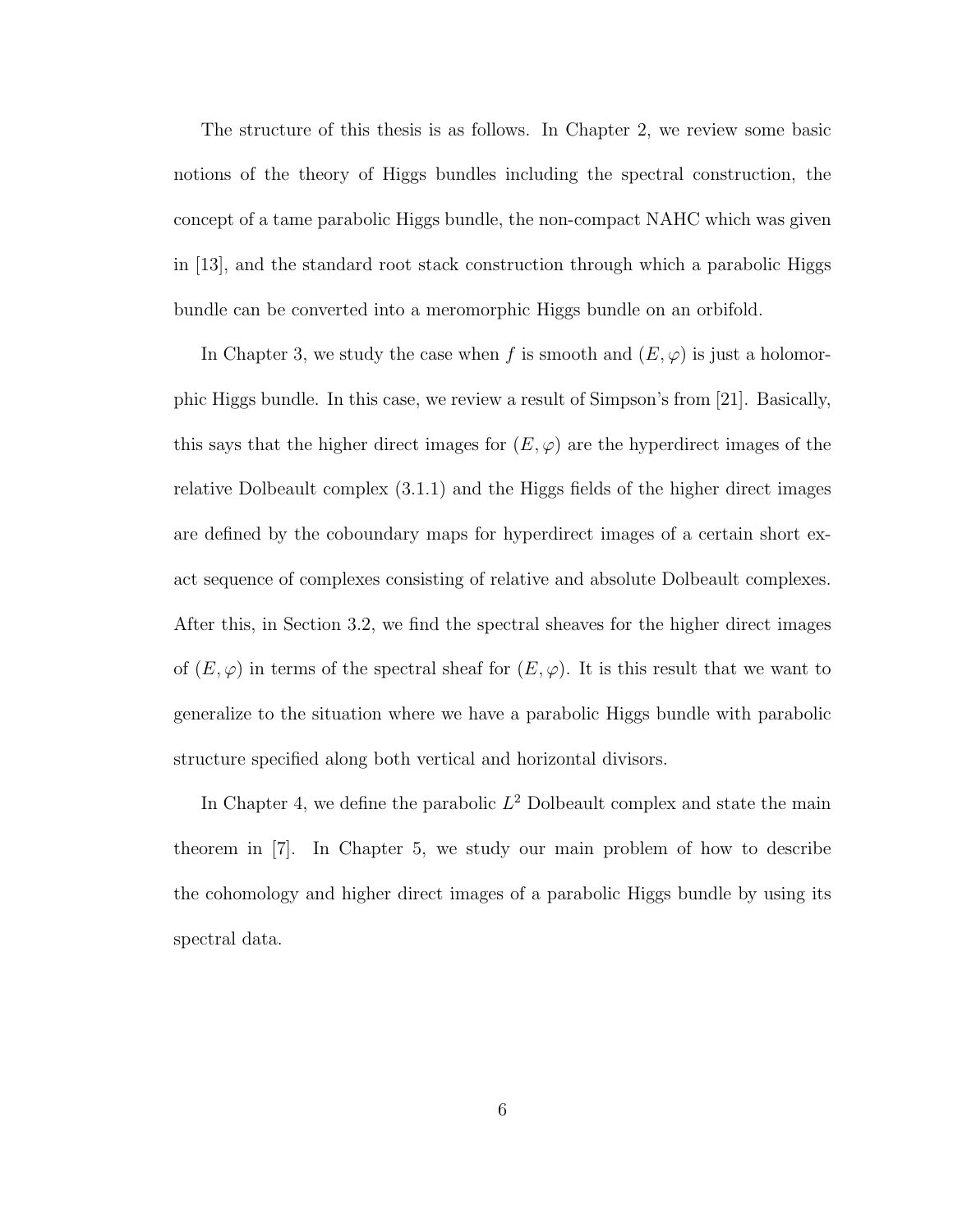### Chapter 2

# Basic notions on Higgs bundles

### 2.1 Higgs bundles and their spectral covers

Let  $X$  be a smooth projective variety.

**Definition 2.1.1.** A Higgs bundle  $(E, \varphi)$  on X is a pair consisting of a holomorphic vector bundle E and a  $\mathcal{O}_X$ -linear map  $\varphi : E \to E \otimes \Omega^1_X$  such that  $\varphi \wedge \varphi = 0$ .

For a vector bundle K over X, there is a more general notion of a K-valued Higgs bundle, which is a pair  $(E, \varphi : E \to E \otimes K)$  satisfying  $\varphi \wedge \varphi = 0$ . A morphism  $a:(E_1,\varphi_1)\to (E_2,\varphi_2)$  between two K-valued Higgs bundles is a map of coherent sheaves which intertwines the respective Higgs fields, that is a map  $a: E_1 \to E_2$  for which  $\varphi_2 \circ a = a \circ \varphi_1$ .

The category of Higgs bundles has internal tensor products and internal Homs. Given two Higgs bundles  $(E_1, \varphi_1)$  and  $(E_2, \varphi_2)$  on X, we can define their tensor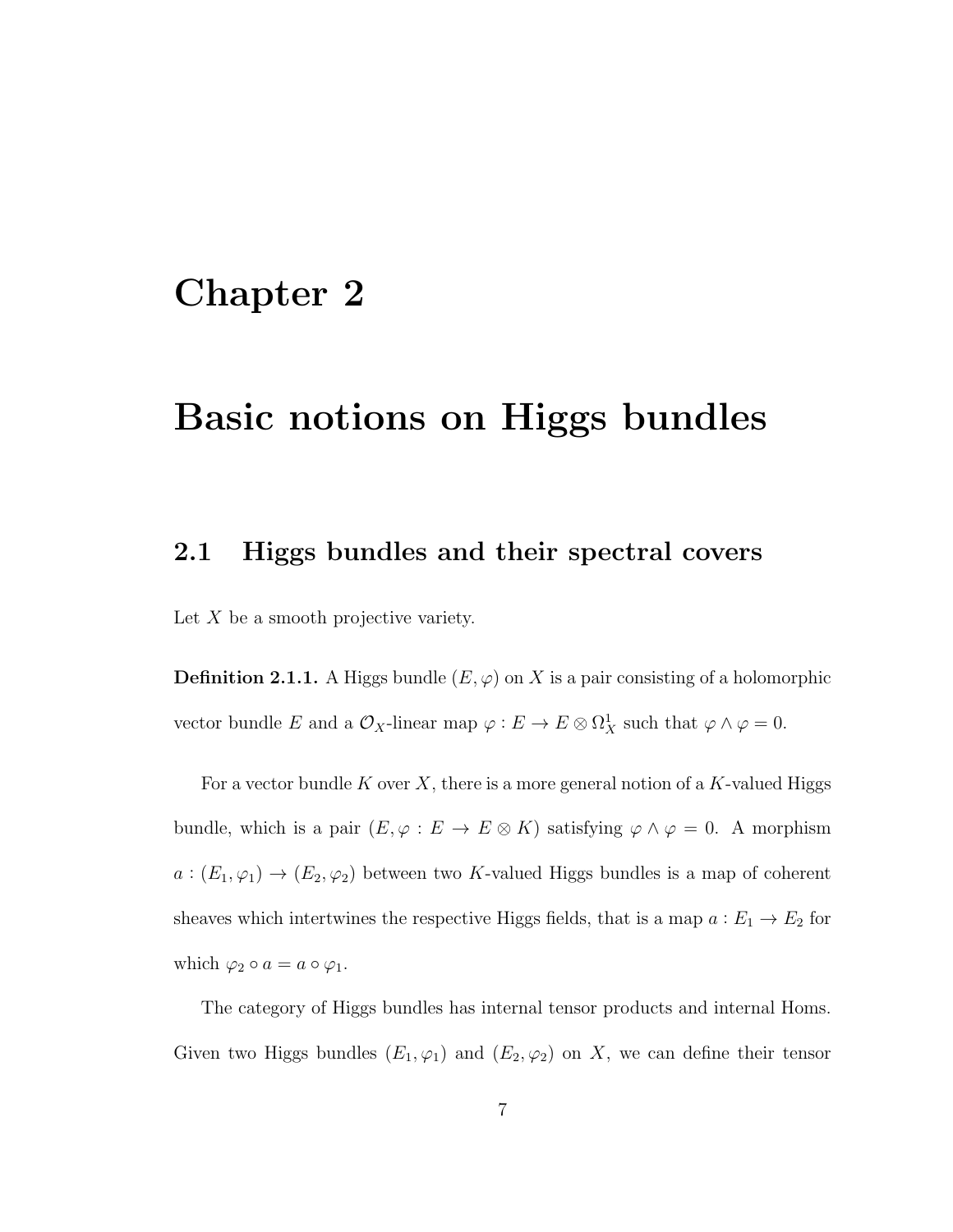product as the Higgs bundle:

$$
(E_1,\varphi_1)\otimes (E_2,\varphi_2)\mathrel{\mathop:}= (E_1\otimes E_2,\varphi_1\otimes\mathrm{id}_{E_2}+\mathrm{id}_{E_1}\otimes\varphi_2).
$$

Similarly we can define their Hom Higgs bundle as:

$$
\underline{\text{Hom}}((E_1, \varphi_1), (E_2, \varphi_2)) := (\underline{\text{Hom}}(E_1, E_2), h \mapsto -h \circ \varphi_1 + \varphi_2 \circ h). \tag{2.1.1}
$$

Furthermore, suppose  $f: X \rightarrow Y$  is a map of smooth projective varieties. Given a Higgs bundle  $(E, \varphi)$  on Y, the pullback of  $(E, \varphi)$  is defined by

$$
f^*(E, \varphi) := (f^*E, (\mathrm{id}_{f^*E} \otimes df^*) \circ f^* \varphi),
$$

where  $df^* : f^* \Omega_Y^1 \to \Omega_X^1$  is the codifferential of f.

A Higgs bundle on X can be thought of as a vector bundle E together with an action of the symmetric algebra of the tangent bundle  $Sym^{\bullet} T_X$ . Note that the one-form  $\varphi$  gives an action of the symmetric algebra rather than of the full tensor algebra because of the condition  $\varphi \wedge \varphi = 0$ , which says that the endomorphisms  $\varphi_{\xi} = \varphi \sqcup \xi : E \to E$  corresponding to different tangent vectors  $\xi \in T_X$  commute.

The projection from the cotangent space  $\pi : T_X^* \to X$  is an affine map. Note that

$$
T_X^* = \underline{\text{Spec}}(\text{Sym}^{\bullet} T_X), \quad \pi_* \mathcal{O}_{T_X^*} = \text{Sym}^{\bullet} T_X.
$$

Thus we see that a coherent sheaf  $\mathcal E$  on  $T^*_X$  is the same thing as a coherent sheaf  $F = \pi_* \mathcal{E}$  on X together with an action of Sym<sup>•</sup>  $T_X$  on F. In particular a Higgs bundle  $(E, \varphi)$  can be viewed as a coherent sheaf  $\mathcal E$  on  $T^*_{X}$ .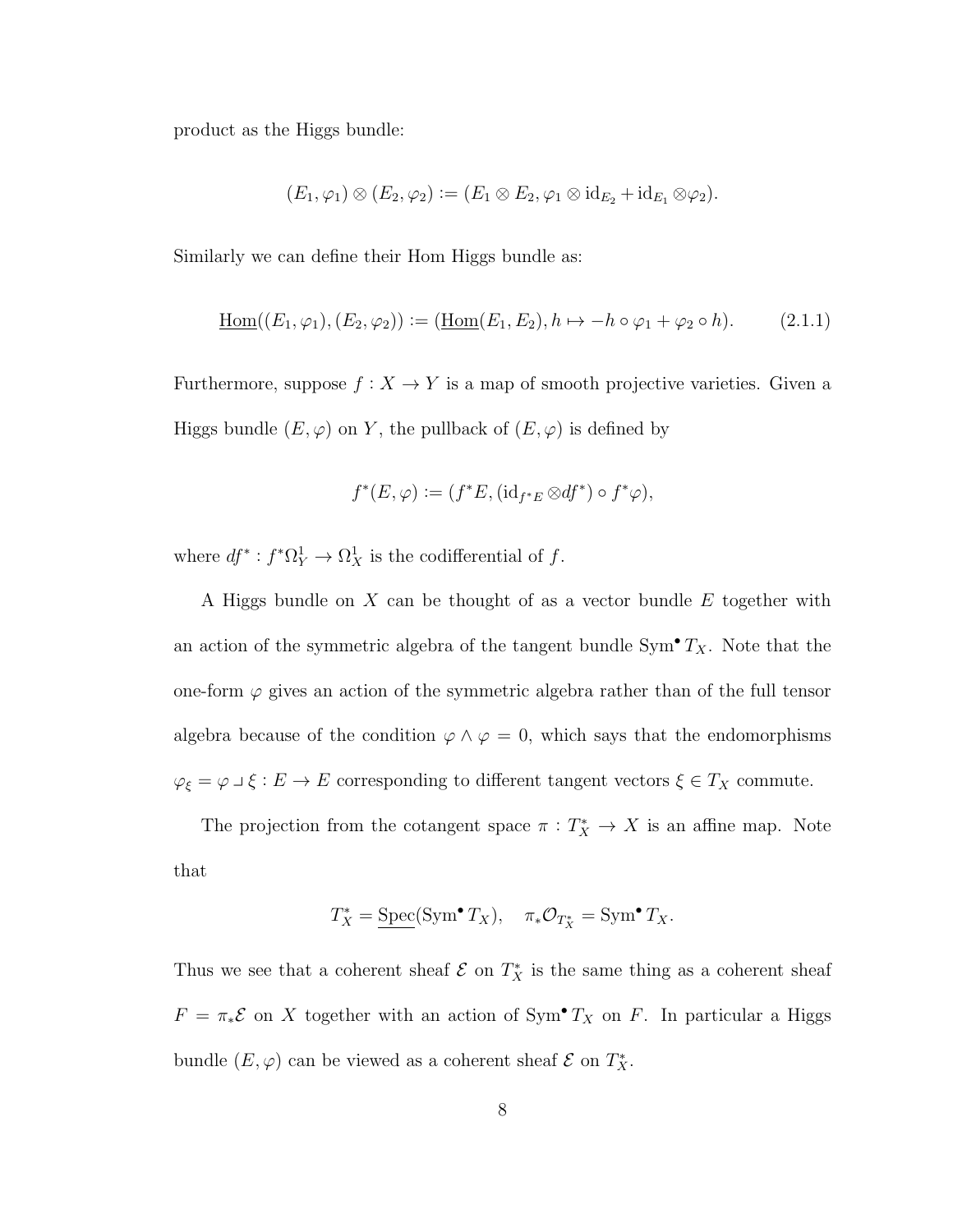The coherent sheaf  $\mathcal E$  can be described explicitly as follows. Given a Higgs bundle  $(E, \varphi)$  on X, for each  $x \in X$  we can look at the spectrum of the linear map  $\varphi_x$ . Let  $\lambda$  be the tautological section of  $\pi^*\Omega^1_X$ . We define  $\mathcal E$  to be the cokernel of the map  $\Box(\mathrm{id}_{\pi^*E} \otimes \lambda - \pi^*\varphi)$ :

$$
\pi^* E \otimes \pi^* T_X \xrightarrow{\lrcorner (\mathrm{id}_{\pi^* E} \otimes \lambda - \pi^* \varphi)} \pi^* E \longrightarrow \mathcal{E} \longrightarrow 0. \tag{2.1.2}
$$

This  $\mathcal E$  is called the **spectral sheaf** for the Higgs bundle  $(E, \varphi)$ . The spectral sheaf  $\mathcal{E}$  is a coherent sheaf on  $T_X^*$  which is finite and flat over  $\mathcal{O}_X$ . The **spectral** cover for  $(E, \varphi)$  is defined to be the subscheme  $\text{Supp}(\mathcal{E}) \subset T_X^*$ , and the map from Supp $(\mathcal{E})$  to X is proper. Explicitly, Supp $(\mathcal{E})$  is given as the zero scheme of the section

$$
\det(\lambda \cdot \mathrm{id} - \pi^* \varphi) \in \mathrm{Sym}^r \pi^* \Omega^1_X.
$$

We can recover the Higgs data  $(E, \varphi)$  from  $\mathcal E$  by simply setting  $E = \pi_* \mathcal E$  and  $\varphi = \pi_*(- \otimes \lambda)$ . Therefore, we have set up an equivalence of categories

$$
\left(\begin{array}{c}\text{coherent sheaves on }T_X^*,\\ \text{finite and flat over }X\end{array}\right) \Longleftrightarrow \left(\begin{array}{c}\text{Higgs bundles on }X\\ \end{array}\right).
$$

This equivalence is called the **spectral correspondence**. This correspondence also works for any K-valued Higgs bundle. More generally, if  $(E, \varphi)$  is a coherent Higgs sheaf rather than a Higgs bundle, then in the spectral correspondence above it will correspond to a coherent sheaf on  $T_X^*$  that is finite but not necessarily flat over  $X$ .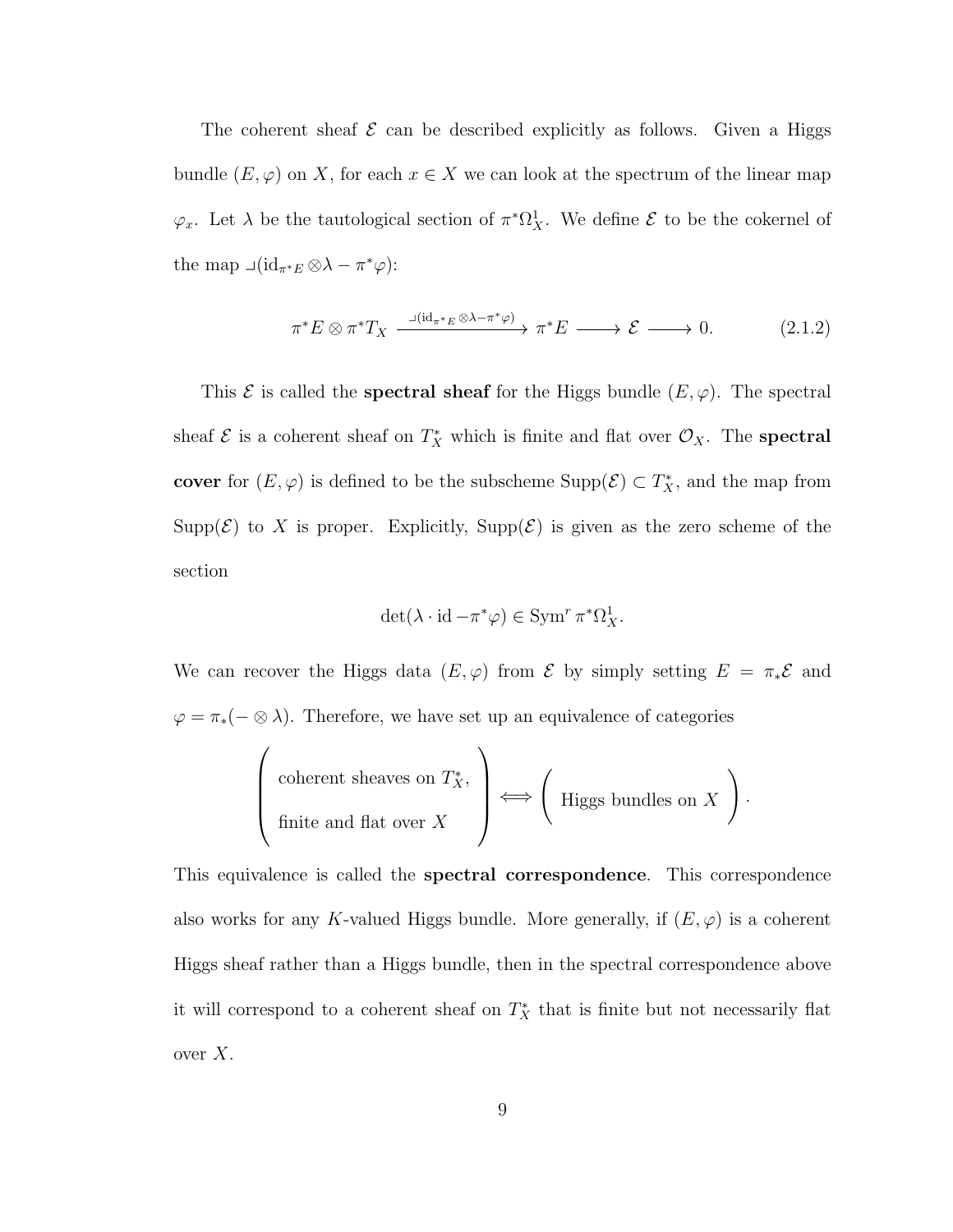Remark 2.1.2. We want to mention another reason why the condition " $\varphi \wedge \varphi = 0$ " in Definition 2.1.1 is needed. Consider a K-valued Higgs bundle  $(E, \varphi)$ . If  $K|_{U} \simeq$  $\mathbb{C}^n \otimes \mathcal{O}_U$  is a local trivialization of K over an open subset  $U \subset X$ , then we see that  $\varphi$  consists of n endomorphisms of E:

$$
\varphi|_U = (\varphi_1, \cdots, \varphi_n), \text{ with } \varphi_i \in \Gamma(U, \text{End } E).
$$

We may look at the spectrum of each  $\varphi_i$ , but the collection of spectral covers we get in this way makes little sense since these  $\varphi_i$  may not share any common eigenvectors. Hence we need all  $\varphi_i$  to have a common spectrum, which is equivalent to requiring that  $[\varphi_i, \varphi_j] = 0$  for all *i*, *j*. This is the condition  $\varphi \wedge \varphi = 0$ .

### 2.2 Parabolic Higgs bundles

Let  $D \subset X$  be a simple normal crossings divisor. We recall the notion of a parabolic vector bundle with parabolic structure along D.

**Definition 2.2.1.** A parabolic bundle  $\underline{E}$  on  $(X, D)$  consists of a family of vector bundles  $\underline{E} = \{E_\beta\}$  on X labeled by a collection of real numbers  $\beta = \{\beta_i\}$ , one for each irreducible component  $D_i$  of  $D$ , which satisfies the following conditions:

- If  $\beta \leq \beta'$ , then  $E_{\beta}$  is a subsheaf of  $E_{\beta'}$ ,
- $E_\beta$  jumps only at discrete levels, that is if  $\epsilon = {\epsilon_i}$  is a collection of small positive numbers, then  $E_{\beta+\epsilon} = E_{\beta}$ ,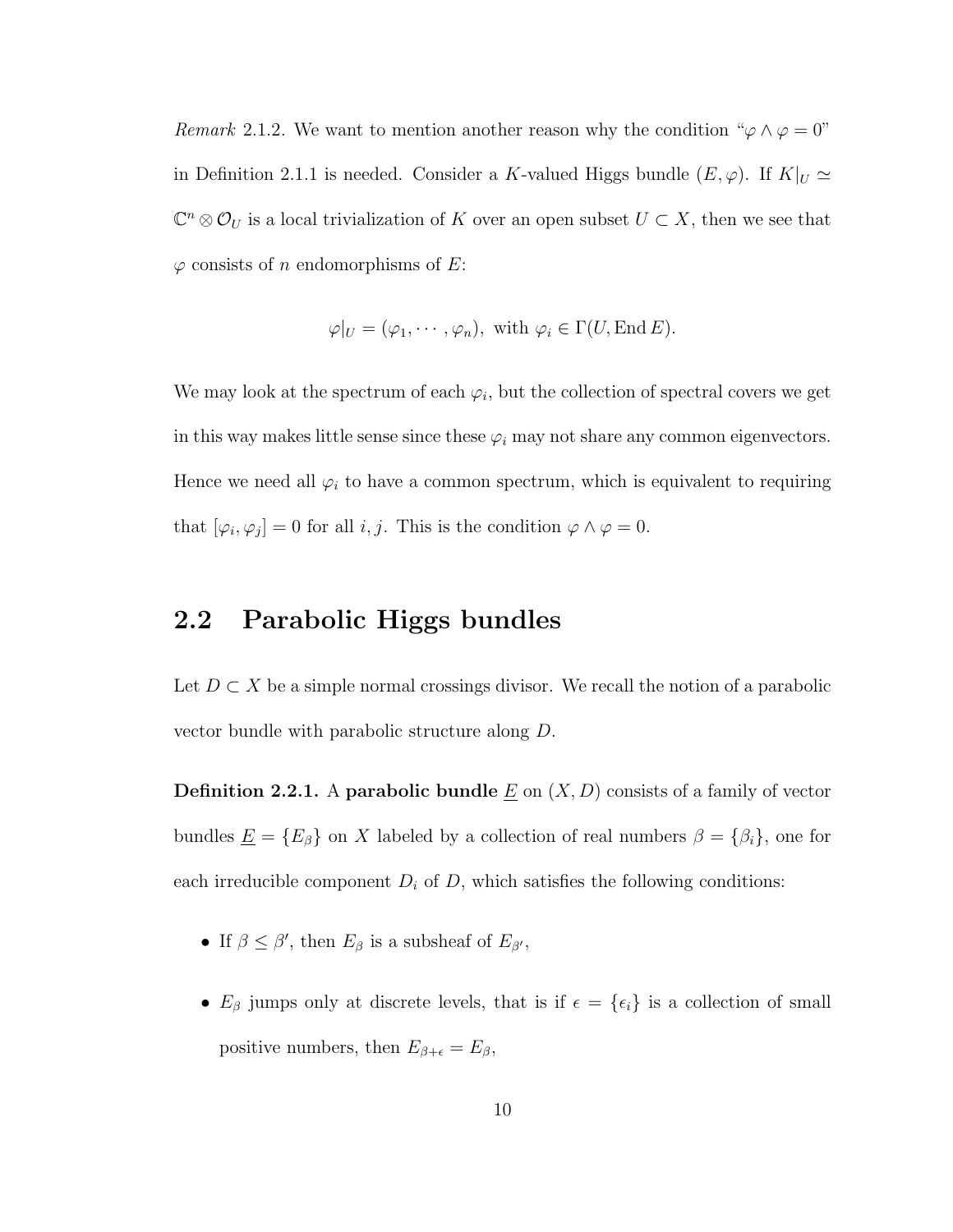•  $E_{\beta+\delta_i} = E_{\beta}(D_i)$ , where  $\delta_i$  is Kronecker's delta.

If X is a smooth projective curve, then  $D = \{p_i\}$  is a finite set of points, and a parabolic bundle  $\underline{E}$  on  $(X, D)$  is equivalent to a vector bundle  $E$  on  $X$  equipped with a flag of subspaces in the fiber  $E_{p_i}$  for each  $p_i \in D$ :

$$
0 = E_{p_i}^0 \subset E_{p_i}^1 \subset \cdots E_{p_i}^{\ell_i - 1} \subset E_{p_i}^{\ell_i} = E_{p_i},
$$

together with a collection of real numbers - parabolic weights assigned to each subspace in the flag:

$$
0 = \alpha_{i0} < \alpha_{i1} < \cdots < \alpha_{i(\ell_i - 1)} < \alpha_{i\ell_i} = 1.
$$

We denote  $\dim(E_{p_i}^{j+1}) - \dim(E_{p_i}^j)$  by  $m_{ij}$  and define the parabolic degree of  $\underline{E}$  by

$$
\text{par } \deg \underline{E} = \deg E + \sum_{i=1}^{k} \sum_{j=0}^{\ell_i - 1} \alpha_{ij} m_{ij}.
$$

The parabolic slope of  $\underline{E}$  is defined by

$$
\mu(\underline{E}) = \frac{\operatorname{par} \deg \underline{E}}{\operatorname{rank} E}
$$

We can thus speak of stable (respectively semistable) parabolic bundles by requiring that for every proper subbundle  $F$  of  $E$  with the induced parabolic structure, we have

$$
\mu(\underline{F}) < \text{(respectively } \leq) \ \mu(\underline{E}).\tag{2.2.1}
$$

.

A Higgs field  $\varphi$  (respectively a flat connection  $\Sigma$ ) on a parabolic bundle  $\underline{E}$ :  $\mathcal{L} = {\varphi_{\beta}}$  (respectively  $\nabla = {\nabla_{\beta}}$ ) is a family where  $\varphi_{\beta}$  (respectively  $\nabla_{\beta}$ ) is a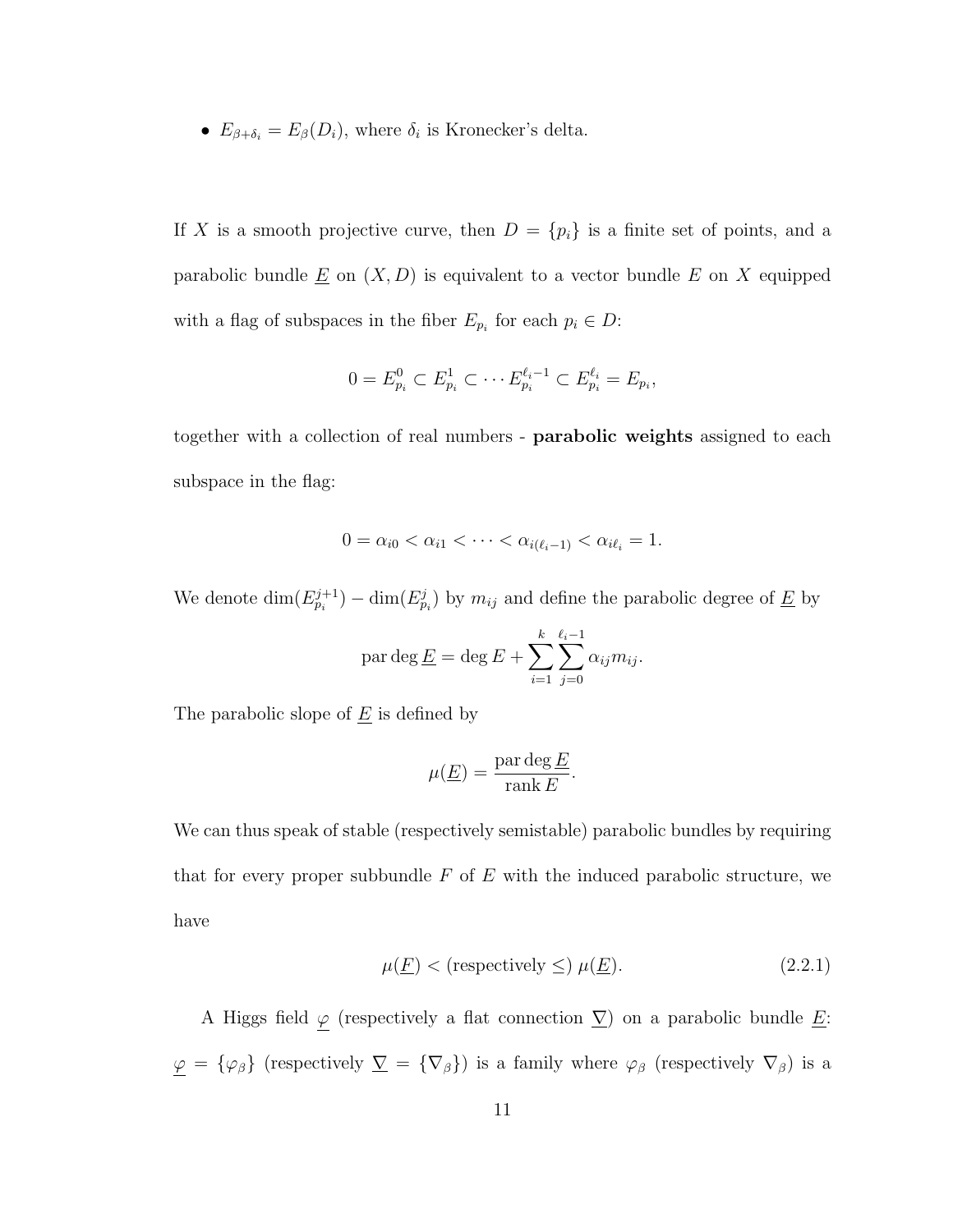Higgs field (respectively a flat connection) on  $E_\beta$  so that for  $\beta \leq \beta'$  we the fields  $\varphi_{\beta}$  and  $\varphi_{\beta'}$  (respectively the connections  $\nabla_{\beta}$  and  $\nabla_{\beta'}$ ) are compatible under the inclusion  $E_\beta \subset E_{\beta'}$ . This compatibility condition forces the restrictions of all  $\varphi_\beta$  to  $X - D$  to be equal to each other (respectively the restrictions of all  $\nabla_{\beta}$  to  $X - D$ to be equal to each other). Thus any of the fields  $\varphi_\beta$  (respectively  $\nabla_\beta$ ) determines the whole family  $\varphi$  (respectively  $\Sigma$ ). To simplify notation we will write just  $\varphi$  or  $\nabla$  for one of the members of the family and this will be understood as specifying the Higgs field or flat connection on the parabolic bundle. From the nature of the compatibility condition it is clear that the notions of a parabolic Higgs field and flat connection also make sense if we allow their coefficients to be meromorphic, with some poles along D.

In other words, a parabolic Higgs bundle can be viewed as a refinement of a meromorphic one, i.e. a meromorphic Higgs bundle with poles along a simple normal crossings divisor, which is endowed with a parabolic structure preserved by the the Higgs field. Throughout this thesis we are only concerned for parabolic Higgs bundles with logarithmic Higgs fields. These are defined as follows:

Definition 2.2.2. A logarithmic parabolic Higgs bundle  $(\underline{E}, \varphi)$  on  $(X, D)$  is a pair consisting of a parabolic bundle  $\underline{E}$  and a Higgs field  $\varphi$  such that  $\varphi$  preserves the parabolic structure in the sense that for each parabolic level  $\beta$ , we have

$$
\varphi: E_{\beta} \to E_{\beta} \otimes \Omega_X^1(\log D).
$$

For a parabolic Higgs bundle  $(\underline{E}, \varphi)$  on a curve, we also have a stability condition,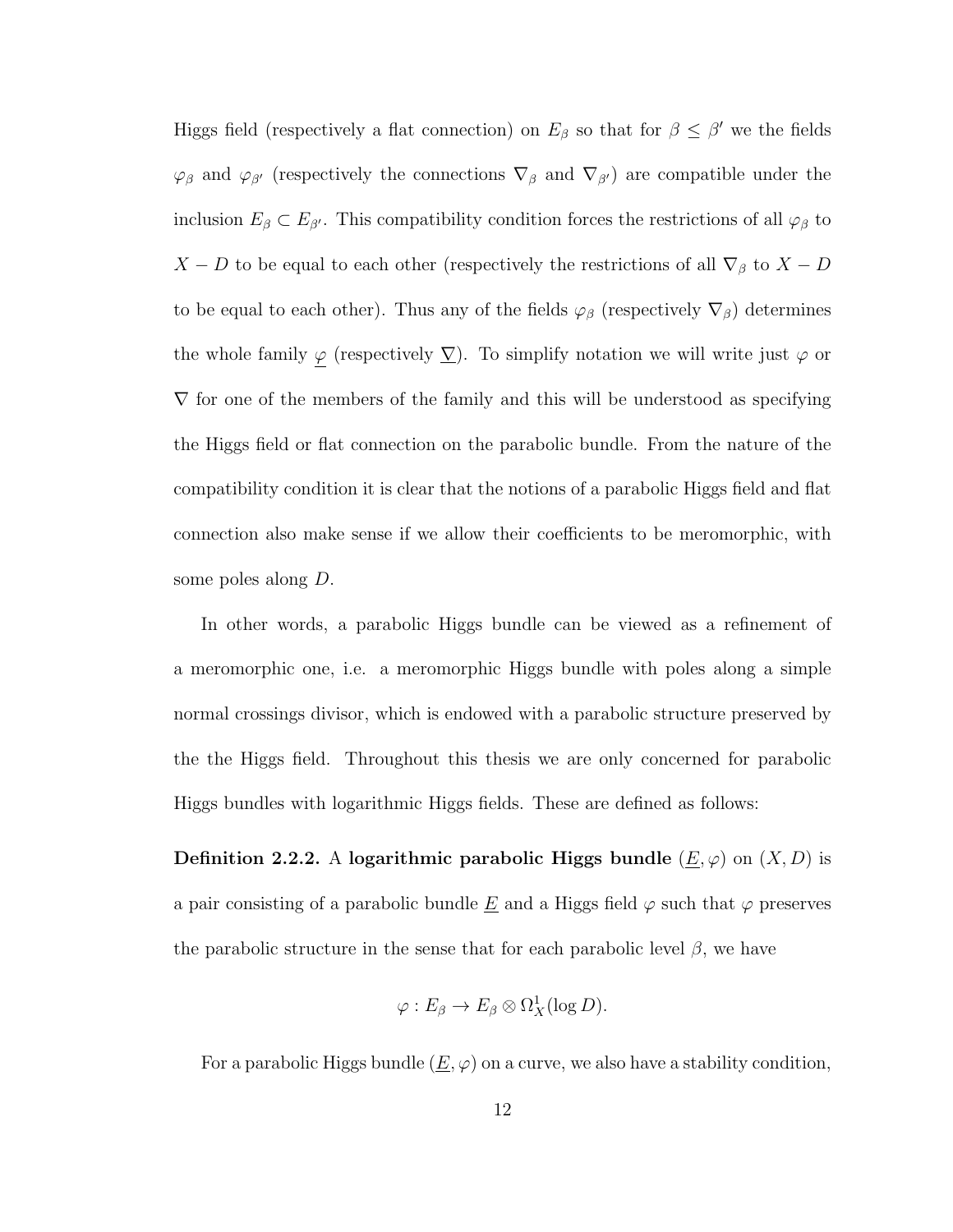that is,  $\underline{E}$  is stable (respectively semistable) if for every subbundle  $F$  preserved by the Higgs field  $\varphi$ , we have the condition in (2.2.1).

### 2.3 Non Abelian Hodge Correspondence

Higgs bundles are closely related to flat bundles through the Non Abelian Hodge Correspondence (NAHC) [10, 3, 23, 25], which establishes an equivalence between the two categories on X

$$
\left(\begin{array}{c}\text{semisimple flat} \\ \text{bundles on } X\end{array}\right) \Longleftrightarrow \left(\begin{array}{c}\text{polystable Higgs bundles on } X \text{ with} \\ \text{vanishing Chern classes } c_1 = c_2 = 0\end{array}\right)
$$

given by Hitchin's equations [10, 23].

A noncompact version of the NAHC on  $X - D$ , where X is compact and  $D \subset X$ is a simple normal crossings divisor, was established in T. Mochizuki [13]. This setup involves a flat bundle  $(F^{\circ}, \nabla)$  and a Higgs bundle  $(E^{\circ}, \varphi)$  that are defined on  $X - D$  and carry order of growth filtrations along the components of D. More precisely, in the logarithmic setting,  $(E, \nabla)$  is a polystable parabolic flat bundle with vanishing parabolic Chern classes, and  $(\underline{E}, \varphi)$  is a parabolic Higgs bundle, consisting of a locally abelian parabolic vector bundle  $\underline{E}$  with vanishing parabolic Chern classes, together with a Higgs field  $\varphi$  that is logarithmic with respect to the parabolic structure along D.

Recall that a **harmonic bundle** over  $X - D$  consists of the data  $(L, D', D'', h)$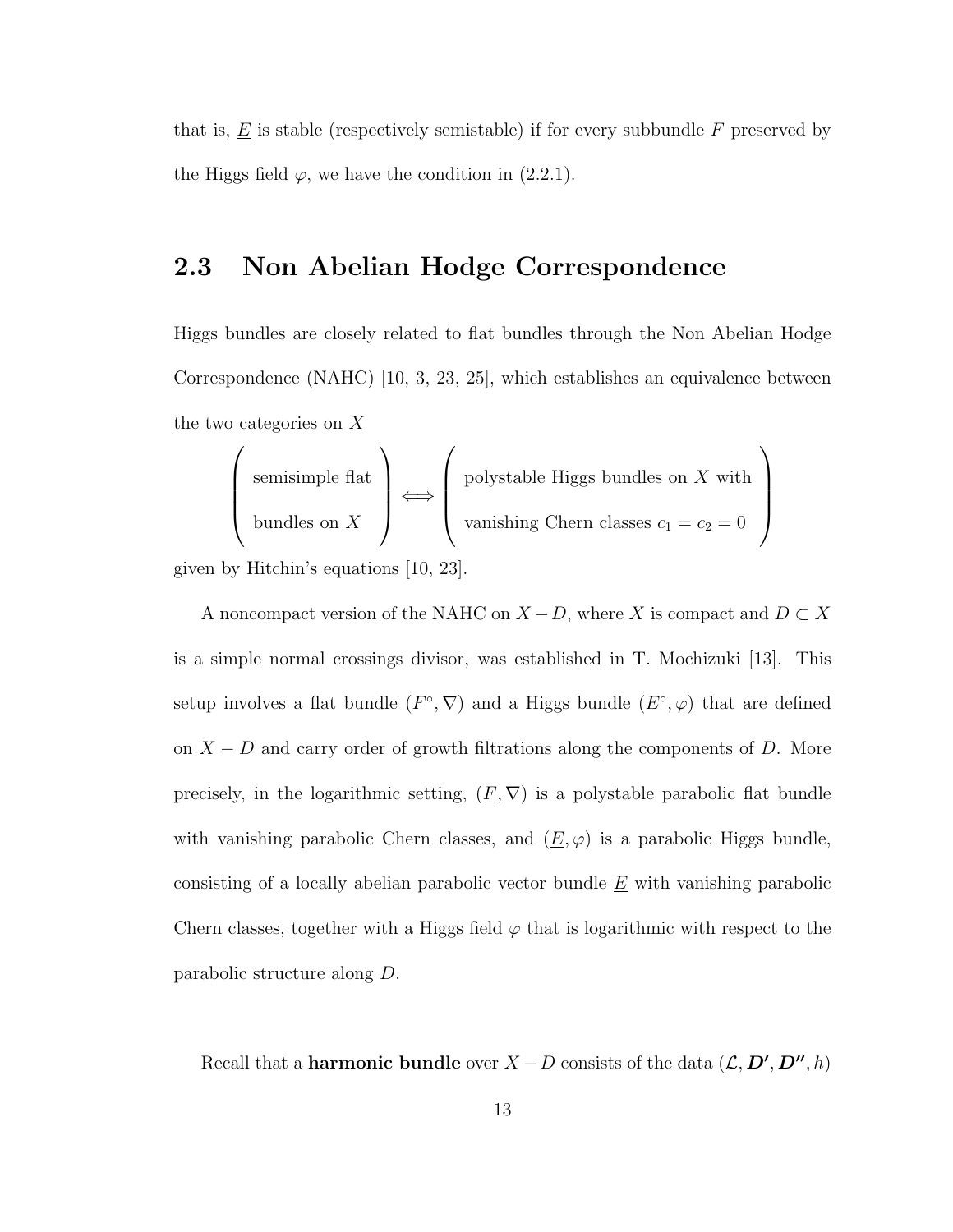where  $\mathcal L$  is a  $\mathcal C^{\infty}$  bundle over  $X - D$  equipped with a hermitian metric h and operators

$$
\boldsymbol{D'} = \partial + \overline{\varphi}, \quad \boldsymbol{D''} = \overline{\partial} + \varphi : \mathcal{L} \to \mathcal{A}^1(\mathcal{L})
$$

such that  $\partial$ ,  $\varphi$  are of type  $(1,0)$  and  $\overline{\partial}$ ,  $\overline{\varphi}$  are of type  $(0,1)$ . Put  $\mathbf{D} = \mathbf{D'} + \mathbf{D''}$ . These are subject to the following conditions:

- 1.  $\partial + \overline{\partial}$  is an *h*-unitary connection;
- 2.  $\varphi + \overline{\varphi}$  is *h*-self-adjoint;
- 3.  $(D'')^2 = 0$  so that  $E^{\circ} = (\mathcal{L}, \overline{\partial})$  is a holomorphic bundle and  $\varphi: E^{\circ} \to E^{\circ} \otimes \Omega^{1}_{X-D}$  is a holomorphic Higgs field;
- 4.  $\mathbf{D}^2 = 0$ , so that  $L = \mathcal{L}^D$  is a local system, or equivalently  $(F^{\circ}, \nabla)$  is a flat bundle, where  $F^{\circ}$  is the holomorphic bundle  $F^{\circ} = (\mathcal{L}, \overline{\partial} + \overline{\varphi})$  and  $\nabla: F^{\circ} \to F^{\circ} \otimes \Omega^1_{X-D}$  is the holomorphic connection given by  $\nabla = \partial + \varphi$ .

Consider a smooth point  $p \in D_i$  of one of the divisor components, and let  $z_i$  a coordinate function defining  $D_i$  near p. Let  $\{r(t)\}_{t\in(0,1)}$  be a ray emanating from p, with  $|z_i(r(t))| = t$ . If  $\{u(t) \in \mathcal{L}_{r(t)}\}$  is a flat section of the local system L over the ray, we can look at the growth rate of  $||u(t)||_{h(r(t))}$  with respect to the harmonic metric h. We say that u has **polynomial growth** (respectively sub-polynomial **growth**) along the ray, if for some (respectively all)  $b > 0$  we have

$$
\|u(t)\|_{h(r(t))} \le Ct^{-b}.
$$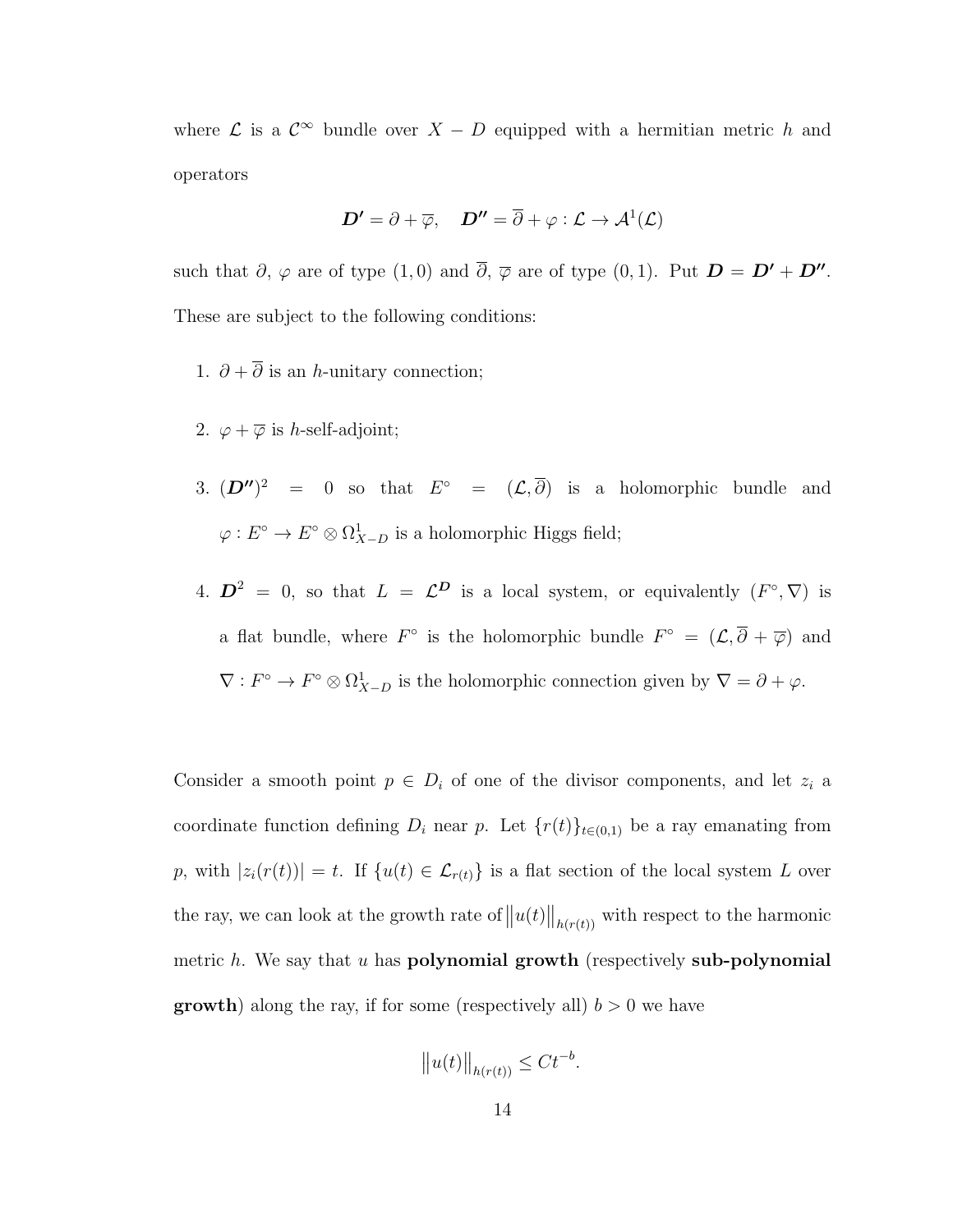The harmonic bundle is said to be **tame** if all its flat sections have polynomial growth along rays. It is said to be tame with trivial filtrations if flat sections have sub-polynomial growth along rays.

Suppose  $(\mathcal{L}, D', D'', h)$  is a tame harmonic bundle. Using the order of growth, we obtain a collection of filtrations on the restrictions of the local system  $L$  to punctured neighborhoods of each of the divisor components. Let  $j: X - D \hookrightarrow X$ . If  $\eta = {\eta_i}$  is a parabolic level then  $L_{\eta}$  is the subsheaf of  $j_*L$  consisting of sections that have growth rate  $\leq Ct^{-\eta_i-\epsilon}$  for any  $\epsilon > 0$ , along rays going towards smooth points of  $D_i$ . The collection  $\underline{L} = \{L_{\eta}\}\$ is the filtered local system associated to  $(\mathcal{L}, \mathcal{D}', \mathcal{D}'', h)$ . Note that the condition of trivial filtration is equivalent to  $L_0 = j_*L$ and  $L_{\eta} = j_1 L$  for  $\eta_i < 0$ . Similarly, the Higgs bundle  $(E^{\circ}, \varphi)$  extends to a parabolic sheaf  $(\underline{E}, \varphi)$ .

The following summarizes some of T. Mochizuki's main results in [13]:

**Theorem 2.3.1** (Non-compact tame non-abelian Hodge correspondence). Let  $(\mathcal{L}, \mathcal{D}', \mathcal{D}'', h)$  be a tame harmonic bundle on  $X-D$  and let  $\underline{L}, (\underline{F}, \nabla)$ , and  $(\underline{E}, \varphi)$  be the associated filtered local system, parabolic flat bundle, and parabolic Higgs bundle respectively. Then:

- The filtered local system  $\underline{L}$  is locally abelian, that is, it is locally an extension of rank 1 filtered local systems.
- The parabolic sheaves  $\underline{E}$  and  $\underline{F}$  are both locally abelian parabolic bundles, that is, they are locally direct sums of parabolic line bundles.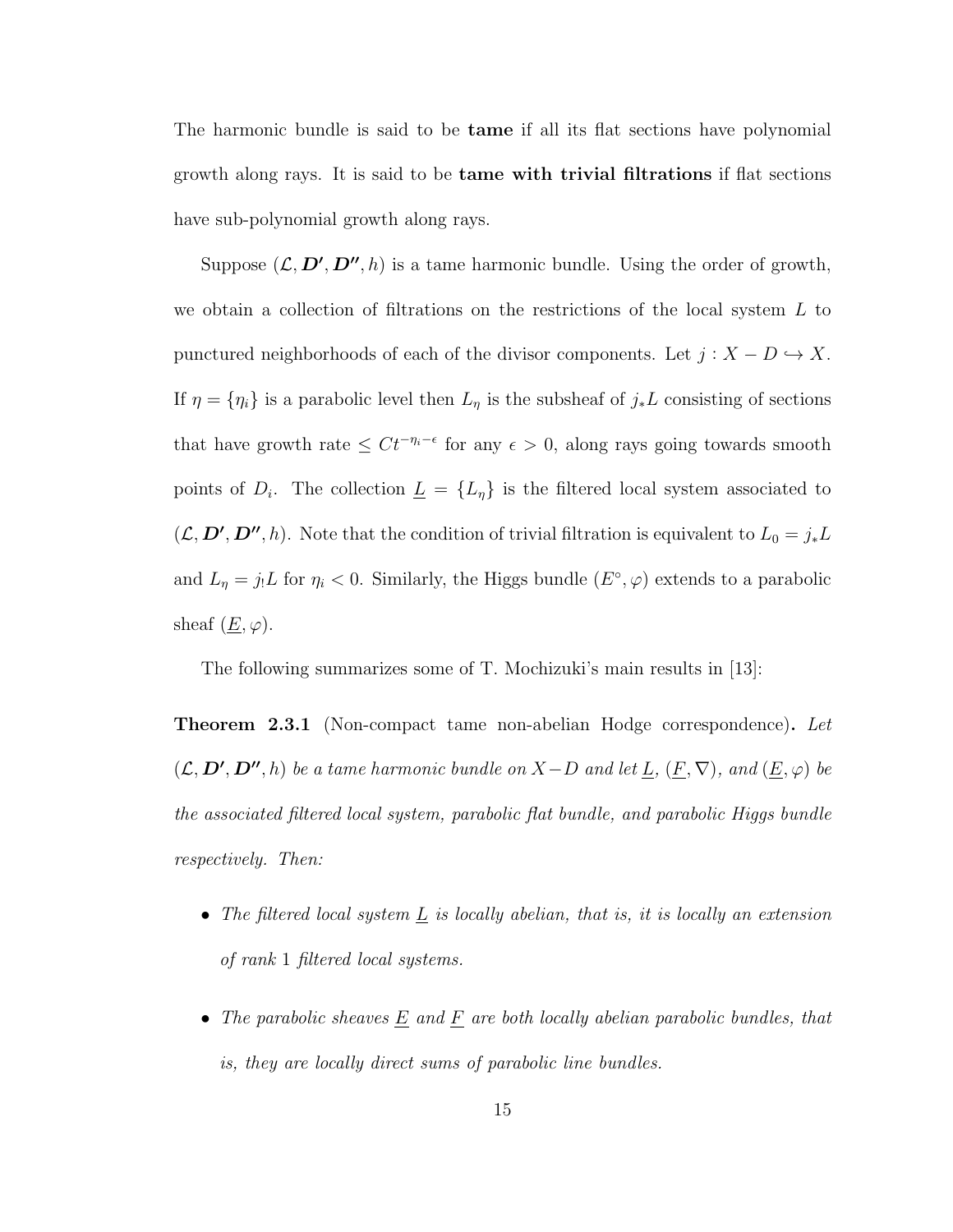- The Higgs field  $\varphi$  and the flat connection  $\nabla$  are both logarithmic.
- The filtered local system, the parabolic logarithmic flat bundle, and the parabolic logarithmic Higgs bundle, are all polystable objects with vanishing Chern classes.
- Furthermore, any polystable filtered local system or parabolic logarithmic Higgs bundle with vanishing Chern classes comes from a unique harmonic bundle.

This sets up one to one correspondences among the four kinds of objects.

Throughout this thesis, we will always work under the following standing assumption:

Definition 2.3.2 (Nilpotence Assumption). For every logarithmic parabolic Higgs bundle  $(\underline{E}, \varphi)$ , we assume the residue of  $\varphi$  along each parabolic divisor component has zero eigenvalues.

Under the NAHC this assumption corresponds to the condition that the filtered local system  $\underline{L}$  has a trivial filtration and has local monodromies whose eigenvalues are in  $S^1 \subset \mathbb{C}^\times$  [7].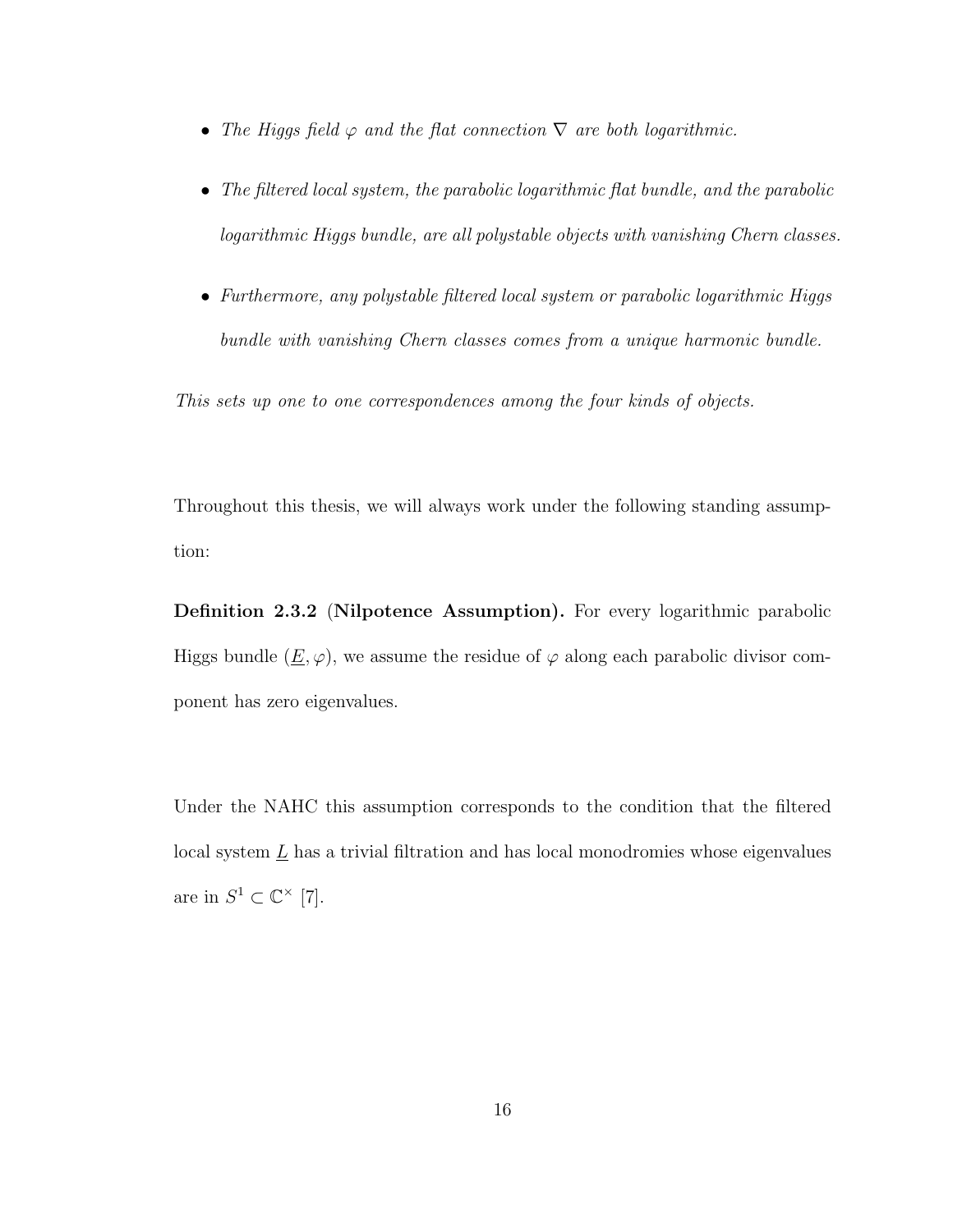### 2.4 The root stack construction

Throughout this thesis we assume that all the parabolic weights are rational numbers. So all the weights are multiples of  $1/\ell$  for some fixed  $\ell \in \mathbb{Z}_{>0}$ . It is a classic result that such parabolic Higgs bundles on a smooth curve can be identified with ordinary Higgs bundles on an orbicurve. In this section we review this construction  $[1], [2], [4], [9].$ 

Given a curve C and a marked point p, we first construct an orbicurve  $\widetilde{C}$  as follows. Let  $U = C \setminus p$ . Let  $\Delta_p$  denote a small analytic (or formal) disk centered at p and let  $\Delta_p^{\circ} = \Delta_p \times_C U$  be the corresponding punctured disk. Take  $\phi : \Delta_p \to \Delta_p$ to be the  $\ell : 1$  cover given by  $z \mapsto z^{\ell}$ . The group  $\mu_{\ell}$  of  $\ell$ -th roots of unity acts naturally on  $\Delta_p$  sending  $z \mapsto \omega z$ , where  $\omega = \exp(2\pi \omega)$ √  $\overline{-1}/\ell$ ). The quotient stack  $[\Delta_p/\mu_\ell]$  can then be glued to U using the morphism  $\phi$  to identify the open substack  $\left[\widetilde{\Delta_p}^\circ/\mu_\ell\right]$  with the punctured disk  $\Delta_p^\circ$ . This yields a smooth Deligne-Mumford stack  $\widetilde{C}$  equipped with a map  $\mu : \widetilde{C} \to C$  which identifies  $C$  as its coarse moduli space. We denote the orbifold point in  $\widetilde{C}$  by  $\widetilde{p}$ .

Suppose that we have a holomorphic Higgs bundle on  $\tilde{C}$ , that is a vector bundle  $\widetilde{E}$  equipped with a Higgs field  $\widetilde{\varphi} : \widetilde{E} \to \widetilde{E} \otimes \Omega_{\widetilde{C}}^1$  $\mathcal{C}$ . This data determines a parabolic Higgs bundle on C as follows. Observe that  $\mu^* \mathcal{O}_C(p)$  corresponds to the rank one free  $\mathbb{C}[[z]]$ -module generated by  $z^{-\ell}$ . Hence, there is a  $\ell$ -th root line bundle  $\widetilde{L}$  on  $\widetilde{C}$ which corresponds to the module generated by  $z^{-1}$ . Now let  $E = \mu_* \tilde{E}$  and

$$
F_i = \mu_*({\widetilde{E}} \otimes {\widetilde{L}}^i)
$$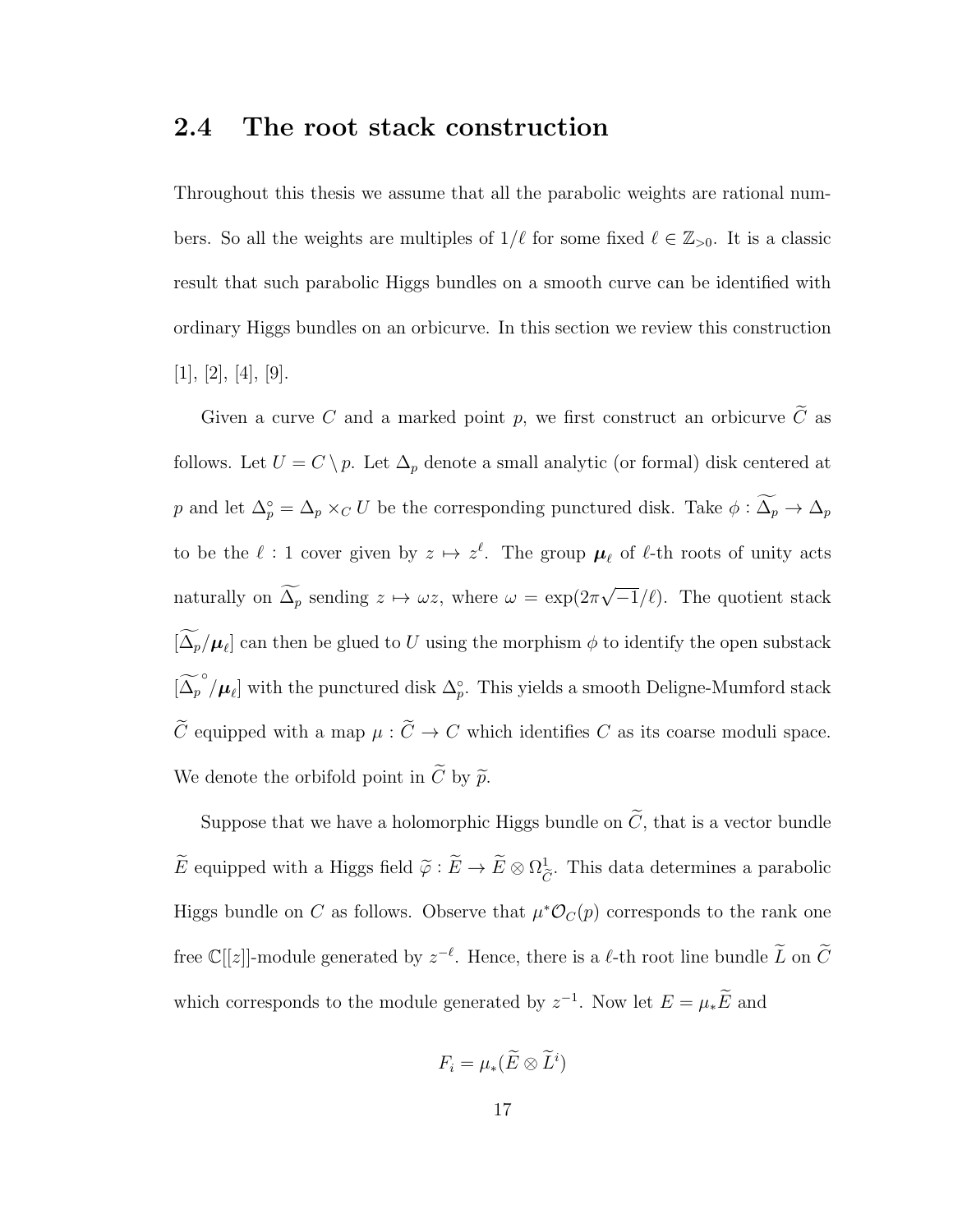for  $1 \leq i \leq \ell - 1$ . By the base change theorem, all the direct images are locally free and the sheaves  $F_i$  form a filtration

$$
E \subset F_1 \subset \cdots \subset F_{\ell-1} \subset E(p). \tag{2.4.1}
$$

More explicitly, the morphism  $\mu : \tilde{C} \to C$  is locally of the form  $w = z^{\ell}$ , where w is a local coordinate on C centered at p. Note that  $\widetilde{E}$  is locally isomorphic to a sum of line bundles of the form  $\bigoplus_{j=1}^r \mathcal{O}(n_j)$ , corresponding to the  $\mathbb{C}[[z]]$ -module  $\bigoplus_{j=1}^r z^{-n_j} \mathbb{C}[[z]]$  with the natural  $\mu_\ell$  action. We can decompose it into a sum of submodules  $\bigoplus_{k=0}^{\ell-1} M_k$ , such that for each k, the action of  $\mu_\ell$  on  $M_k$  is given by the multiplication by  $\omega^k$ . Then the  $\mathbb{C}[[w]]$ -module  $F_i$  is the  $\mu_\ell$ -fixed part of  $\bigoplus_{k=0}^{\ell-1} z^{-i}M_k$ , that is  $F_i = z^{-i}M_i$ .

The filtration (2.4.1) defines a flag

$$
E_i = \ker(E_p \to E/F_i(-p))\tag{2.4.2}
$$

in the fiber  $E_p$ , and we thus obtain a parabolic bundle  $\underline{E}$  on  $C$ . According to [18] assigning  $\widetilde{E}$  to the parabolic bundle  $\underline{E}$  yields an equivalence of groupoids. Furthermore, the degree of  $\widetilde{E}$  as an orbibundle is equal to the parabolic degree of  $\underline{E}$  if we assign  $E_i$  the weight  $\alpha_i = i/\ell$ .

Next, we note that

$$
\Omega_{\widetilde{C}}^1 \simeq \widetilde{L}^{\ell-1} \otimes_{\widetilde{C}} \mu^* \Omega_C^1 \simeq \widetilde{L}^{-1} \otimes_{\widetilde{C}} \mu^* \Omega_C^1(p). \tag{2.4.3}
$$

Hence  $\varphi = \mu_* \widetilde{\varphi} : E \to E \otimes_C \Omega_C^1(p)$  is a Higgs field on E. Moreover, (2.4.3) implies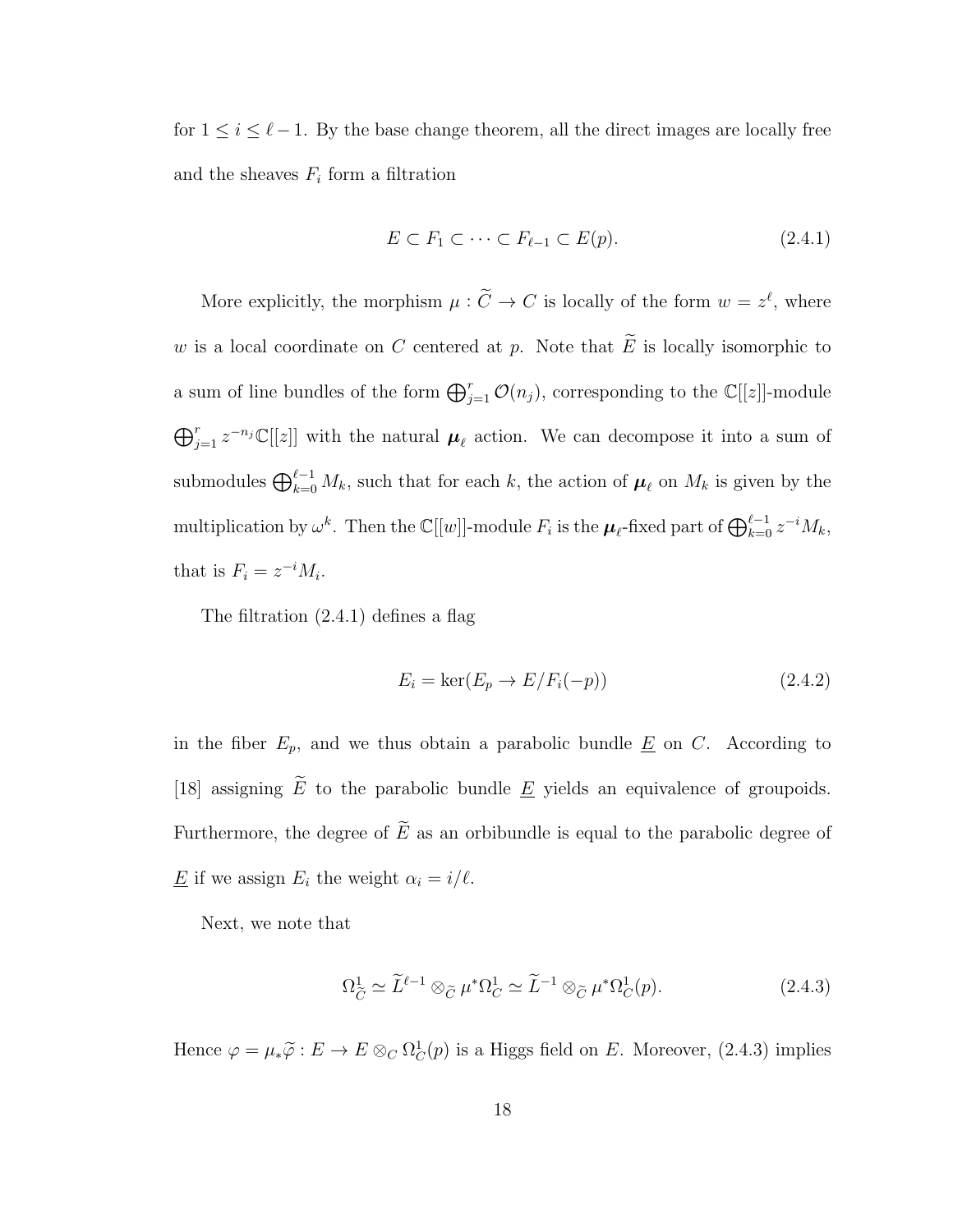that

$$
\varphi(F_i) \subset F_{i-1} \otimes_C \Omega_C^1(p).
$$

Such Higgs bundles are called strongly parabolic Higgs bundles with respect to the flag  $(2.4.2)$ .

In general we may consider a meromorphic Higgs bundle  $(\widetilde{E}, \widetilde{\varphi})$  with a logarithmic pole at the point  $\tilde{p}$ , that is

$$
\varphi : \widetilde{E} \to \widetilde{E} \otimes \Omega_{\widetilde{C}}^1(\widetilde{p}).
$$

Then in the same way the root stack construction tells us that  $(\widetilde{E}, \widetilde{\varphi})$  corresponds to an ordinary (not necessarily strongly) parabolic Higgs bundle on C with respect to the flag (2.4.2). We summarize this correspondence in the following proposition.

Proposition 2.4.1. The root stack construction yields a one-to-one correspondence between meromorphic Higgs bundles on the orbicurve  $\widetilde{C}$  with a logarithmic pole at  $\widetilde{p}$ and parabolic Higgs bundles on C with respect to a flag  $\{E_i\}_{1\leq i\leq \ell}$  at p. In particular, holomorphic Higgs bundles on  $\widetilde{C}$  correspond to strongly parabolic Higgs bundles on  $\overline{C}$ .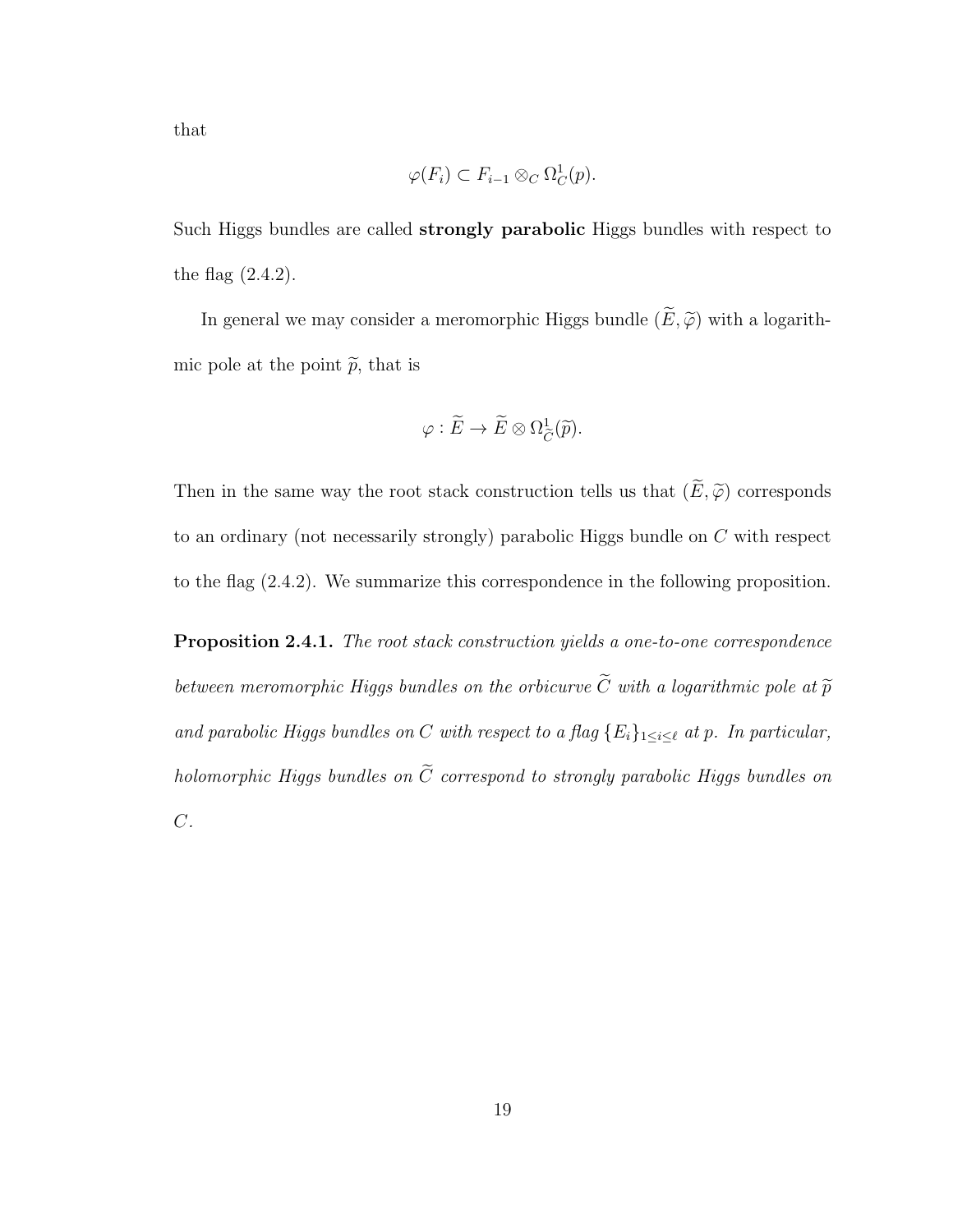### Chapter 3

# Direct images of Higgs bundles

In this chapter we consider projective semistable morphisms  $f: X \rightarrow Y$  between smooth varieties and study the f-pushforward formulas for parabolic Higgs bundles in various situations. We successively analyze the cases of holomorphic Higgs bundles, logarithmic Higgs bundles with trivial parabolic structures, tame strongly parabolic Higgs bundles, and general tame parabolic Higgs bundles with nilpotent residues.

In the case that the map is smooth and the Higgs bundle is holomorphic without any parabolic structure, i.e. there are no vertical or horizontal divisors, Simpson gave out an algebraic definition of the higher direct images in [21]. He also described how to pushforward a Higgs bundle in terms of its spectral data. In the following, we review Simpson's results which will give us a heuristic guide of what we need to do in the general situation.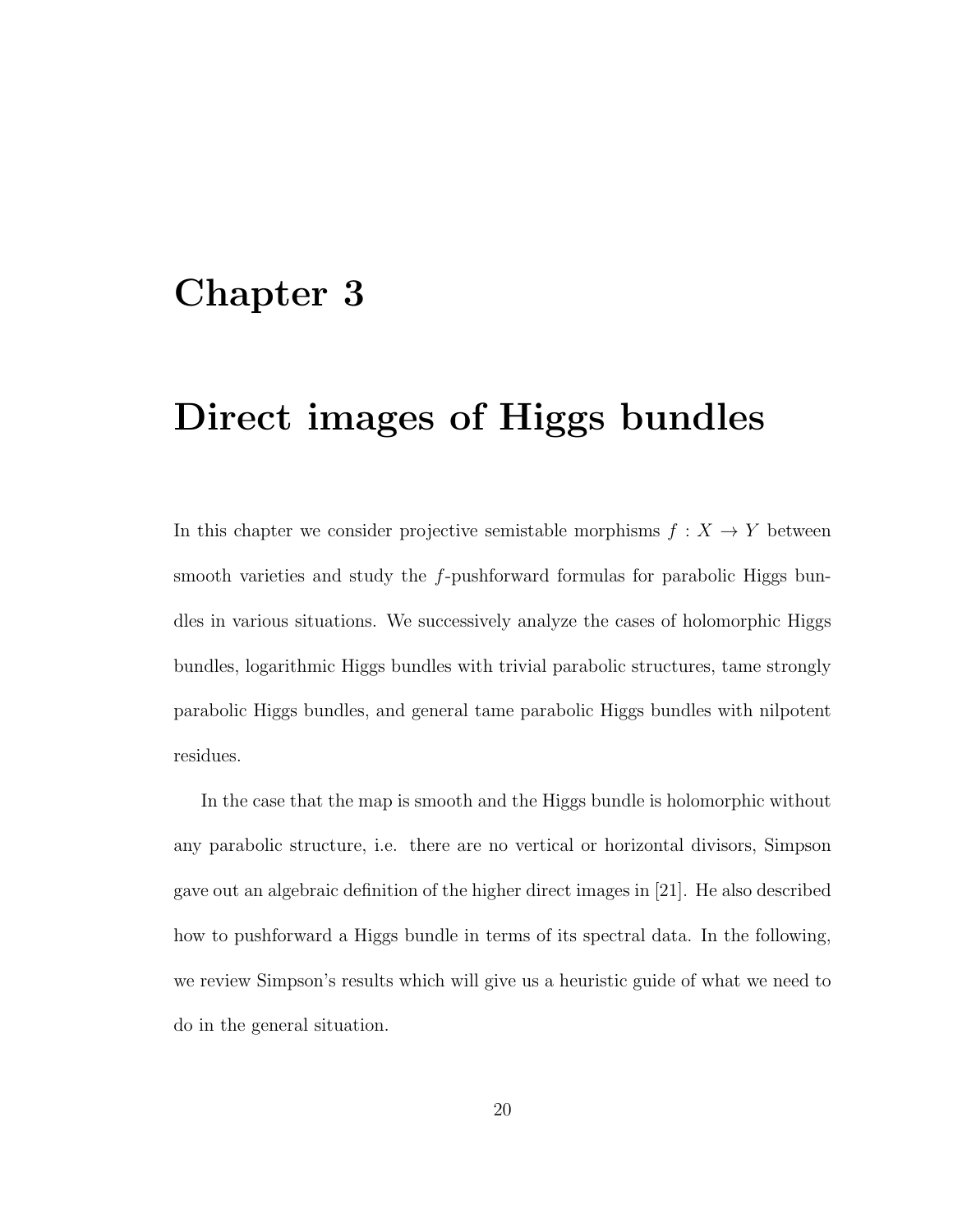# 3.1 Direct images of a holomorphic Higgs bundle under a smooth map

Suppose that X and Y are smooth projective varieties and  $f: X \to Y$  is a smooth projective morphism. Suppose that  $(E, \varphi)$  is a Higgs bundle on X. We define its higher direct images  $H_{\text{DOL}}^{i}(X/Y, E)$  as follows. Let  $\Omega_{X/Y}^{\bullet}(E)$  be the complex of sheaves (the **relative Dolbeault complex** of E on  $X/Y$ )

$$
\cdots \xrightarrow{\wedge \varphi} \Omega^i_{X/Y} \otimes E \xrightarrow{\wedge \varphi} \Omega^{i+1}_{X/Y} \otimes E \xrightarrow{\wedge \varphi} \cdots,
$$
 (3.1.1)

where  $\Omega^i_{X/Y}$  is the sheaf of relative differentials.

Now define

$$
H_{\text{DOL}}^i(X/Y, E) = \mathbb{R}^i f_*(\Omega_{X/Y}^\bullet(E)).\tag{3.1.2}
$$

These are coherent sheaves on  $Y$ . We give them structures of Higgs sheaves in the following way. Let  $\Omega_X^{\bullet}(E)$  denote the Dolbeault complex of E on X, with differentials given by the operator  $\varphi$ . Let  $I^1 = I^1 \Omega^{\bullet}_X(E)$  be the subcomplex of  $\Omega_X^{\bullet}(E)$  that is the image of  $f^*\Omega_Y^1 \otimes \Omega_X^{\bullet}(E)$  and let  $I^2 = I^2\Omega_X^{\bullet}(E)$  be the image of  $f^* \Omega_Y^1 \otimes I^1 \Omega_X^{\bullet}(E)$ . Note that the relative Dolbeault complex is the quotient

$$
\Omega^{\bullet}_{X/Y}(E) = \Omega^{\bullet}_X(E)/I^1,
$$

and we have an isomorphism

$$
f^*\Omega^1_Y \otimes \Omega^\bullet_{X/Y}(E) \simeq I^1\Omega^\bullet_X(E)/I^2.
$$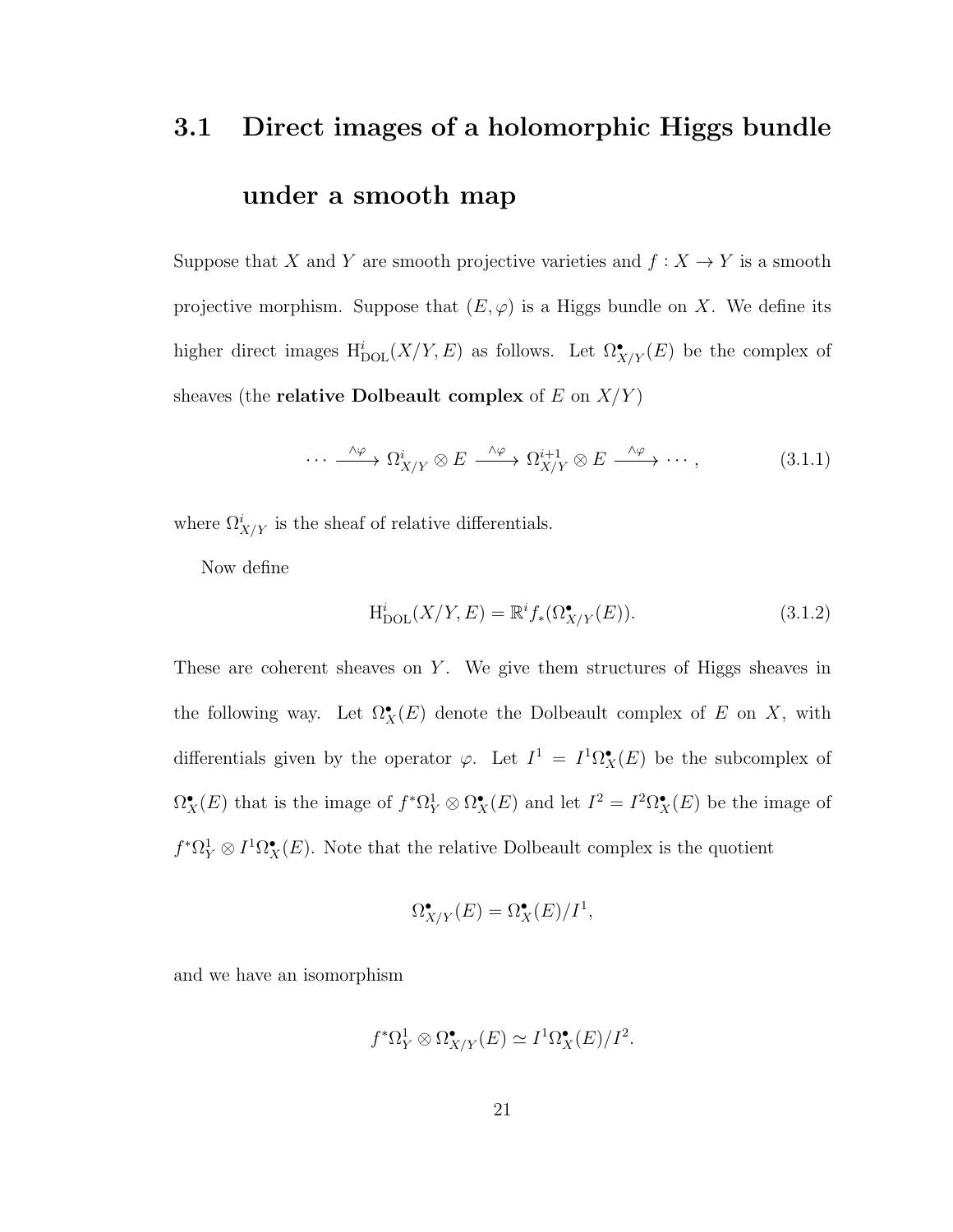Hence we get an exact sequence of complexes

$$
0 \to f^* \Omega^1_Y \otimes \Omega^\bullet_{X/Y}(E)[-1] \to \Omega^\bullet_X(E)/I^2 \to \Omega^\bullet_{X/Y}(E) \to 0. \tag{3.1.3}
$$

The hyperdirect image of the complex on the left is

$$
\mathbb{R}^{i+1} f_*(f^*\Omega^1_Y \otimes \Omega^\bullet_{X/Y}(E)[-1]) \simeq \Omega^1_Y \otimes \mathbb{R}^i f_*(\Omega^\bullet_{X/Y}(E)).
$$

So the coboundary map for the hyperdirect images gives a morphism

$$
\theta: \mathrm{H}^i_{\mathrm{DOL}}(X/Y, E) \to \mathrm{H}^i_{\mathrm{DOL}}(X/Y, E) \otimes \Omega^1_Y. \tag{3.1.4}
$$

We can check that  $\theta \wedge \theta = 0$  (Propostion 3.3.2). If the  $H_{\text{DOL}}^i(X_y, E)$  have the same dimensions for all  $y \in Y$ , then by the base-change theorem, the direct-image sheaves  $H_{\text{DOL}}^i(X/Y, E)$  are locally free with  $H_{\text{DOL}}^i(X/Y, E)_y = H_{\text{DOL}}^i(X_y, E)$ . In this case, the direct images are Higgs bundles [21].

#### 3.2 Direct images via spectral data

In the previous section we defined the higher direct image functor  $\mathrm{H}^i_{\mathrm{DOL}}(X/Y,-)$ from the category of coherent Higgs sheaves  $\text{CohHiggs}(X)$  to  $\text{CohHiggs}(Y)$ . Composing this functor with the spectral correspondence:

CohHiggs(X) 
$$
\xrightarrow[\text{SC on } X]{\simeq} \text{Coh}_{f}(T_{X}^{*})
$$
  
\n
$$
\downarrow^{\text{H}_{\text{DOL}}^{i}(X/Y,-)} \qquad \qquad \downarrow^{\Phi_{i}} \qquad (3.2.1)
$$
\nCohHiggs(Y)  $\xrightarrow[\text{SC on } Y]{\simeq} \text{Coh}_{f}(T_{Y}^{*})$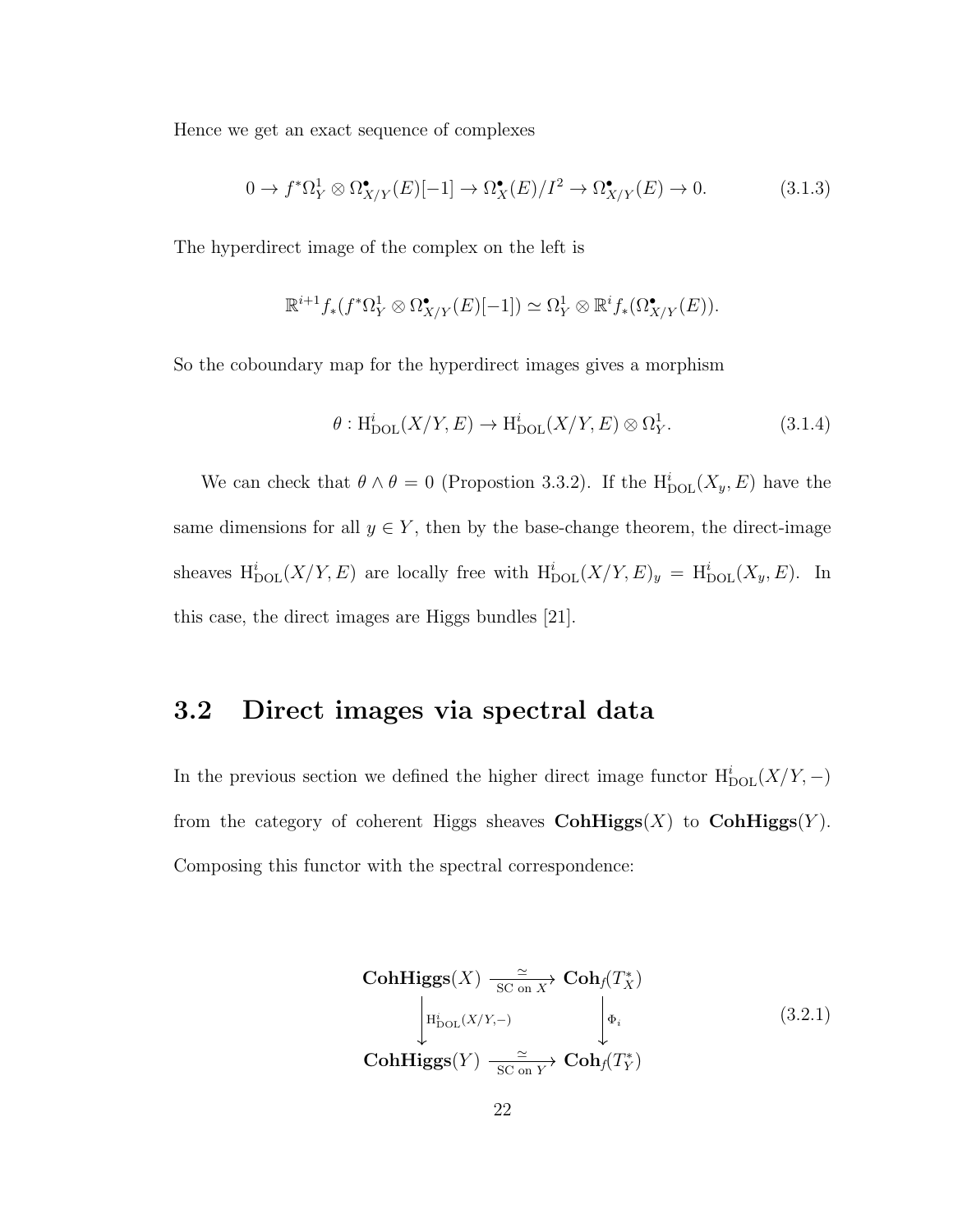we obtain a functor  $\Phi_i$  from  $\text{Coh}_f(T_X^*)$  to  $\text{Coh}_f(T_Y^*)$ . Here, we use  $\text{Coh}_f(T_X^*)$  to denote the category of coherent sheaves over  $T_X^*$  that are finite over X.

Let  $d = \dim X - \dim Y$  and  $Z = f^*T_Y^*$  be the pull back of  $T_Y^*$  by f. In [21], Simpson showed that  $\Phi_i$  is given by a Fourier-Mukai type transform with the kernel equal to the complex  $\omega_{Z/T_X^*}[-d]$ , where  $\omega_{Z/T_X^*}$  is the restriction of  $\pi_X^* \Omega_{X/Y}^d$  to Z and we form the complex by placing the sheaf  $\omega_{Z/T_X^*}$  in cohomological degree d.

$$
Z \xrightarrow{\qquad} T_Y^*
$$
\n
$$
T_X^* \xrightarrow{\pi_X} X \xrightarrow{f} Y
$$
\n
$$
(3.2.2)
$$

Our aim in this thesis is to extend this result to the situation where  $f$  is not necessarily smooth but only semistable, and where we are pushing forward tame parabolic Higgs bundles with parabolic structure along both vertical and horizontal divisors as will be described in Section 4.1. In this section, we will first complete the proof of Simpson's result and then generalize it to the situation where we have a logarithmic Higgs bundle with poles along some vertical divisors.

**Theorem 3.2.1** (C. Simpson [21]). Let  $\mathcal{E}$  be the spectral sheaf for  $(E, \varphi)$ . Define

$$
\mathcal{F}_i := \mathbb{R}^i g_*(i^* \mathcal{E} \overset{\mathbb{L}}{\otimes} \omega_{Z/T_Y^*}[-d]). \tag{3.2.3}
$$

Then the coherent sheaf  $\mathcal{F}_i$  is the spectral sheaf for the Higgs sheaf  $\mathrm{H}^i_{\mathrm{DOL}}(X/Y, E)$ .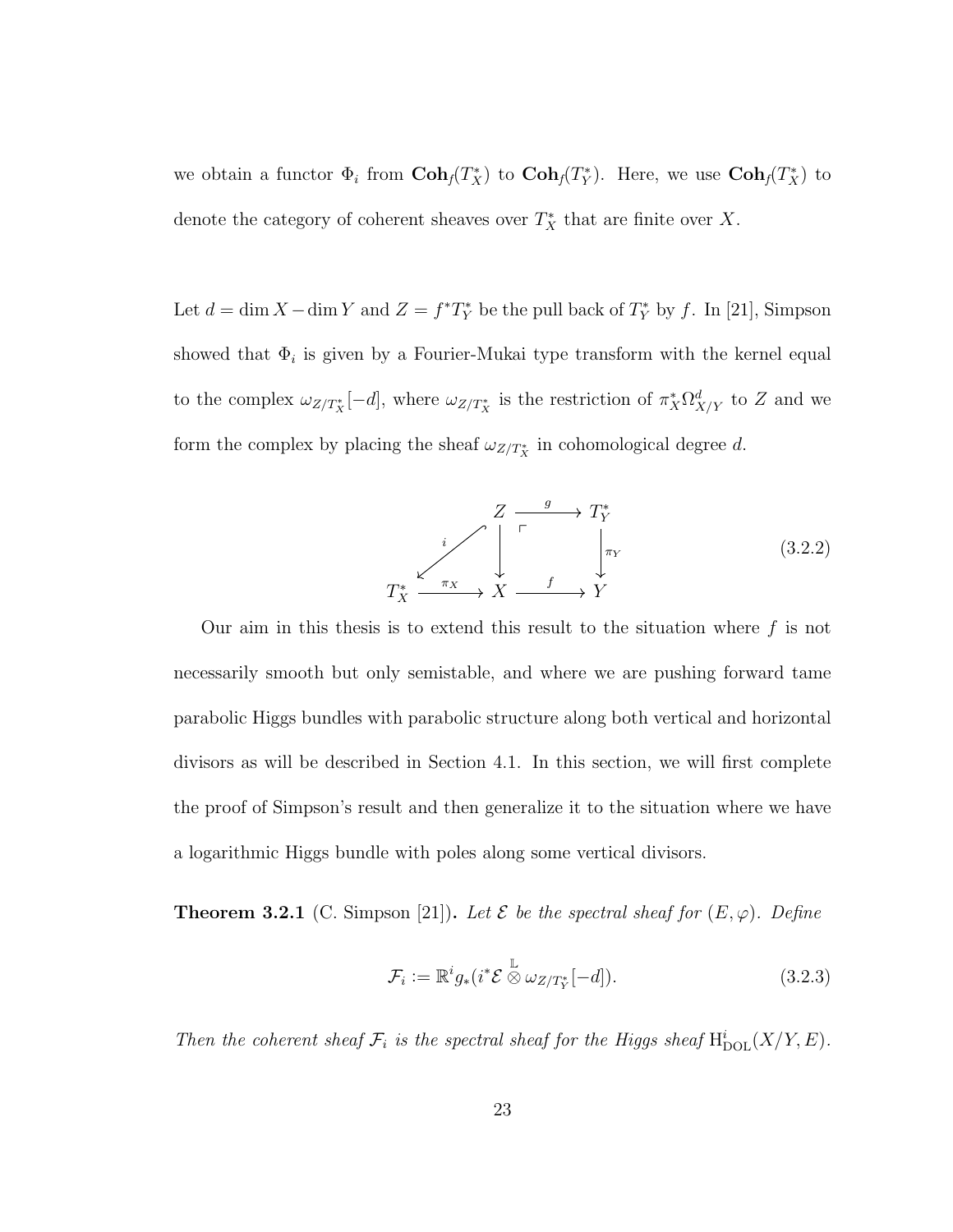*Proof.* The tautological section of  $\pi_X^*\Omega_X^1$  maps to a section of  $\pi_X^*\Omega_{X/Y}^1$ , which will be again denoted by  $\lambda$ . Consider the complex  $\Lambda^{\bullet}$  defined by setting

$$
\Lambda^i = \pi_X^* \Omega^i_{X/Y}
$$

with the differential given by the wedge product with  $\lambda$ . Using the fact that  $\pi_*\mathcal{E} = E$ and the projection formula, we have

$$
\Omega^{\bullet}(X/Y, E) = \pi_{X*}(\mathcal{E} \otimes \Lambda^{\bullet}).
$$

Note that each  $\Lambda^i$  is a vector bundle and hence is torsion free. By construction the complex  $\Lambda^{\bullet}$  is exact everywhere except at the last term  $\pi_X^*\Omega^d_{X/Y}$  where its cokernel is  $\omega_{Z/T^*_Y}$ . It follows that  $\Lambda^{\bullet}$  is quasi-isomorphic to  $\omega_{Z/T^*_Y}[-d]$ . Therefore, we can now represent the Dolbeault cohomology (3.1.2) as

$$
H_{\text{DOL}}^{i}(X/Y, E) = \mathbb{R}^{i} (f \circ \pi_X)_{*} (\mathcal{E} \overset{\mathbb{L}}{\otimes} \omega_{Z/T_Y^*}[-d]). \tag{3.2.4}
$$

Since  $\omega_{Z/T^*_Y}[-d]$  is supported on the closed subvariety  $Z = f^*T^*_Y$  and  $f \circ \pi_X|_Z =$  $\pi_Y \circ g$ , we conclude that

$$
H_{\text{DOL}}^{i}(X/Y, E) = \mathbb{R}^{i}(\pi_Y \circ g)_{*}(i^{*}\mathcal{E} \overset{\mathbb{L}}{\otimes} \omega_{Z/T_{Y}^{*}}[-d]). \qquad (3.2.5)
$$

Finally, since  $\pi_Y$  is affine, the direct image  $\pi_{Y*}$  is equal to the derived direct image and therefore we have  $H_{\text{DOL}}^i(X/Y, E) = \pi_{Y*} \mathcal{F}_i$ .  $\Box$ 

To show that  $\mathcal{F}_i$  is the spectral sheaf for  $\mathrm{H}^i_{\mathrm{DOL}}(X/Y, E)$ , it suffices to prove the following.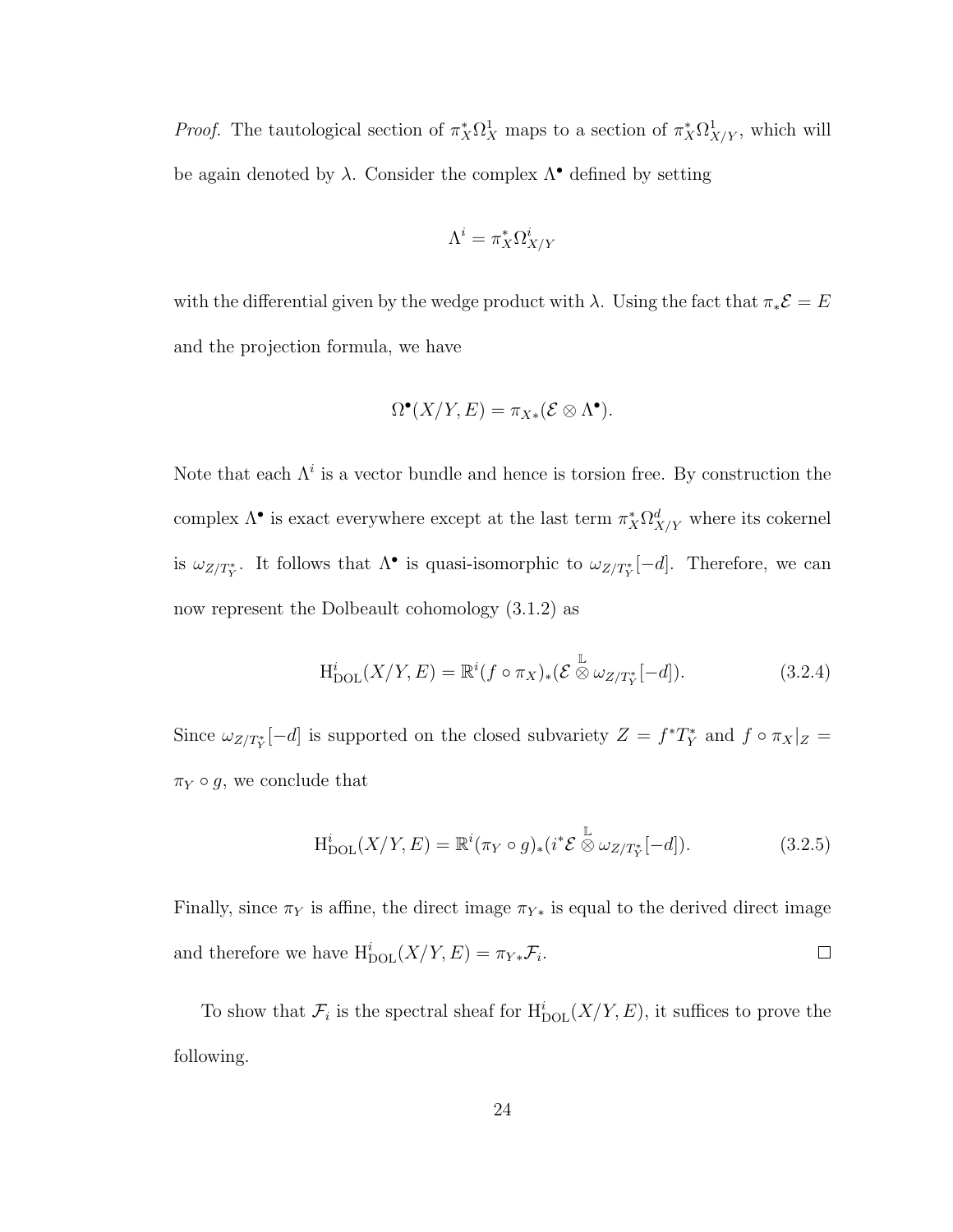**Proposition 3.2.2.** The map  $\theta$  in (3.1.4) is equal to the pushforward of

$$
\mathcal{F}_i \xrightarrow{\otimes \sigma} \mathcal{F}_i \otimes \pi_Y^* \Omega_Y^1, \tag{3.2.6}
$$

where we denote the tautological section of  $\pi_Y^*\Omega_Y^1$  by  $\sigma$ .

*Proof.* For each  $i \geq 0$  we have the short exact sequence of locally free sheaves on  $X$ :

$$
0 \to f^* \Omega^1_Y \otimes \Omega^{i-1}_{X/Y} \to \Omega^i_X/I^2 \to \Omega^i_{X/Y} \to 0,
$$

Note that the pullback  $\pi_X^*$  is exact. Furthermore, since  $\pi_X^* \Omega^i_{X/Y}$  is locally free,  $Tor^1(\mathcal{E}, \pi_X^*\Omega^i_{X/Y})=0$  and hence taking the tensor product with  $\mathcal E$  is also exact. We thus obtain the following short exact sequence of complexes on  $T_X^*$ :

$$
0 \to (f \circ \pi_X)^* \Omega^1_Y \otimes \mathcal{E} \otimes \pi_X^* \Omega^{\bullet}_{X/Y}[-1] \to \mathcal{E} \otimes \pi_X^* (\Omega^{\bullet}_X / I^2) \to \mathcal{E} \otimes \pi_X^* \Omega^{\bullet}_{X/Y} \to 0, (3.2.7)
$$

where the differential in each complex is given by the wedge product with  $\lambda$ . Note that the coboundary map for the cohomology of (3.2.7) is given by the tensor product with  $\lambda$ .

If we apply  $\pi_{X*}$  to (3.2.7) then we will obtain (3.1.3). From the identity  $f \circ$  $\pi_X|_Z = \pi_Y \circ g$  it follows that the hyperdirect images under  $\mathbb{R} f_* \circ \pi_{X*}$  in (3.2.7) are equal to the hyperdirect images under  $\pi_{Y*} \circ \mathbb{R}g_*$ . Therefore we see that the Higgs field  $\theta$  is the pushforward of the coboundary map:

$$
\mathbb{R}^{i} g_{*} i^{*} (\mathcal{E} \otimes \pi_{X}^{*} \Omega_{X/Y}^{\bullet}) \xrightarrow{\delta} \mathbb{R}^{i+1} g_{*} i^{*} ((f \circ \pi_{X})^{*} \Omega_{Y}^{1} \otimes \mathcal{E} \otimes \pi_{X}^{*} \Omega_{X/Y}^{\bullet}[-1])
$$
\n
$$
\parallel \qquad \qquad \parallel
$$
\n
$$
\mathcal{F}_{i} \otimes \pi_{Y}^{*} \Omega_{Y}^{1}.
$$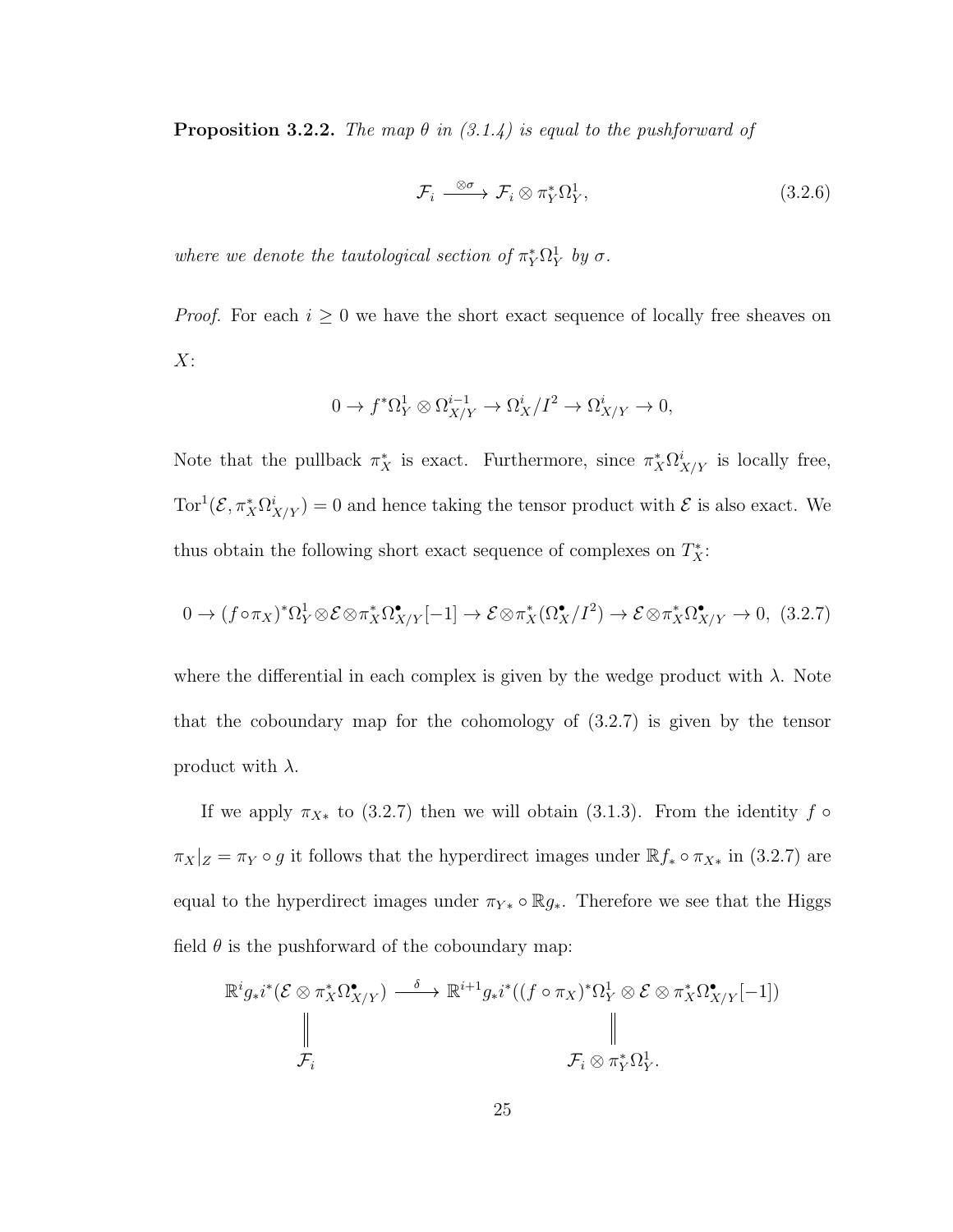To see that the coboundary map  $\delta$  is equal to the tensor product with the tautological section  $\sigma$ , note that we have a spectral sequence with  $E_2^{k,i-k}$  $x_2^{k,t-k}$  term  $\mathbb{R}^k g_*(i^*(\mathcal{H}^{i-k}(\mathcal{E} \otimes \pi_X^*\Omega^{\bullet}_{X/Y})),$  converging to the hyperdirect image  $\mathcal{F}_i$ . On the  $E_2$ level, the map  $\delta$  is given by

$$
\mathbb{R}^k g_* i^* (\mathcal{H}^{i-k} (\mathcal{E} \otimes \pi_X^* \Omega_{X/Y}^{\bullet})) \stackrel{g_* i^* (\otimes \lambda)}{\longrightarrow} \mathbb{R}^k g_* i^* (\mathcal{H}^{i+1-k} ((f \circ \pi_X)^* \Omega_Y^1 \otimes \mathcal{E} \otimes \pi_X^* \Omega_{X/Y}^{\bullet}[-1])),
$$

which is induced from the coboundary map for the cohomology of (3.2.7). We see that  $g_*i^*(\otimes \lambda)$  is in fact equal to the tensor product with  $\sigma$ .  $\Box$ 

Remark 3.2.3. Note that the cohomology sheaves of the complex  $\mathcal{E} \overset{\mathbb{L}}{\otimes} \omega_{Z/T^*_Y}[-d]$ are supported on  $R = \text{Supp}(\mathcal{E}) \cap Z$ , which is a closed subset of the spectral cover Supp $(\mathcal{E})$ . In particular,  $g(R)$  is closed and proper over Y. We see that  $\mathcal{F}_i$  is in fact supported on the closed subset  $g(R)$  (See [21] for details).

Next, we want to consider a logarithmic meromorphic Higgs bundle and a not necessarily smooth map  $f : X \to Y$ . For the time being we only allow to have vertical polar divisors. We assume that  $f$  is smooth away from a simple normal crossings divisor  $D_V$  and  $D_V = f^{-1}(Q)$ . Let  $(E, \varphi)$  be a meromorphic Higgs bundle with the Higgs field  $\varphi: E \to E \otimes \Omega^1_X(\log D_V)$ . The construction of relative Dolbeault complex (3.2.1) applies to the meromorphic case to yield a logarithmic relative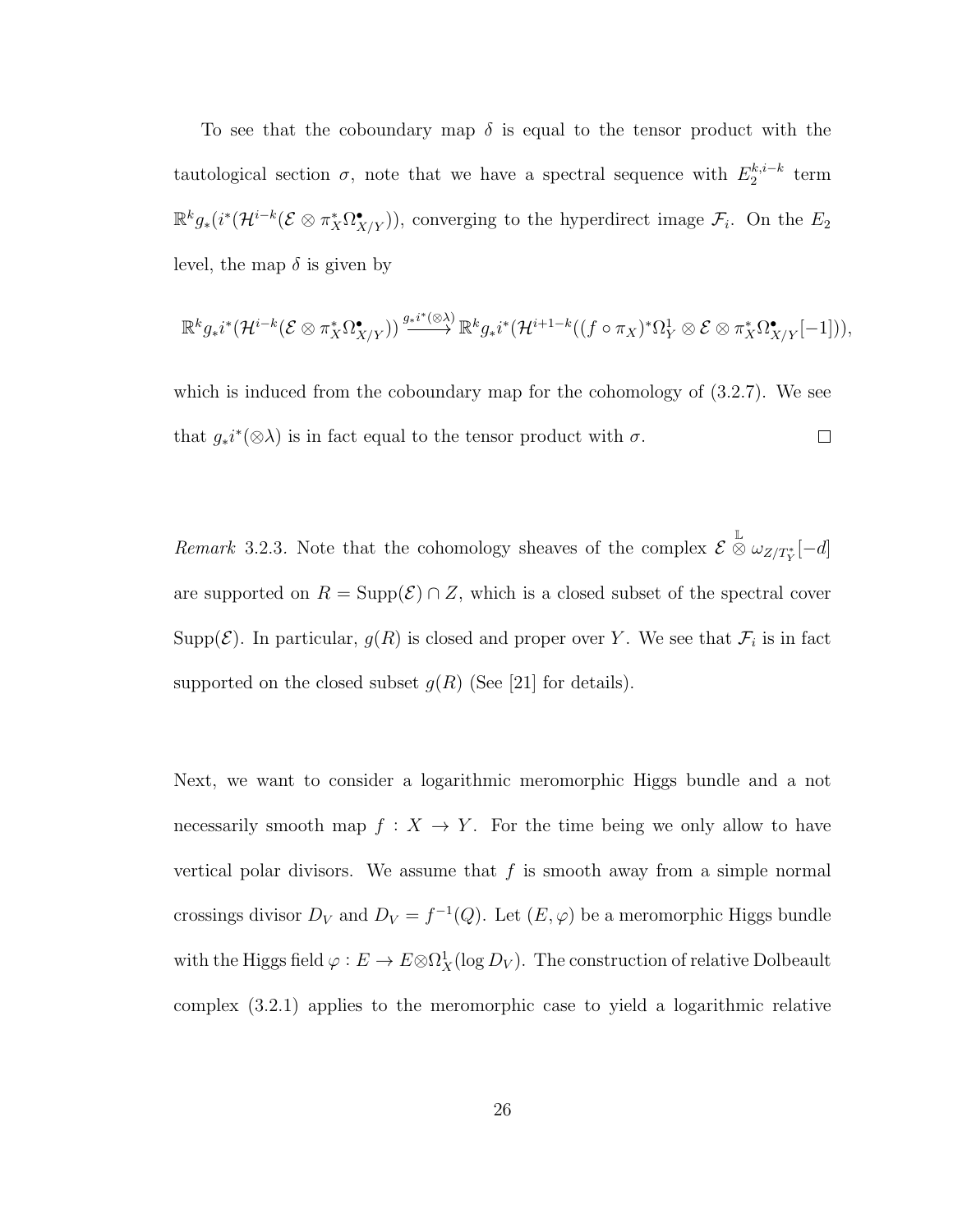Dolbeault complex  $\Omega^\bullet_{X/Y}(E, \log D)$ :

$$
\cdots \xrightarrow{\wedge \varphi} \Omega^i_{X/Y}(\log D_V) \otimes E \xrightarrow{\wedge \varphi} \Omega^{i+1}_{X/Y}(\log D_V) \otimes E \xrightarrow{\wedge \varphi} \cdots, \qquad (3.2.8)
$$

where

$$
\Omega^i_{X/Y}(\log D_V) := \frac{\Omega^i_X(\log D_V)}{f^*(\Omega^1_Y(\log Q)) \otimes \Omega^{i-1}_X(\log D_V)}.
$$

We now define the higher direct images of  $(E, \varphi)$  to be

$$
H_{\mathrm{DOL}}^i(X/Y, E, \log D_V) := \mathbb{R}^i f_*(\Omega_{X/Y}^{\bullet}(E, \log D_V)),
$$

with the Higgs fields induced from appropriate coboundary maps as in  $(3.1.4)$ . However, the direct images defined in this way are not always "correct" in the sense that they do not always coincide with the higher direct images of the local system corresponding to the Higgs bundle as stated in the non-abelian Hodge correspondence Theorem 2.3.1. In the case where  $X$  is a surface and  $Y$  is a curve, we will see in next chapter that the correct direct images can be described algebraically using the parabolic  $L^2$  Dolbeault complex. It turns out that in this case  $H_{\text{DOL}}^{i}(X/Y, E, \log D_V)$  does represent the correct higher direct image if we view meromorphic Higgs bundles as parabolic ones with trivial parabolic structures.

We can now describe the higher direct images using the spectral data. Similar to the case of a smooth map f, let Z be the pull back of  $\text{tot}(\Omega_Y^1(\log Q))$  by f and  $\omega_Z$  be the restriction of  $\pi_X^*\Omega^1_{X/Y}(\log D_V)$  to Z.

$$
\begin{array}{ccc}\n & Z \xrightarrow{g} & \text{tot}(\Omega_Y^1(\log Q)) \\
\downarrow^i & \downarrow^{\pi_Y} & \downarrow^{\pi_Y} \\
 & \downarrow^{\pi_Y} & \downarrow^{\pi_Y} \\
 & \text{tot}(\Omega_X^1(\log D_V)) \xrightarrow{\pi_X} X \xrightarrow{f} & Y\n\end{array} \tag{3.2.9}
$$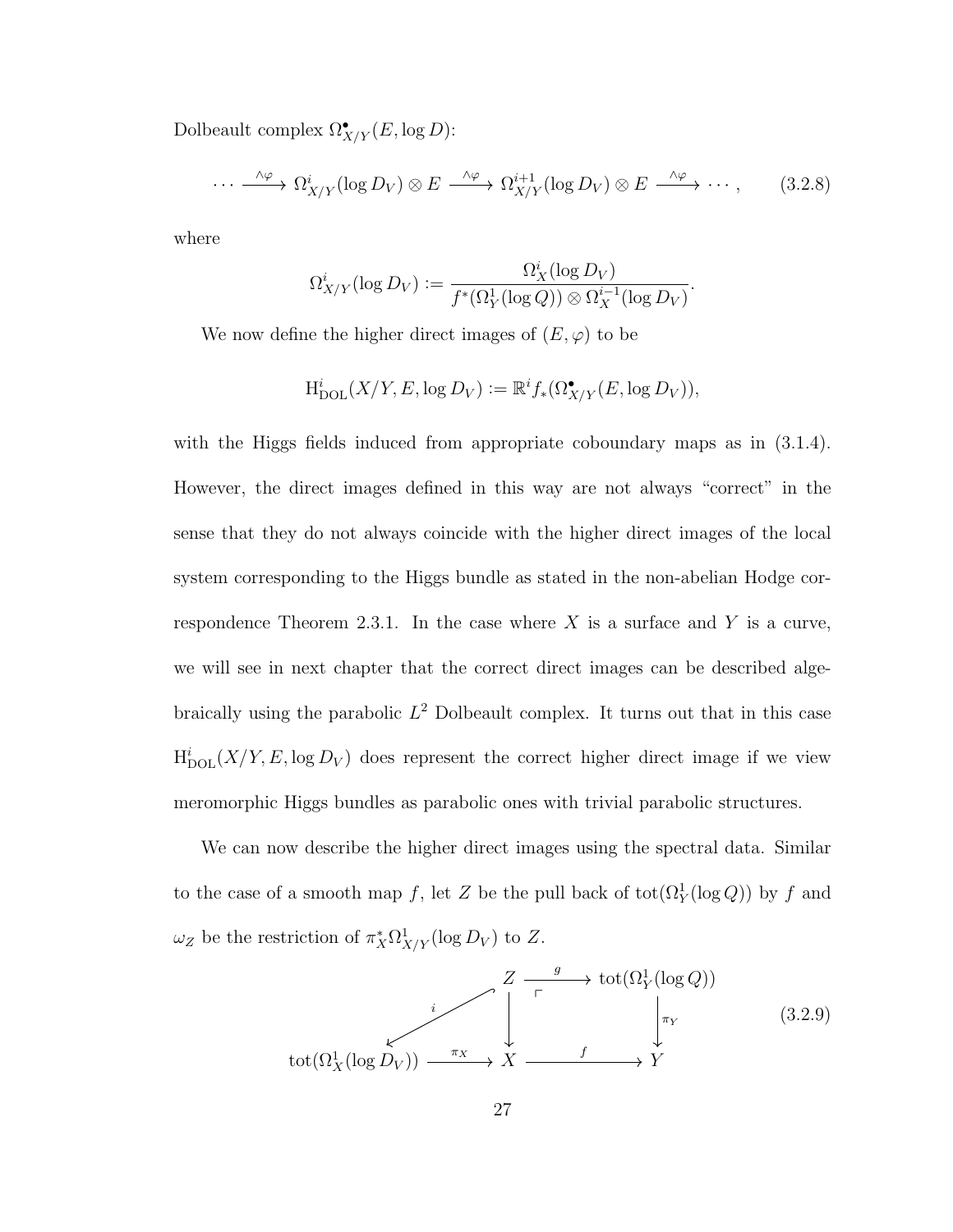It is easy to prove the following result.

**Proposition 3.2.4.** Let  $\mathcal E$  be the spectral sheaf for  $(E, \varphi)$ . Then the spectral sheaf for the i-th higher direct image of  $(E,\varphi)$  is

$$
\mathcal{F}_i := \mathbb{R}^i g_* (i^* \mathcal{E} \overset{\mathbb{L}}{\otimes} \omega_Z[-1]).
$$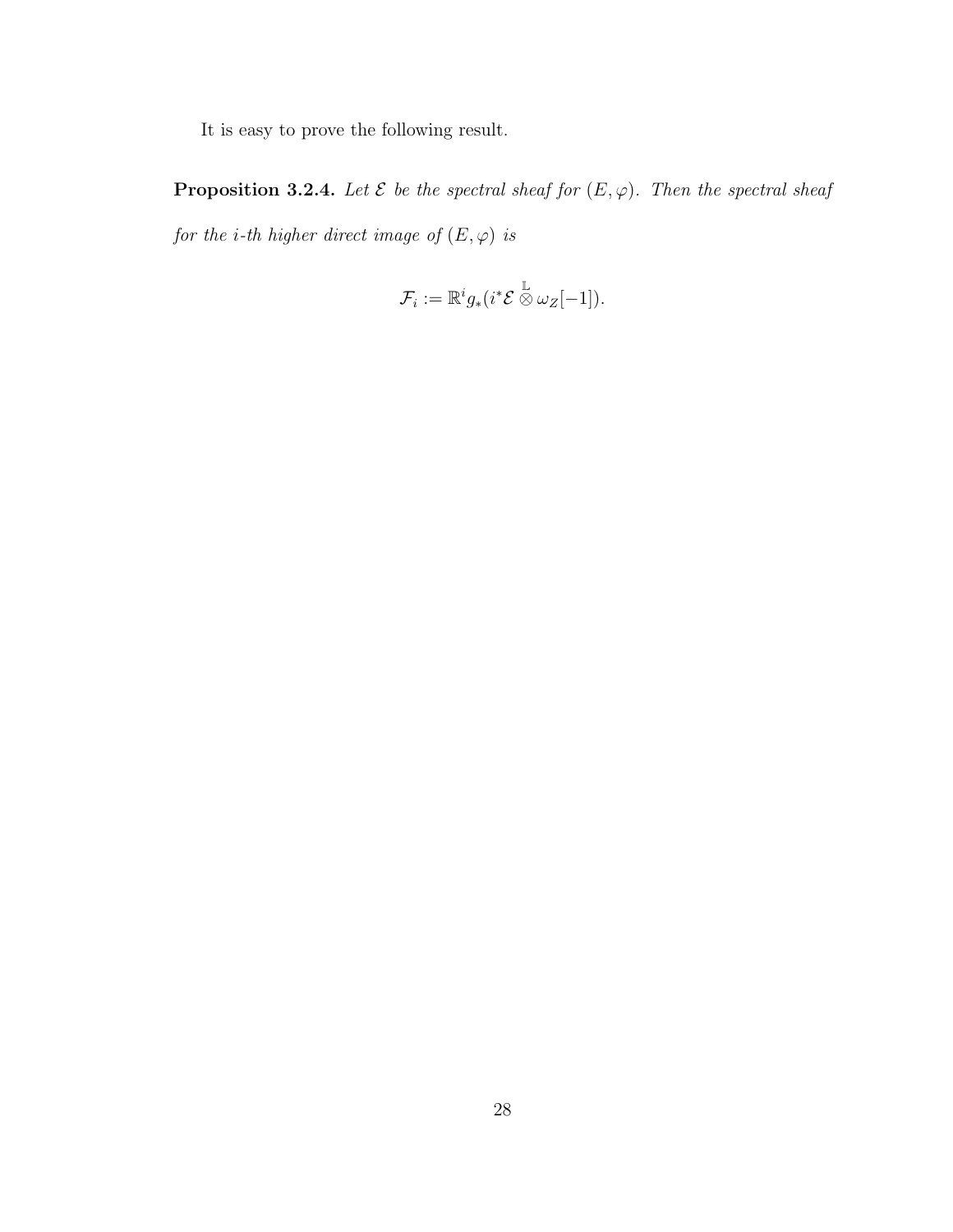### Chapter 4

# The  $L^2$  parabolic Dolbeault complex

In this chapter, we review the algebraic description given in [7] of the higher direct images of a parabolic Higgs bundle along a map that have both vertical and horizontal parabolic divisors.

### 4.1 Some preparation

#### 4.1.1 The underlying geometry

Suppose we are given a smooth projective surface  $X$  with a morphism  $f: X \rightarrow Y$ to a smooth projective curve  $Y$ . Suppose we are given a simple normal crossings divisor  $D \subset X$ . Additionally suppose  $Q \subset Y$  is a reduced divisor, i.e. Q is just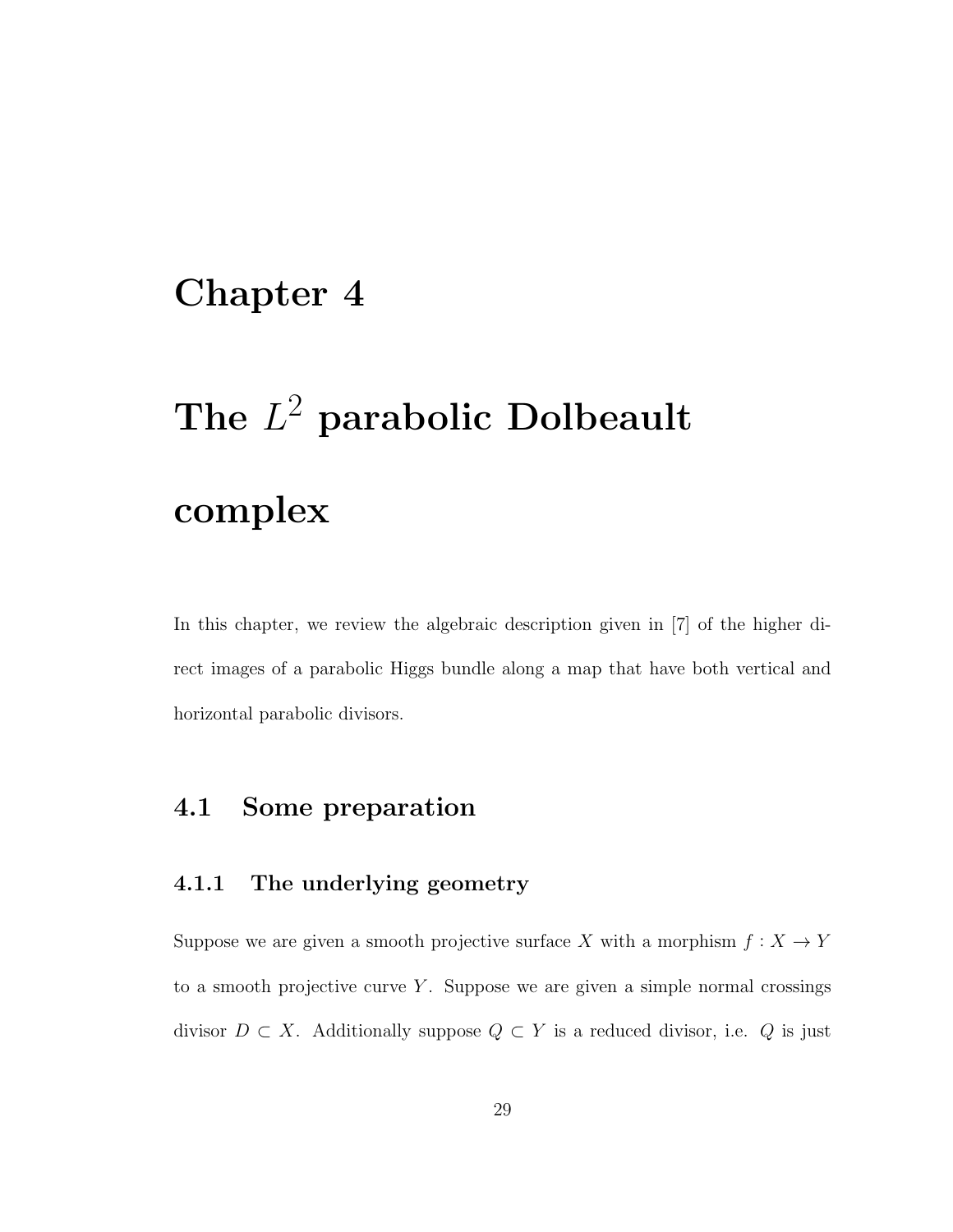a finite collection of points  $q_i$ . We assume that the divisor  $D$  has the following structure:

•  $D$  decomposes as

$$
D=D_V+D_H
$$

into two simple normal crossings divisors meeting transversally, called the vertical and horizontal divisors respectively.

- $D_V = f^{-1}(Q)$  as a divisor, so the fibers of f over the points  $q_i$  are reduced with simple normal crossings.
- $D_H$  is etale over Y, so it is a disjoint union of smooth component, not intersecting each other but possibly intersecting  $D_V$ .

We use  $D_k$  to refer to any component irreducible component of these divisors. Each  $D_k$  is smooth and irreducible:

$$
D_V = \sum_{i=1}^{n_v} D_{v(i)}, \quad D_H = \sum_{j=1}^{n_h} D_{h(j)}.
$$

We assume that f is smooth away from  $D_V$ , so the only singular fibers are among the fibers  $f^{-1}(q_l)$ . It follows from our etaleness assumption that  $D_H$  is entirely contained in the smooth locus of  $f$ .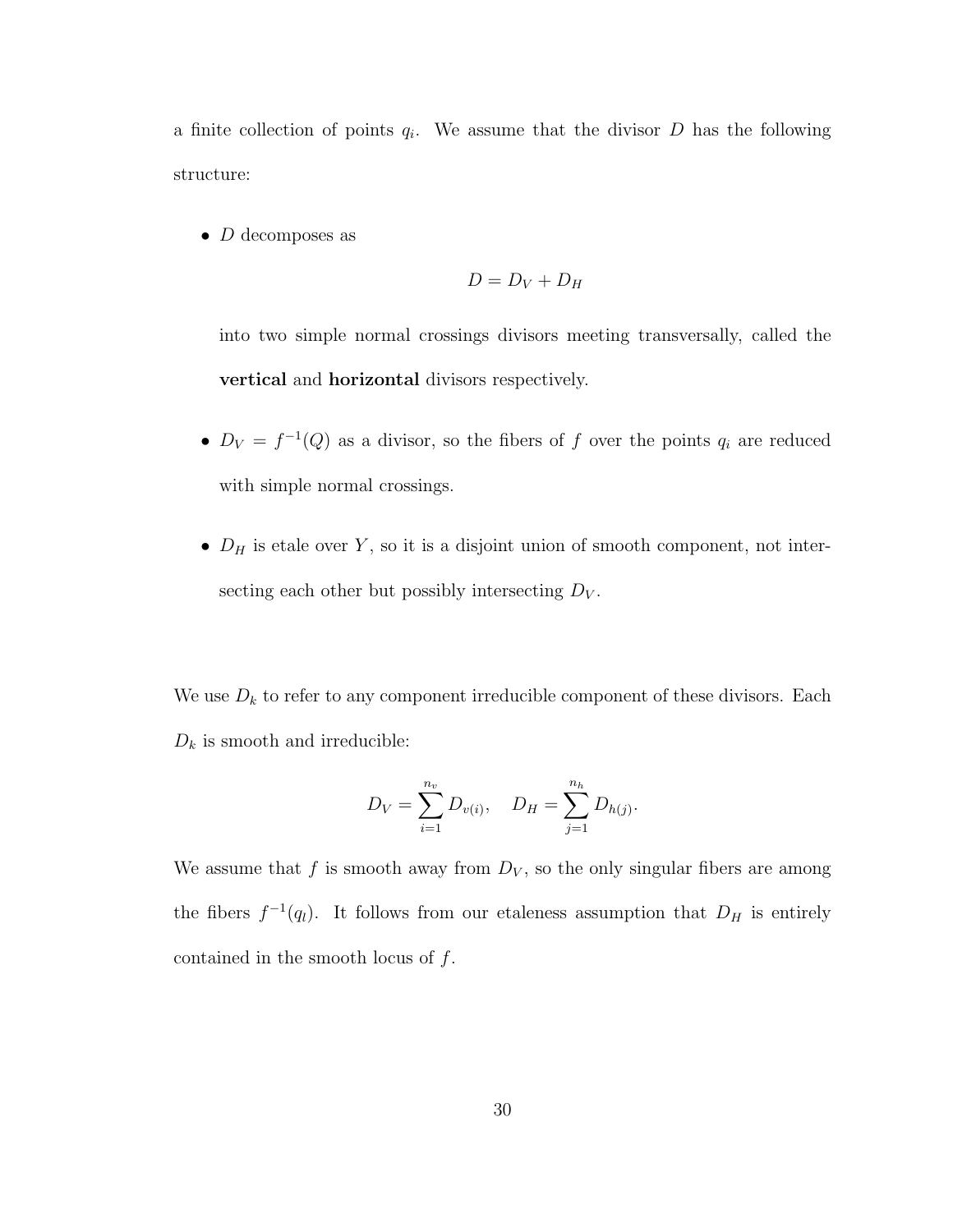#### 4.1.2 The monodromy weight filtration

Before we explain the definition of the  $L^2$  parabolic Dolbeault complex, we need to recall a basic construction from linear algebra. Let V be a finite dimensional complex vector space,  $N:V\rightarrow V$  be a nilpotent linear operator. The  $\mathbf{monodromy}$ weight filtration of N is the unique increasing filtration  $W = W_{\bullet}(N)$  of V:

$$
0 \subset W_{-m}(N) \subset W_{-m+1}(N) \subset \cdots \subset W_{m-1}(N) \subset W_m(N) = V
$$

with the properties

- $N(W_i(N)) \subset W_{i-2}(N);$
- the map  $N^{\ell}: gr_{\ell}^{W} \to gr_{-\ell}^{W}$  is an isomorphism for all  $\ell \geq 0$ .

Explicitly, the mondromy weight filtration  $W_{\bullet}(N)$  is defined as follows. Choose a Jordan basis for the nilpotent endomorphism N and assign integer weights to the basis vectors so that N lowers weights by 2, and so that the weights of each Jordan block are arranged symmetrically about 0. Note that even though the Jordan basis is not unique, the monodromy weight filtration will be uniquely determined since  $W_k(N)$  is the span of the basis vectors of weights less than or equal to k.

### 4.2 Local study of parabolic Higgs bundles

Let  $(\underline{E}, \varphi)$  be a parabolic Higgs bundle satisfying the Nilpotence Assumption (Defintion 2.3.2). Along a component  $D_k$  of the parabolic divisor D, our  $\underline{E}$  determines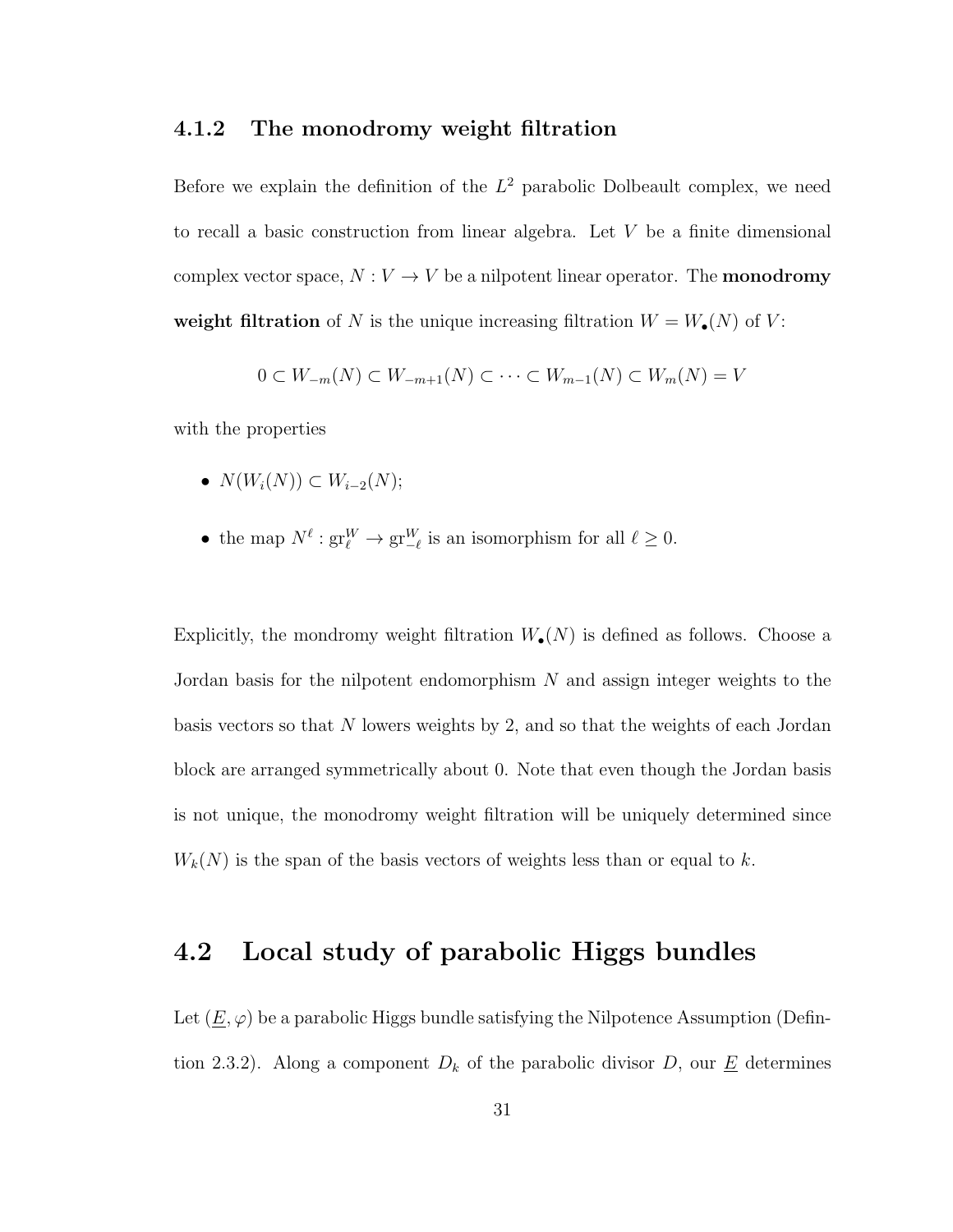a family  $\mathrm{Gr}_{k,b}(\underline{E})$ , indexed by real b, of parabolic vector bundles on  $D_k$ . Their parabolic structure is along the divisor  $D_{\cap k} = \overline{(D - D_k)} \cap D_k$  where  $D_k$  meets the other components. These come with endomorphisms  $N_{k,b}$  induced by the residues of the Higgs field  $\varphi$ . In this section we discuss the monodromy weight filtration  $W(\mathrm{Gr}_{k,b}(\underline{E})) = W(N_{k,b}).$ 

To understand the parabolic structure on  $\mathrm{Gr}_{k,b}(\underline{E})$  focus on a points  $p \in D_{\cap k}$ . Note that for each such point there is an index  $j \neq k$  such that  $p \in D_j \cap D_k$ . Given a vector  $\alpha$  of parabolic levels for these indices, then we obtain a bundle  $E_{\alpha,b}^{(D_k)}$  in a tubular neighborhood of  $D_k$ . Near a point  $p \in D_j \cap D_k$ , the divisor  $D_j$  contains a piece transverse to  $D_k$  at p and we can use the parabolic structure of  $\underline{E}$  with level  $\alpha_p$  for such a piece of  $D_j$ , and level b along  $D_k$ .

Define

$$
\mathrm{Gr}_{k,b}(\underline{E})_{\alpha} := E_{\alpha,b}^{(D_k)}/E_{\alpha,b-\epsilon}^{(D_k)}.
$$

Assuming that the original bundle was locally abelian, then  $\mathrm{Gr}_{k,b}(\underline{E})$  will be a locally abelian parabolic bundle on  $D_k$  with respect to the divisor  $D_{\cap k}$ .

The Higgs field

$$
\varphi: E_{\beta} \to E_{\beta} \otimes \Omega^1_X(\log D)
$$

induces a map

$$
N_{k,b} := \operatorname{res}_b \varphi : \operatorname{Gr}_{k,b}(\underline{E}) \to \operatorname{Gr}_{k,b}(\underline{E}).
$$

This is a map of parabolic bundles on  $D_k$  since  $\varphi$  respects the parabolic structure of  $\underline{E}$ . Our Nilpotence Assumption tells us that  $N_{k,b}$  is nilpotent.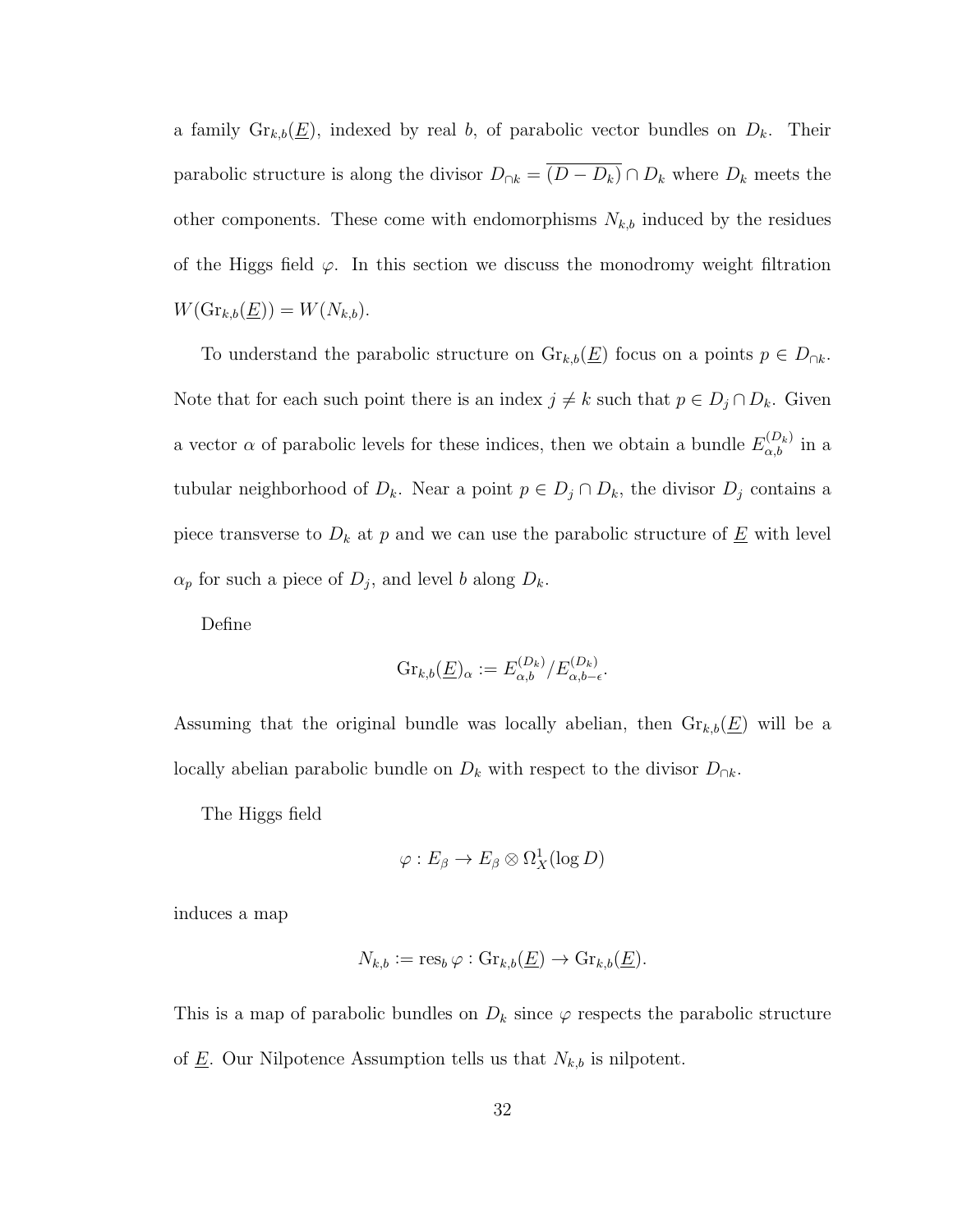Using the basic fact that if  $p, p' \in D_k^* := D_k - D_{\cap k}$ , then  $N_{k,b}(p)$  and  $N_{k,b}(p')$ are conjugate as nilpotent endomorphisms of a vector space, we can prove

**Proposition 4.2.1** (Donagi-Pantev-Simpson [7]). Over  $D_k^*$  for any real number b, there is a weight filtration  $W(N_{k,b})$  of the vector bundle  $\text{Gr}_{k,b}(\underline{E})$  with respect to the  $N_{k,b}$  such that the restriction of this filtration to any point p is the weight filtration of  $N_{k,b}(p)$ .

According to Lemma 3.4 in [7], this property extends to the normal crossings points too. As a result, we obtain weight filtrations  $W(\mathrm{Gr}_{k,b}(\underline{E})) := W(N_{k,b})$  of the parabolic vector bundles  $\text{Gr}_{k,b}(\underline{E})$  over  $D_k$ , with parabolic structure along  $D_{\cap k}$ . These are filtrations by strict parabolic subbundles.

### 4.3 The  $L^2$  parabolic Dolbeault complex

We proceed to define a complex on X as follows. For any divisor component  $D_k$ , for any parabolic level multi-index  $\beta$ , put

$$
\mathrm{Gr}_{k,\beta_k}(E_\beta) := \mathrm{Gr}_{k,\beta_k}(E)_{\beta(\cap k)},
$$

where  $\beta(\cap k)$  consists of the coordinates of  $\beta$  for the components of  $D_{\cap k}$ . We have explicitly that

$$
Gr_{k,\beta_k}(E_{\beta})=E_{\beta}/E_{\beta-\epsilon\delta_k}.
$$

In the previous section we defined the weight filtration  $W(\mathrm{Gr}_{k,\beta_k}(\underline{E}))$  of the parabolic bundle  $\text{Gr}_{k,\beta_k}(\underline{E})$  on  $D_k$ . By assigning parabolic levels  $\beta(\cap k)$  on  $D_{\cap k}$  this gives a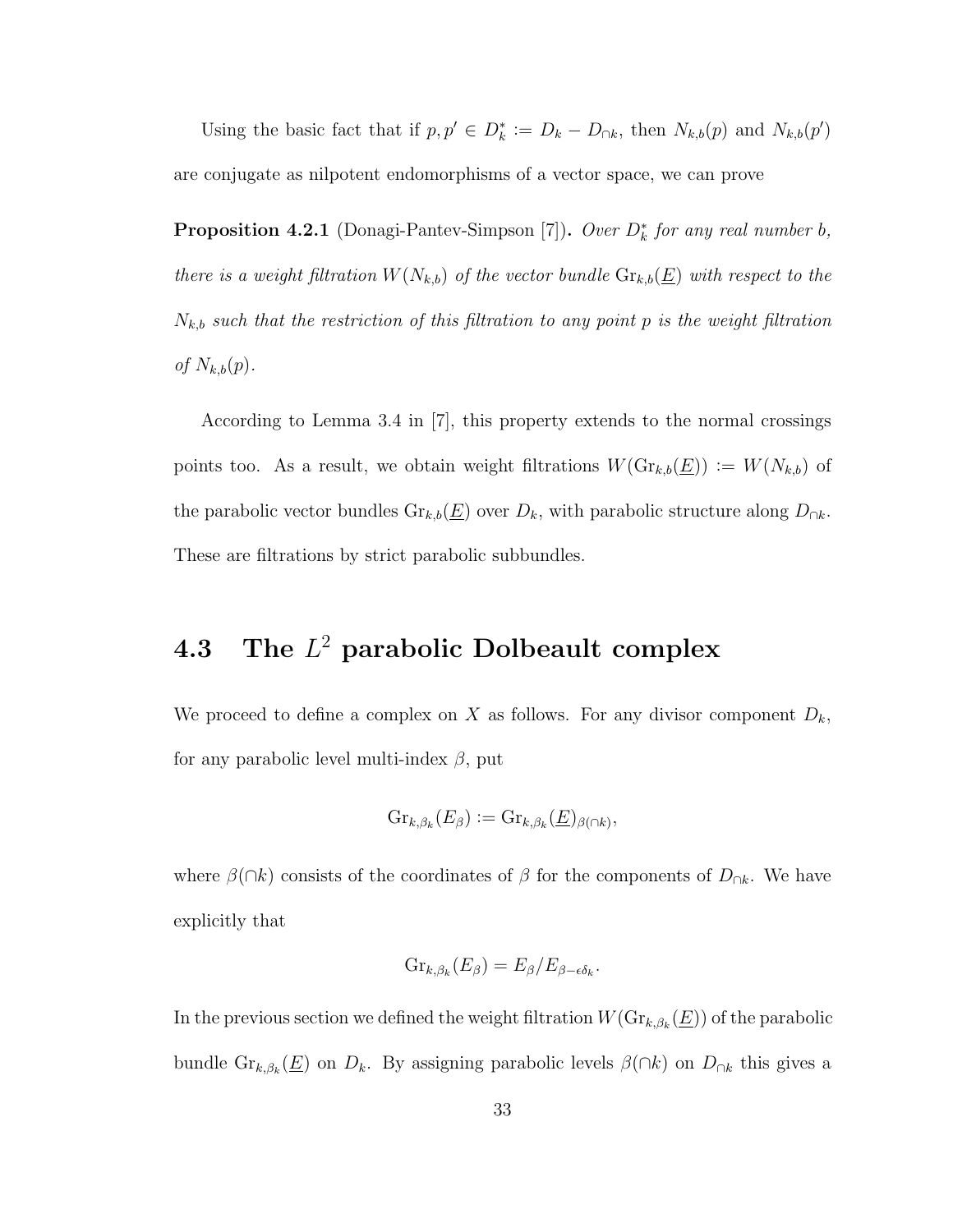weight filtration of the bundle  $\mathrm{Gr}_{k,\beta_k}(E_\beta)$ , and we call that  $W(\mathrm{Gr}_{k,\beta_k}(E_\beta))$ .

Denote by

$$
W(k, E_{\beta}) \subset E_{\beta}
$$

the pullback of the weight filtration  $W(\mathrm{Gr}_{k,\beta_k}(E_\beta))$  over  $D_k$ , to a filtration on  $E_\beta$ by locally free subsheaves, via the map

$$
E_{\beta} \to \mathrm{Gr}_{k,\beta_k}(E_{\beta}).
$$

Let  $W(H, E_\beta)$  denote the weight filtration obtained by using  $W(h(j), E_\beta)$  along each horizontal component  $D_{h(j)}$ . More precisely, we use the weight filtration as we have defined in the previous section on the parabolic bundle  $\mathrm{Gr}_{k,\beta_k}(\underline{E})$ , and take the resulting weight filtration on the piece  $\text{Gr}_{k,\beta_k}(E_\beta) = \text{Gr}_{k,\beta_k}(E)_{\beta(\bigcap k)}$  of this parabolic bundle.

For any real number a, let  $\alpha(a)$  denote the parabolic level for the divisor D determined by using parabolic level a along the vertical components and parabolic level 0 along the horizontal components. We then obtain the levels of the horizontal weight filtrations

$$
W_{\ell}(H, E_{\alpha(a)}) \subset E_{\alpha(a)}
$$
.

Note that since along the horizontal divisor components  $D_{h(j)}$  we have  $\alpha(a)_{h(j)} = 0$ so the horizontal weight filtrations come from filtrations on the parabolic level zero graded pieces  $\text{Gr}_{h(j),0}(E_{\alpha(a)})$ .

**Definition 4.3.1** (Donagi-Pantev-Simpson [7]). The relative  $L^2$  parabolic Dol-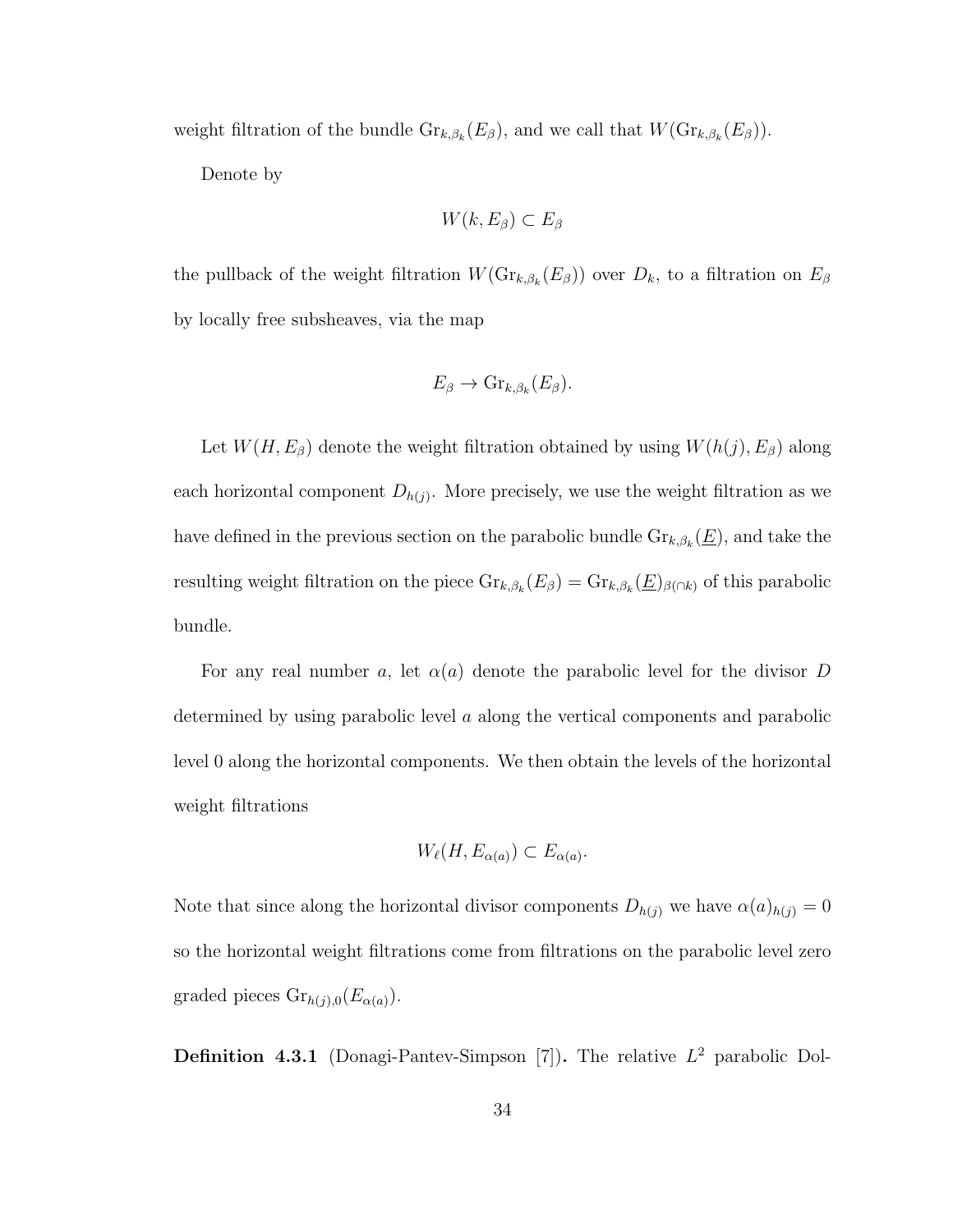beault complex is

$$
\mathrm{DOL}_{L^2}^{\mathrm{par}}(X/Y, E_{\alpha(a)}) := \left[ W_0(H, E_{\alpha(a)}) \xrightarrow{\varphi} W_{-2}(H, E_{\alpha(a)}) \otimes_{\mathcal{O}_X} \Omega^1_{X/Y}(\log D) \right],
$$

where  $W_0(H, E_{\alpha(a)})$  sits at degree 0, and  $\Omega^1_{X/Y}(\log D) = \Omega^1_X(\log D)/f^* \Omega^1_Y(\log Q)$  is the sheaf of relative logarithmic one forms along the fibers of f.

The following theorem explains that the higher direct images of the relative  $L^2$ parabolic Dolbeault complex yields the "correct" pushforward of the parabolic Higgs bundle on  $X$  in the sense that they correspond via the NAHC to the pushforwards of the corresponding local system.

Theorem 4.3.2 (Donagi-Pantev-Simpson [7]). Let

$$
F_a^i := \mathbb{R}^i f_*(\text{DOL}_{L^2}^{\text{par}}(X/Y, E_{\alpha(a)})).
$$

- 1. The  $F_a^i$  are locally free, and fit together as a varies into a parabolic bundle  $\underline{F}^i$ .
- 2. Formation of the higher direct images is compatible with base-change, in other words  $F_a^i(y)$  is the cohomology of the fiber over  $y \in Y$ .
- 3. The parabolic bundle  $\underline{F}^i$  has a Higgs field  $\theta$  given by the usual Gauss-Manin construction (see below), making it into a tame parabolic Higgs bundle.
- 4. This parabolic Higgs bundle on  $(Y, Q)$  is the one associated to the middle perversity higher direct image (of degree  $i = 0, 1, 2$ ) of the local system underlying our original harmonic bundle.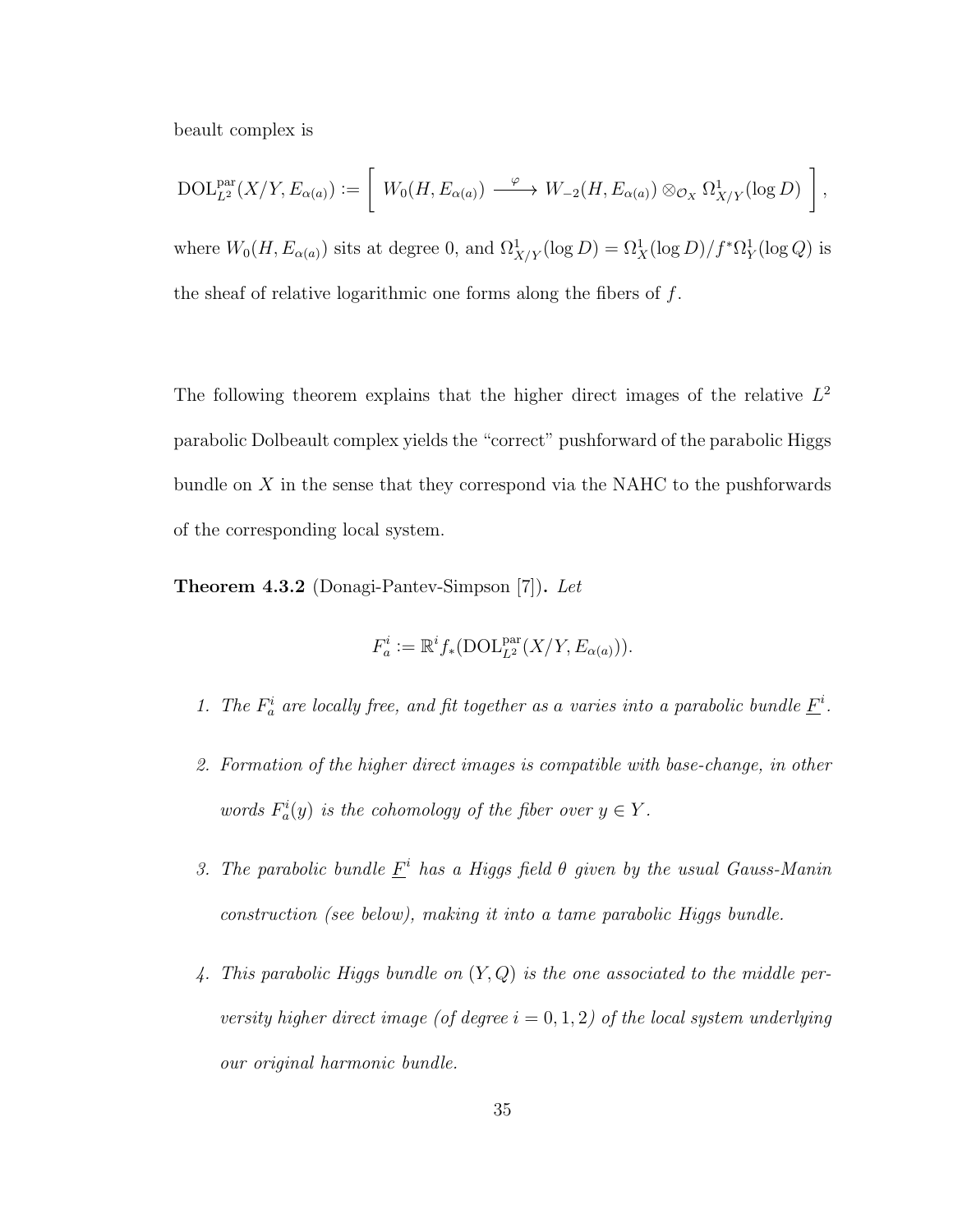5. More specifically, over  $Y - Q$ , the bundle  $\underline{F}^i$  has a harmonic metric given by the  $L^2$  metric on cohomology classes in the fibers, and the parabolic Higgs structure is the one associated to this harmonic metric.

To give the definition of the Higgs field for the parabolic bundle  $\underline{F}^i$  in the above theorem, we use the analogous construction as we did in Section 3.1. More precisely, we need to construct the absolute Dolbeault complex  $\mathrm{DOL}^{\mathrm{par}}_{L^2}(X, E_{\alpha(a)})$  on X, which is presumably a subcomplex of the Dolbeault complex of  $E_{\alpha(a)}$ :

$$
E_{\alpha(a)} \xrightarrow{\wedge \varphi} E_{\alpha(a)} \otimes \Omega_X^1(\log D) \xrightarrow{\wedge \varphi} E_{\alpha(a)} \otimes \Omega_X^2(\log D).
$$

We use the same notation as in [7] to denote  $\mathrm{DOL}_{L^2}^{\mathrm{par}}(X, E_{\alpha(a)})$  by

$$
DOL_{L^{2}}^{\text{par}}(X, E_{\alpha(a)}) = \begin{bmatrix} W_{-2,0}(H, E_{\alpha(a)}) \\ \downarrow^{\wedge\varphi} \\ W_{-2,0}(H, E_{\alpha(a)} \otimes \Omega_{X}^{1}(\log D)) \\ \downarrow^{\wedge\varphi} \\ W_{-2,0}(H, E_{\alpha(a)} \otimes \Omega_{X}^{2}(\log D)) \end{bmatrix}
$$
(4.3.1)

We fit the absolute Dolbeault complex into the short exact sequence of complexes

$$
\begin{array}{c}\n0 \\
\downarrow \\
\text{DOL}_{L^2}^{\text{par}}(X/Y, E_{\alpha(a)})[-1] \otimes f^*\Omega^1_Y(\log Q) \\
\downarrow \\
\text{DOL}_{L^2}^{\text{par}}(X, E_{\alpha(a)})/I^2(E_{\alpha(a)})\n\end{array} \tag{4.3.2}
$$
\n
$$
\begin{array}{c}\n\downarrow \\
\text{DOL}_{L^2}^{\text{par}}(X/Y, E_{\alpha(a)})\n\end{array}
$$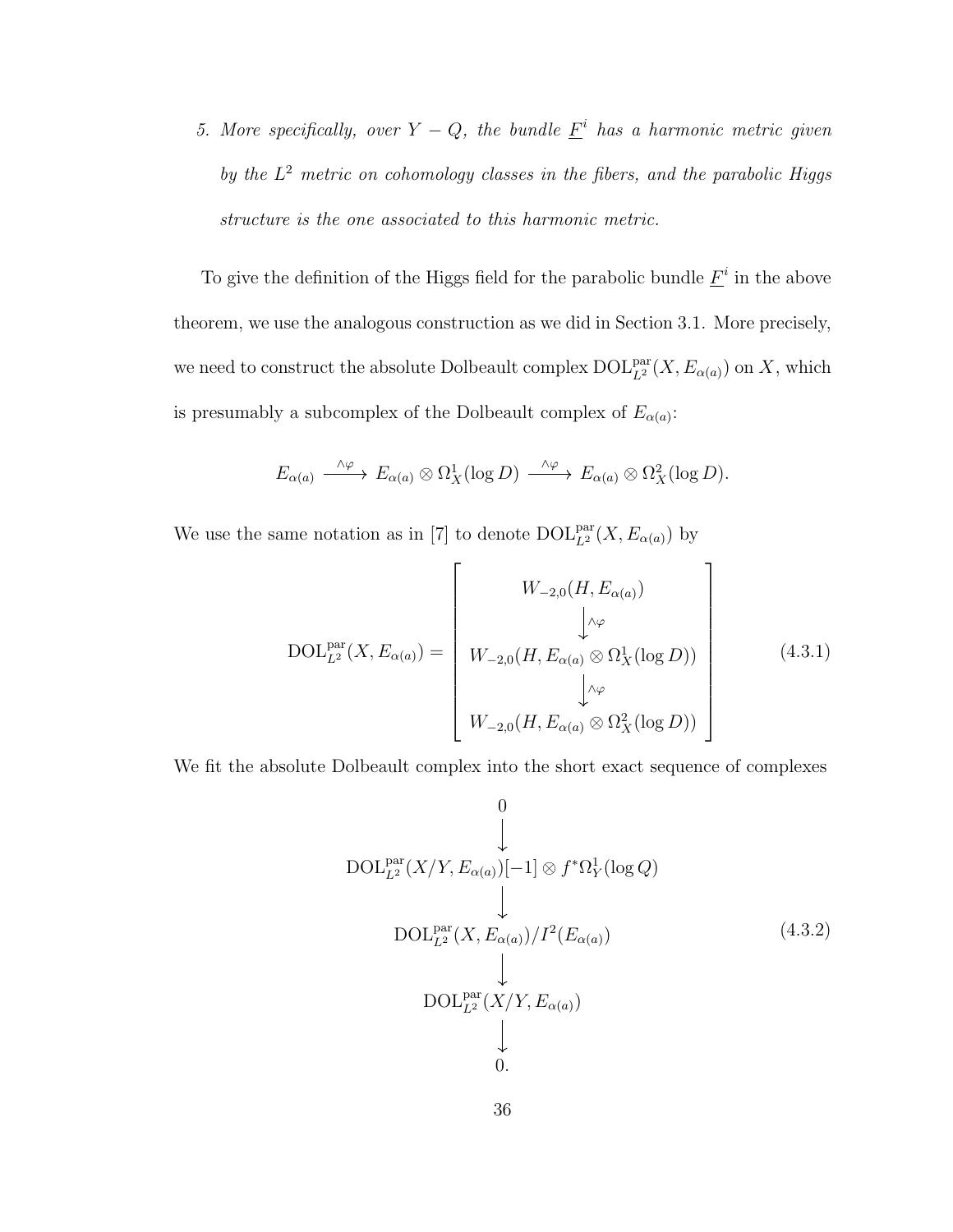Here, we again define the subcomplexes  $I^k(E_{\alpha(a)})$  formally as below:

$$
I^{0}(E_{\alpha(a)}) = \text{DOL}_{L^{2}}^{\text{par}}(X, E_{\alpha(a)}),
$$
  

$$
I^{k+1}(E_{\alpha(a)}) = \text{image of } I^{k}(E_{\alpha(a)})[-1] \otimes f^{*}\Omega_{Y}^{1}(\log Q) \text{ in } \text{DOL}_{L^{2}}^{\text{par}}(X, E_{\alpha(a)}).
$$

From (4.3.2) we see immediately that we must have

$$
W_{-2,0}(H, E_{\alpha(a)}) = W_0(H, E_{\alpha(a)}).
$$

Consequently,  $W_{-2,0}(H, E_{\alpha(a)} \otimes \Omega_X^1(\log D))$  must fit into the short exact sequence:

$$
W_0(H, E_{\alpha(a)}) \otimes f^* \Omega_Y^1(\log Q)
$$
  
\n
$$
\downarrow
$$
  
\n
$$
W_{-2,0}(H, E_{\alpha(a)} \otimes \Omega_X^1(\log D))
$$
  
\n
$$
\downarrow
$$
  
\n
$$
W_{-2}(H, E_{\alpha(a)}) \otimes \Omega_{X/Y}^1(\log D)
$$
  
\n
$$
\downarrow
$$
  
\n0.

To find  $W_{-2,0}(H, E_{\alpha(a)} \otimes \Omega_X^1(\log D))$ , we use the short exact sequence on X:

$$
0 \longrightarrow f^*\Omega^1_Y(\log Q) \longrightarrow \Omega^1_X(\log D) \longrightarrow \Omega^1_{X/Y}(\log D) \longrightarrow 0.
$$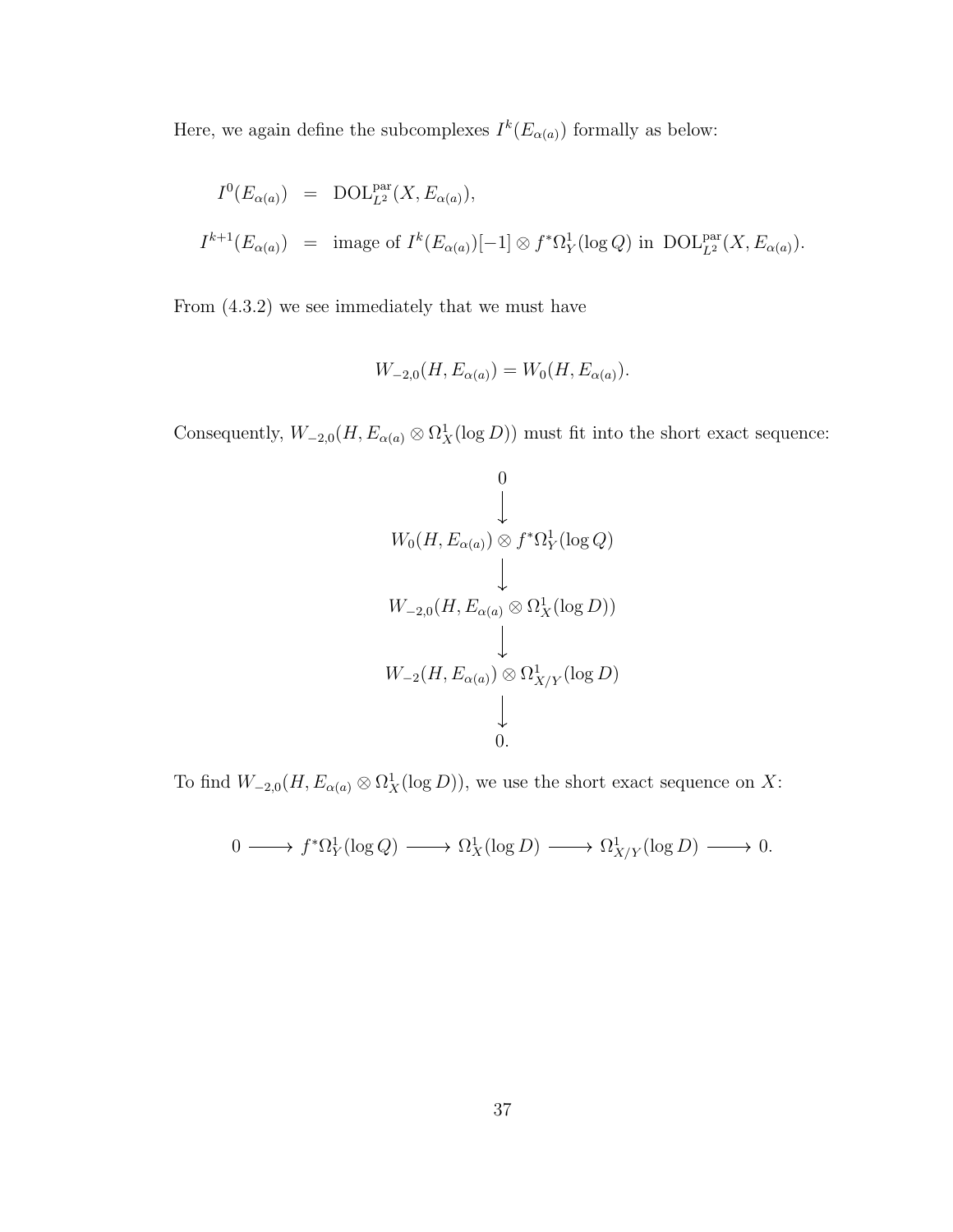and take the tensor product with  $W_0(H,E_{\alpha(a)})$  to get

$$
W_0(H, E_{\alpha(a)}) \otimes f^* \Omega_Y^1(\log Q)
$$
  
\n
$$
\downarrow
$$
  
\n
$$
W_0(H, E_{\alpha(a)}) \otimes \Omega_X^1(\log D)
$$
  
\n
$$
\downarrow
$$
  
\n
$$
W_0(H, E_{\alpha(a)}) \otimes \Omega_{X/Y}^1(\log D)
$$
  
\n
$$
\downarrow
$$
  
\n0. (4.3.3)

Now we define  $W_{-2,0}(H, E_{\alpha(a)} \otimes \Omega^1_X(\log D))$  to be the preimage of  $W_{-2}(H, E_{\alpha(a)}) \otimes \Omega^1_{X/Y}(\log D)$  in  $W_0(H, E_{\alpha(a)}) \otimes \Omega^1_X(\log D)$  by the natural inclusion

$$
W_{-2}(H, E_{\alpha(a)}) \otimes \Omega^1_{X/Y}(\log D) \subset W_0(H, E_{\alpha(a)}) \otimes \Omega^1_{X/Y}(\log D).
$$

For  $W_{-2,0}(H, E_{\alpha(a)} \otimes \Omega_X^2(\log D))$ , since  $\mathrm{DOL}_{L^2}^{\mathrm{par}}(X/Y, E_{\alpha(a)})$  has no degree 2 term, we see that  $W_{-2,0}(H, E_{\alpha(a)} \otimes \Omega_X^2(\log D))$  must fit into the short exact sequence:

$$
\begin{array}{c}\n0 \\
\downarrow \\
\downarrow \\
\text{image of } W_0(H, E_{\alpha(a)}) \otimes f^* \Omega_Y^1(\log Q) \otimes f^* \Omega_Y^1(\log Q) \text{ in } W_{-2,0}(H, E_{\alpha(a)} \otimes \Omega_X^2(\log D)) \\
\downarrow \\
W_{-2,0}(H, E_{\alpha(a)} \otimes \Omega_X^2(\log D)) \\
\downarrow \\
W_{-2}(H, E_{\alpha(a)}) \otimes \Omega_{X/Y}^1(\log D) \otimes f^* \Omega_Y^1(\log Q) \\
\downarrow \\
0.\n\end{array}
$$
\n(4.3.4)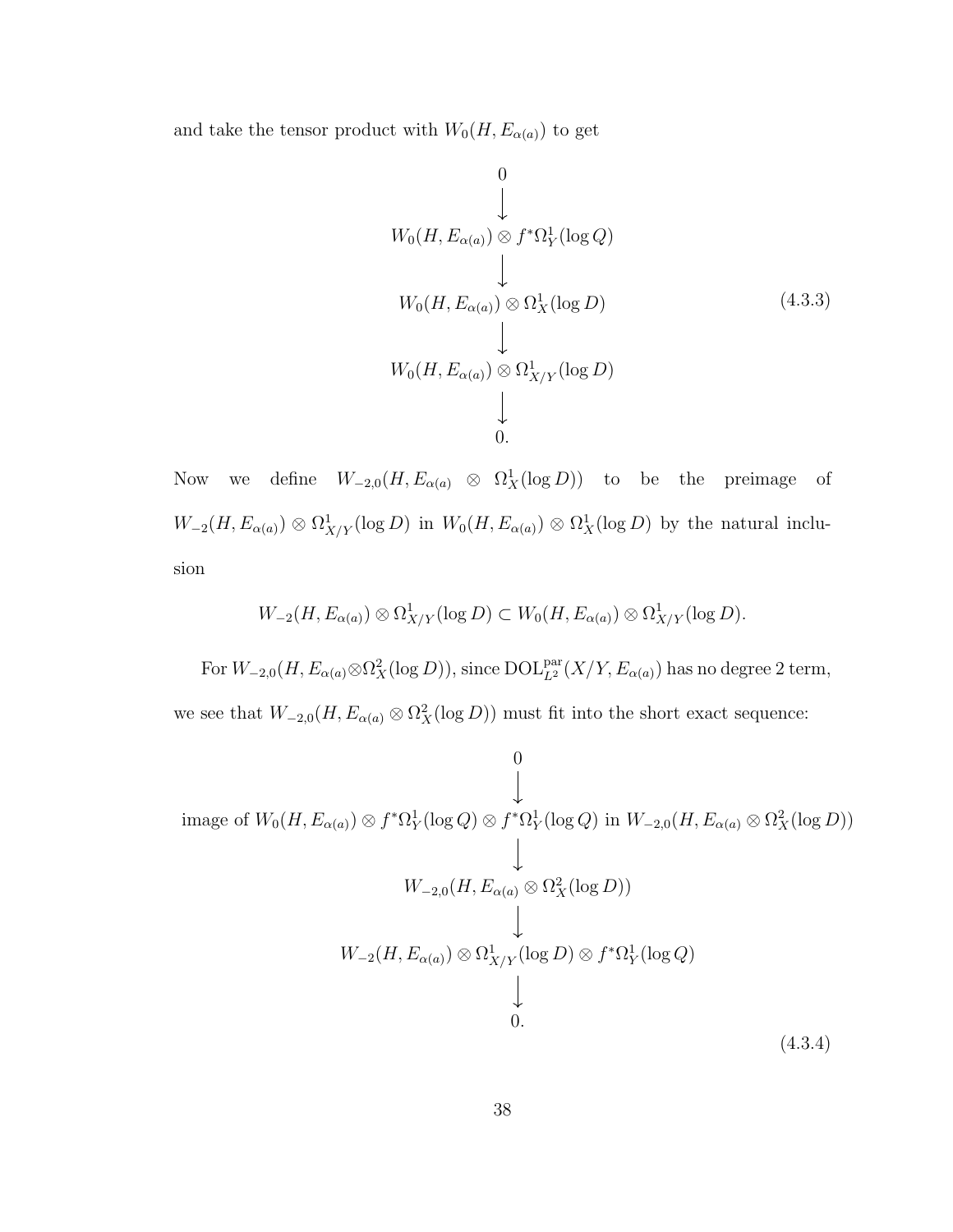Note that the first term in (4.3.4) must be 0, and we have

$$
\Omega^1_{X/Y}(\log D) \otimes f^* \Omega^1_Y(\log Q) \simeq \Omega^2_X(\log D).
$$

Therefore, we conclude that

$$
W_{-2,0}(H, E_{\alpha(a)} \otimes \Omega_X^2(\log D)) = W_{-2}(H, E_{\alpha(a)}) \otimes \Omega_X^2(\log D).
$$

Now, we have obtained the absolute Dolbeault complex  $\mathrm{DOL}_{L^2}^{\mathrm{par}}(X, E_{\alpha(a)})$  and by analogy the push forward of (4.3.2) by f yields the Higgs field of  $\underline{F}^i$ :

$$
\mathbb{R}^{i} f_{*} \text{DOL}_{L^{2}}^{\text{par}}(X/Y, E_{\alpha(a)}) \xrightarrow{\theta} \mathbb{R}^{i+1} f_{*}(\text{DOL}_{L^{2}}^{\text{par}}(X/Y, E_{\alpha(a)})[-1] \otimes f^{*}\Omega_{Y}^{1}(\log Q))
$$
\n
$$
\parallel
$$
\n
$$
F_{a}^{i} \otimes \Omega_{Y}^{1}(\log Q).
$$

To help understand the  $L^2$  parabolic Dolbeault complex, we briefly look at the analytic motivation behind its definition (See [7] for details).

Consider an open fiber  $X_y^{\circ} = (X - D)_y$  for  $y \in Y - Q$ . Give it a metric that is asymptotically the Poincaré metric near puncture points. We are interested in the  $L^2$  cohomology of the harmonic bundle  $(\mathcal{L}, \mathcal{D}', \mathcal{D}'', h)$  restricted to this fiber. This is the cohomology of the complex of the complex of forms with coefficients in  $\mathcal L$  that are  $L^2$ , and whose derivative is  $L^2$ .

The main fact is that the  $L^2$  Dolbeault cohomology is isomorphic to the hypercohomology of the complex on  $X_y$  consisting of holomorphic forms whose restriction to  $X_y^{\circ}$  in in  $L^2$  and whose differential is also in  $L^2$ . A standard estimate from [20] implies that a holomorphic section of  $E|_{X_y^{\circ}}$  (resp.  $E|_{X_y^{\circ}} \otimes \Omega^1_{X_y^{\circ}}$ ) can be in  $L^2$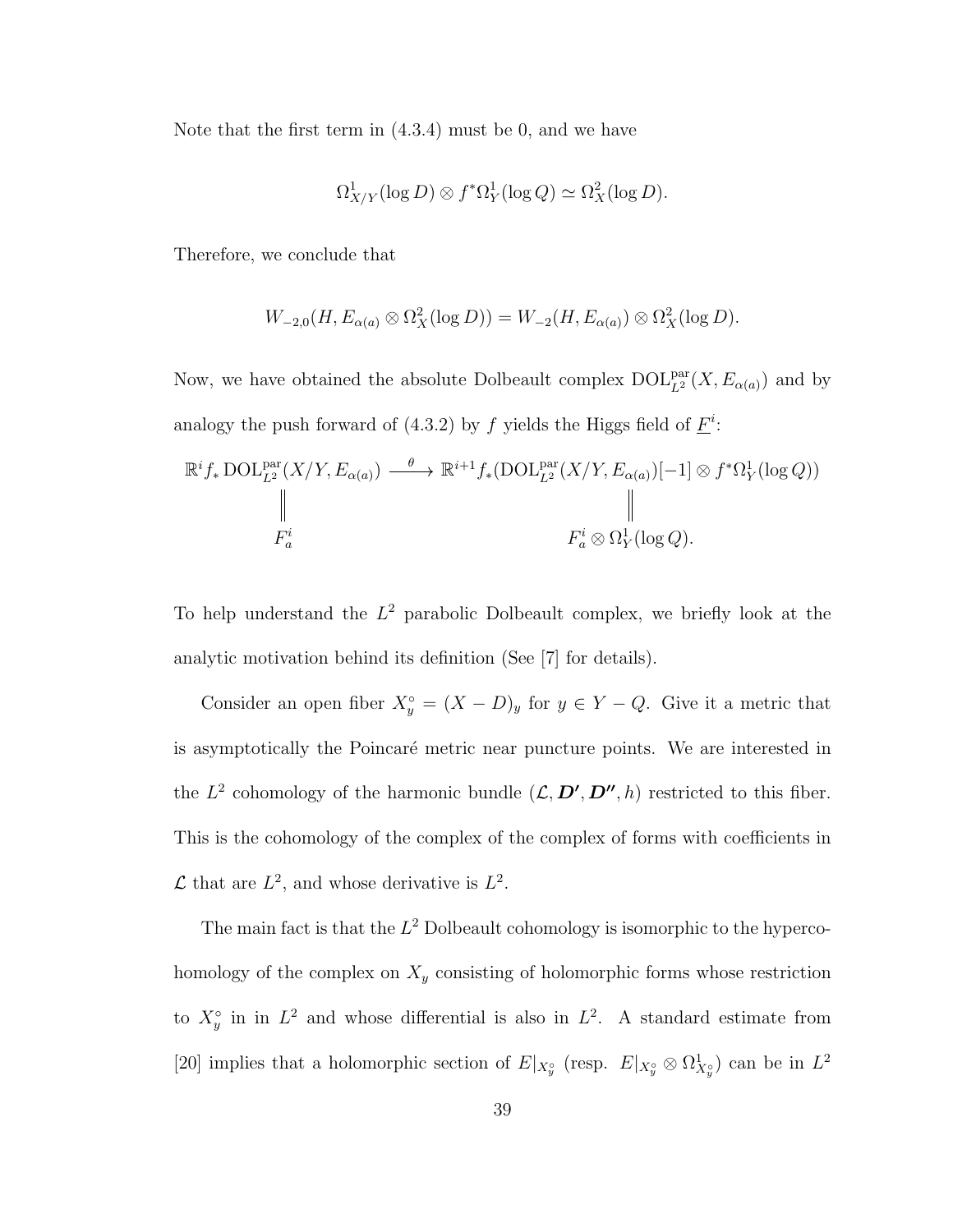only if it extends to a section of the 0-component of the parabolic structure  $E_0$  $(E_0 \otimes \Omega^1_{X_y}(\log D_y))$ . Furthermore, if it is in  $E_a$  (respectively  $E_a \otimes \Omega^1_{X_y}(\log D_y)$ ) for  $a < 0$  then it is automatically  $L^2$ .

Suppose e is a section of  $(E_0)_y$  near a point p on the horizontal divisor component  $D_k$  and denote by  $\operatorname{gr}_{k,0}(e)$  its projection in  $\operatorname{Gr}_{k,0}(\underline{E})_y$ . Suppose this projection is in  $W_{\ell}$  but not  $W_{\ell-1}$ . Then, denoting by z a coordinate on  $X_{y}$  vanishing at p, the norm of e is asymptotically

$$
|e| \sim |\log |z||^{\ell/2}.
$$

Calculation with the Poincare metric for the norms of sections tells us that  $e$  is in  $L^2$  if and only if  $\ell \leq 0$ . Similarly, a section  $e^{\frac{dz}{z}}$  $\frac{dz}{z}$  of  $E_0 \otimes \Omega^1_{X_y}(\log D_y)$  is in  $L^2$  if and only if

$$
\operatorname{gr}_{k,0}(e) \in W_{-2}\operatorname{Gr}_{k,0}(\underline{E}).
$$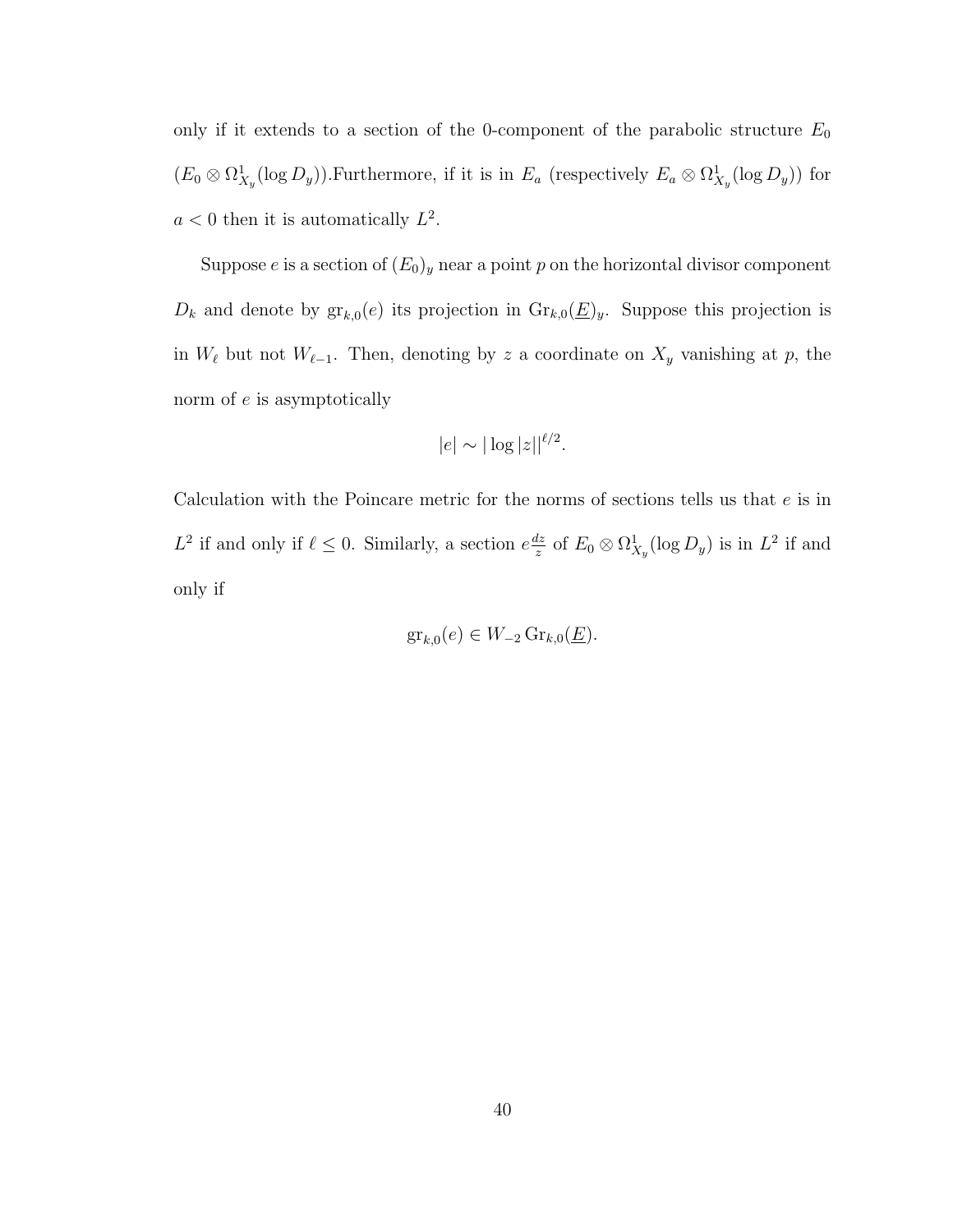### Chapter 5

# Direct images of Higgs bundles revisited

In this chapter, we analyze the spectral data for the pushforward of a parabolic Higgs bundle  $(\underline{E}, \varphi)$  on X that has both vertical and horizontal parabolic divisors. Our strategy is to first use the root stack construction to remove the parabolic structure by converting  $(\underline{E}, \varphi)$  to a meromorphic Higgs bundle  $(\widetilde{E}, \widetilde{\varphi})$  on the orbifold  $\widetilde{X}$ . The Higgs data  $(\widetilde{E}, \widetilde{\varphi})$  is then encoded in a coherent sheaf (the spectral sheaf  $\widetilde{\mathcal{E}}$ ) over the total space of the logarithmic cotangent bundle of  $\widetilde{X}$ . After that we show how to describe the spectral sheaves for the higher direct images of  $(\underline{E}, \varphi)$  in terms of  $\widetilde{\mathcal{E}}$ .

To start, we first study the case that  $f : X \to Y$  is smooth and we only have horizontal parabolic divisors. To do this, we look at the cohomology of  $(\underline{E}, \varphi)$  along each fiber of  $f$ . Note that the fiber of  $f$  is a smooth curve, and the restriction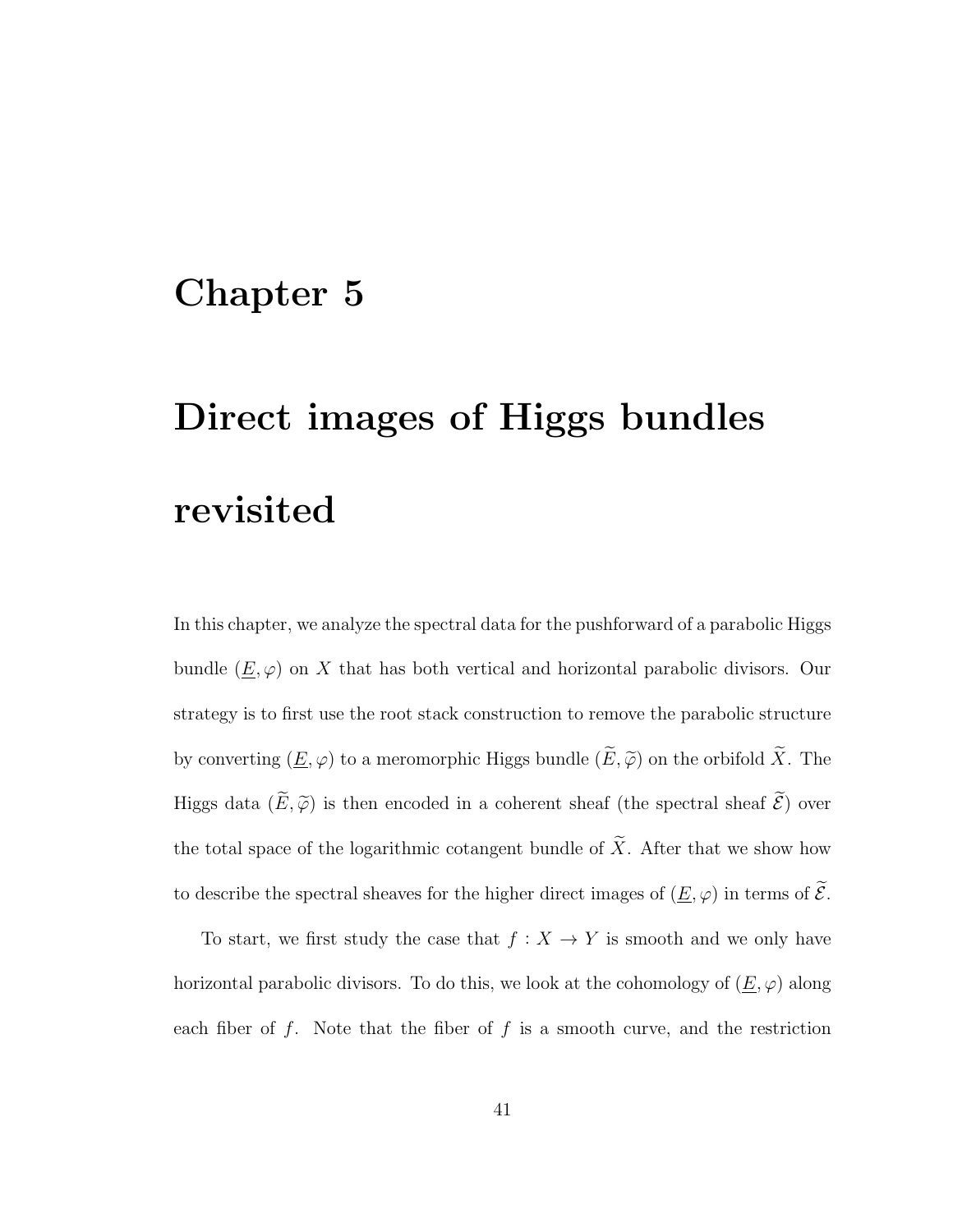of  $(\underline{E}, \varphi)$  to each fiber will be a parabolic Higgs bundle with several poles at the intersections with those horizontal divisors. To reduce complexity in the notation we will focus on the case when there is only one pole  $p$  in the fiber, that is when the horizontal divisor is a section. The general case easily reduces to this one by a base change.

### 5.1 Spectral data on the orbicurve

Suppose that we fix a parabolic Higgs bundle  $(\underline{E}, \varphi)$  on a smooth curve C and the parabolic structure is given at  $p \in C$ . We will calculate algebraically the  $L^2$ cohomology of  $(\underline{E}, \varphi)$  and describe it using the spectral sheaf. Denote the root stack of  $(C, p)$  by  $(\tilde{C}, \tilde{p})$ . We will write  $\mu : \tilde{C} \to C$  and  $\tilde{\pi} : \text{tot}(\Omega_{\tilde{C}}^1) \to \tilde{C}$  for the natural projections, and we will denote the composite map  $\mu \circ \tilde{\pi}$  by  $\pi$ . Thus we have the basic diagram:

$$
\text{tot}(\Omega_{\widetilde{C}}^1(\widetilde{p})) \xrightarrow{\widetilde{\pi}} \widetilde{C}
$$
\n
$$
\downarrow^{\pi} \downarrow^{\mu}
$$
\n
$$
\downarrow^{\pi} C
$$
\n
$$
(5.1.1)
$$

We start with a simple case where  $(\underline{E}, \varphi)$  is strongly parabolic.

**Proposition 5.1.1.** Suppose  $(\underline{E}, \varphi)$  is strongly parabolic. Then the parabolic  $L^2$ Dolbeault complex of  $(\underline{E}, \varphi)$  is isomorphic to the complex

$$
\pi_*\widetilde{\mathcal{E}}\xrightarrow{\pi_*(\otimes\lambda)}\pi_*(\widetilde{\mathcal{E}}\otimes\widetilde{\pi}^*\Omega^1_{\widetilde{C}}).
$$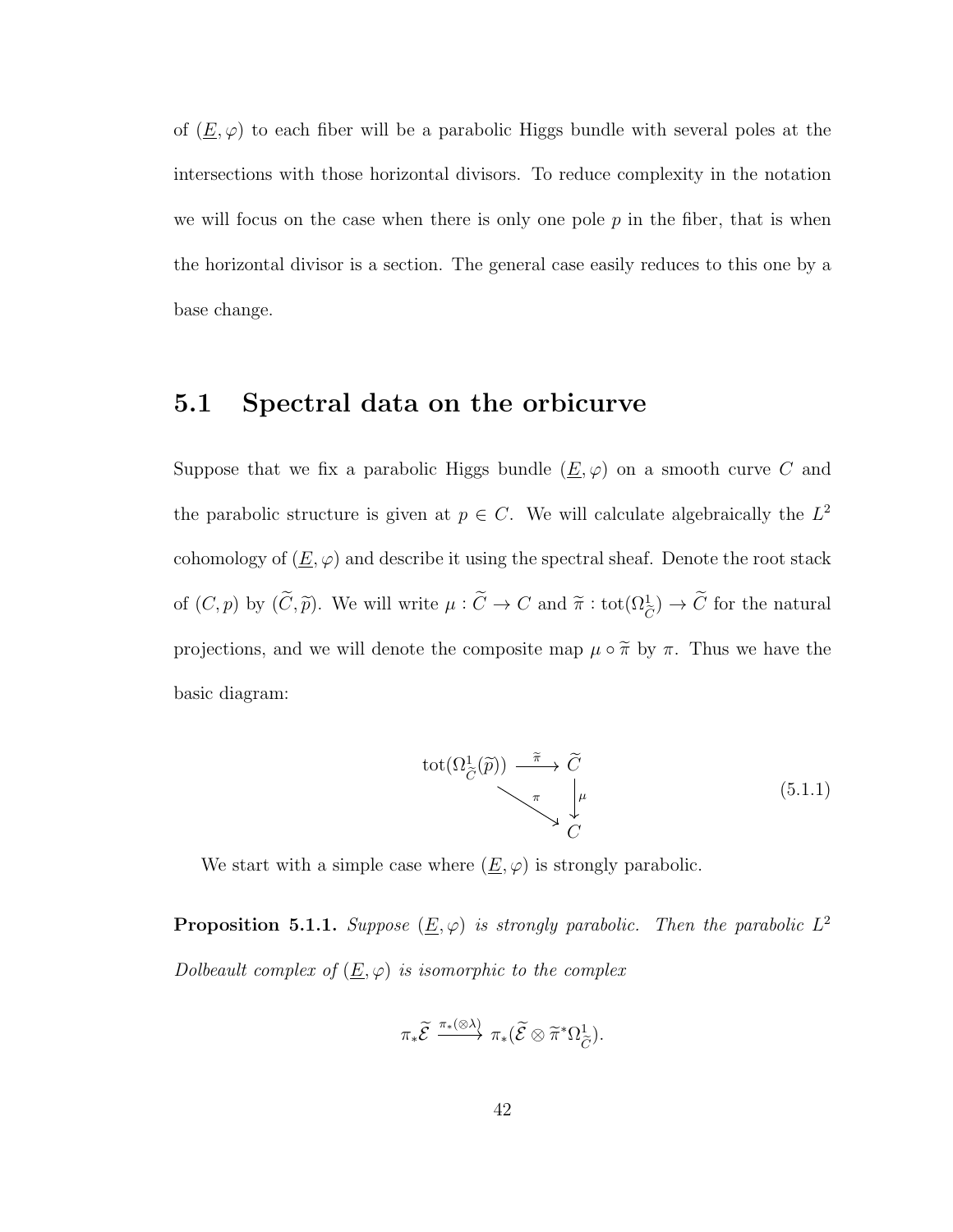*Proof.* Since  $(\underline{E}, \varphi)$  is strongly parabolic, the residue map on  $\mathrm{Gr}_{p,0}(\underline{E})$  is trivial. Hence we find that  $W_0E_0 = E_0$  and  $W_{-2}E_0 = E_{-\epsilon}$ . By our root stack construction, we have  $E_0 = \mu_*(\widetilde{E})$  and

$$
E_{-\epsilon} \otimes \Omega_C^1(p) = F_{\ell-1} \otimes \Omega_C^1
$$
  
=  $\mu_*(\widetilde{E} \otimes \widetilde{L}^{\ell-1}) \otimes \Omega_C^1$   
=  $\mu_*(\widetilde{E} \otimes \widetilde{L}^{\ell-1} \otimes \mu^*\Omega_C^1)$   
=  $\mu_*(\widetilde{E} \otimes \Omega_{\widetilde{C}}^1).$ 

On the other hand, since  $\widetilde{\pi}_*\widetilde{\mathcal{E}} = \widetilde{E}$ , we have  $\pi_*\widetilde{\mathcal{E}} = \mu_* (\widetilde{\pi}_*\widetilde{\mathcal{E}}) = \mu_*\widetilde{E}$  and using the projection formula we have

$$
\pi_*({\widetilde{\mathcal{E}}} \otimes {\widetilde{\pi}}^* \Omega_{\widetilde{C}}^1) = \mu_*({\widetilde{\pi}}_*({\widetilde{\mathcal{E}}} \otimes {\widetilde{\pi}}^* \Omega_{\widetilde{C}}^1)) = \mu_*({\widetilde{\pi}}_*{\widetilde{\mathcal{E}}} \otimes \Omega_{\widetilde{C}}^1) = \mu_*({\widetilde{E}} \otimes \Omega_{\widetilde{C}}^1).
$$

This proves the proposition.

Since all the maps in (5.1.1) have no higher direct images, this proposition tells us that

$$
\mathbb{R}\Gamma(C,\text{DOL}_{L^2}^{\text{par}}(C,\underline{E})) = \mathbb{R}\Gamma(\widetilde{C},\widetilde{E}\to\widetilde{E}\otimes\Omega_{\widetilde{C}}^1)
$$
(5.1.2)

$$
= \mathbb{R}\Gamma(\text{tot}(\Omega_{\widetilde{C}}^{1}), \widetilde{\mathcal{E}} \to \widetilde{\mathcal{E}} \otimes \widetilde{\pi}^{*}\Omega_{\widetilde{C}}^{1}) \tag{5.1.3}
$$

Next, we consider the case where  $(\underline{E}, \varphi)$  is tame parabolic with nilpotent residue but is not necessarily strongly parabolic. In this case the root stack construction converts  $(\underline{E},\varphi)$  into a meromorphic (non-parabolic) Higgs bundle  $(\widetilde{E},\widetilde{\varphi})$  with nilpotent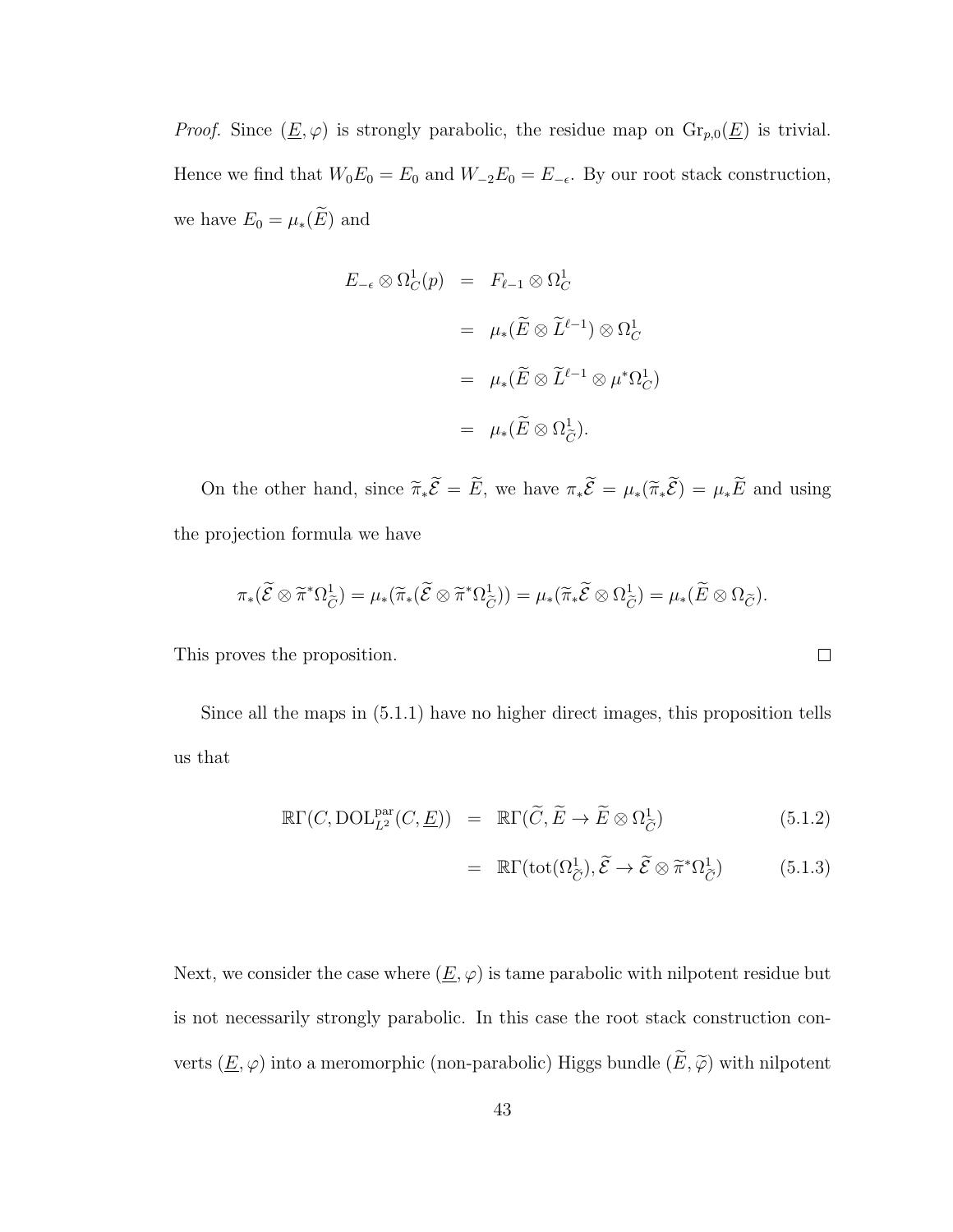residue on  $\tilde{C}$ . To get the correct cohomology we again need to take into account the weight filtration of  $\widetilde{E}$  by thinking of it as a parabolic Higgs bundle with the trivial parabolic structure at  $\tilde{p}$ .

**Lemma 5.1.2.** The parabolic  $L^2$  Dolbeault complex of  $(\underline{E}, \varphi)$  is isomorphic to the complex

$$
\mu_*(W_0 \widetilde{E}) \xrightarrow{\mu_* \widetilde{\varphi}} \mu_*(W_{-2} \widetilde{E} \otimes \Omega_{\widetilde{C}}^1(\widetilde{p})).
$$
\n(5.1.4)

*Proof.* Recall from Section 2.4 that locally around  $\tilde{p}$ ,  $\tilde{E}$  decomposes into  $\bigoplus_{j=0}^{\ell-1} M_j$ and we have for  $0 \leq i \leq \ell - 1$ 

$$
F_i = z^{-i} M_i,
$$

where  $F_i$  is the parabolic filtration of  $(\underline{E}, \varphi)$  in  $(2.4.1)$ , and z is a local coordinate of the covering space of  $\tilde{C}$ . In particular, locally we have  $E_0 = M_0$  and  $E_{-\epsilon}$  $F_{\ell-1}(-p) = zM_{\ell-1}$ . Since the parabolic structure of  $\widetilde{E}$  is trivial, we have  $\widetilde{E}_{-\epsilon}$  $\widetilde{E}(-\widetilde{p}) = \bigoplus_{j=0}^{\ell-1} z M_j$ . Hence, the  $\mu_{\ell}$  fixed part of  $\widetilde{E}_{-\epsilon}$  is  $zM_{\ell-1}$ .

To finish the proof, we note that  $res_{\widetilde{p}} \widetilde{\varphi}$  preserves the decomposition  $\bigoplus_{j=0}^{\ell-1} M_j$ . Therefore, the weight filtration of  $\widetilde{E}$  is the direct sum of the weight filtrations of each  $M_j$ . Since  $\mu_*$  returns only  $\mu_\ell$  fixed sections, we see that

$$
\mu_*(W_0 \tilde{E}) = W_0 E_0, \quad \mu_*(W_{-2} \tilde{E}) = W_{-2} E_0.
$$

The proposition follows from using the projection formula on the right hand side of  $(5.1.4).$  $\Box$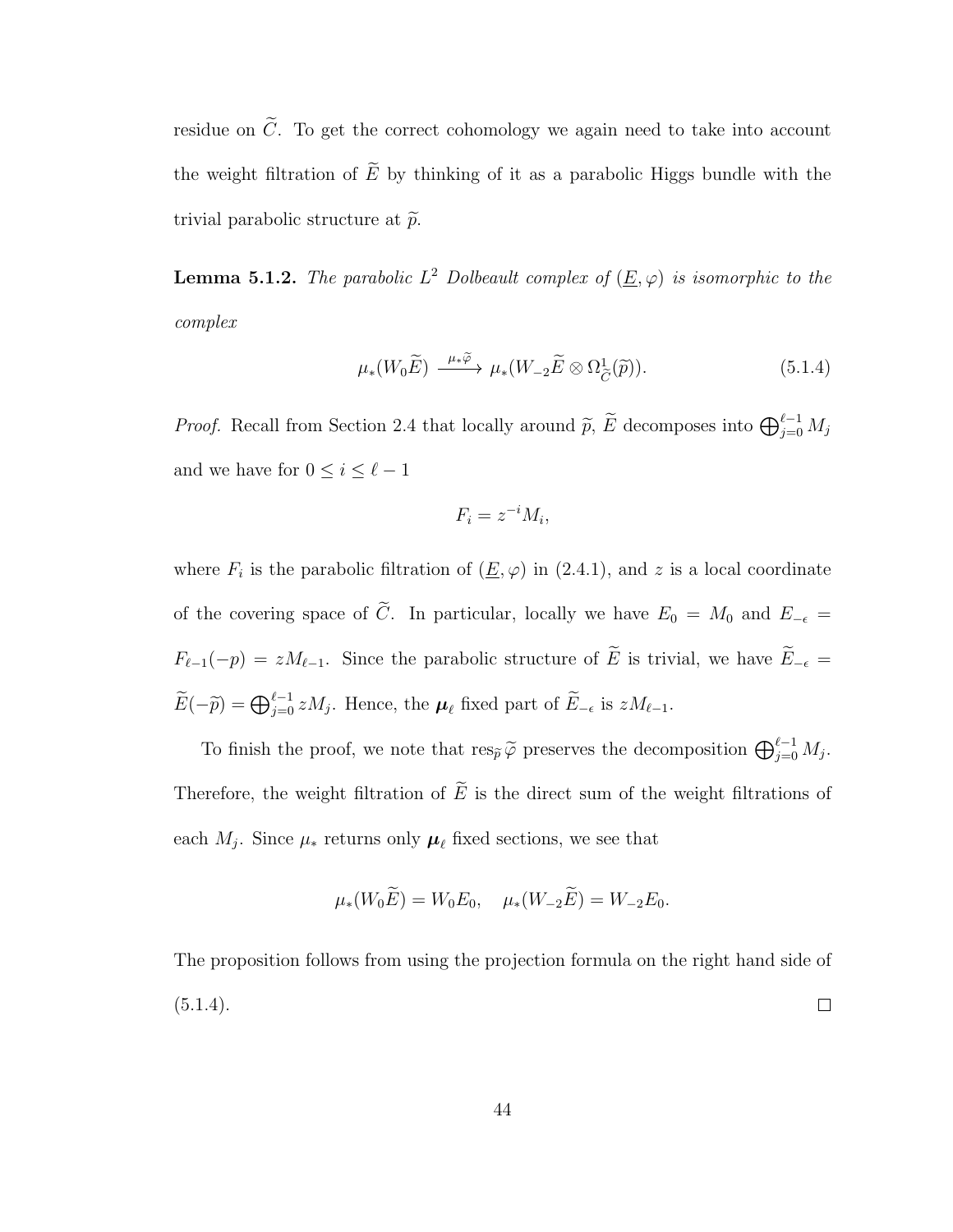We need to interpret the complex  $(5.1.4)$  in terms of the spectral data of the meromorphic Higgs bundle  $(\widetilde{E}, \widetilde{\varphi})$ . The key is to identify a geometric filtration  $F_{\bullet}$  on the spectral sheaf  $\widetilde{\mathcal{E}}$  of  $\widetilde{E}$  which induces the monodromy weight filtration  $W_\bullet$  on  $\widetilde{E}$  by  $\widetilde{\pi}_{*}$ . Since this problem in fact has nothing to do with the orbicurve structure, we will simplify notation and work under the assumption that  $(E, \varphi)$  is a meromorphic Higgs bundle on C with a pole at  $p$  and has a nilpotent residue. For simplicity, we assume further that the spectral cover  $S = \text{Supp}(\mathcal{E})$  is smooth and the residue of  $\varphi$  is regular at p. This is to say, res<sub>p</sub>  $\varphi$  is nilpotent and has only one Jordan block, and the projection from S to C is totally ramified at p of degree  $r = \text{rank } E$ .

Let  $q \in S$  be the point that maps down to p. Recall that the spectral sheaf satisfies  $\pi_*\mathcal{E} = E$ . Choose a pair of local coordinates  $(x, y)$  for  $\text{tot}(\Omega_C^1(p))$  around q by taking x to be the local coordinate along the zero section and y along the vertical direction such that S is locally given by the equation  $x = y^r$ . At p we see that

$$
E_p = \pi_* \mathcal{E} \otimes \mathcal{O}_C / m_p
$$
  
=  $\pi_* (\mathcal{E} \otimes \pi^* (\mathcal{O}_C / m_p))$   
=  $\pi_* (\mathcal{E}|_{\pi^{-1}(0)}).$ 

 $\mathcal E$  is locally represented by a finitely generated  $\mathbb C[x,y]$ -module M, which is supported over the curve  $x = y^r$ . Hence, we have  $\pi_*(\mathcal{E}|_{\pi^{-1}(0)}) \simeq M/xM$ . The residue of the Higgs field  $\varphi$  at p is therefore equal to

$$
M/xM \xrightarrow{\times y} M/xM.
$$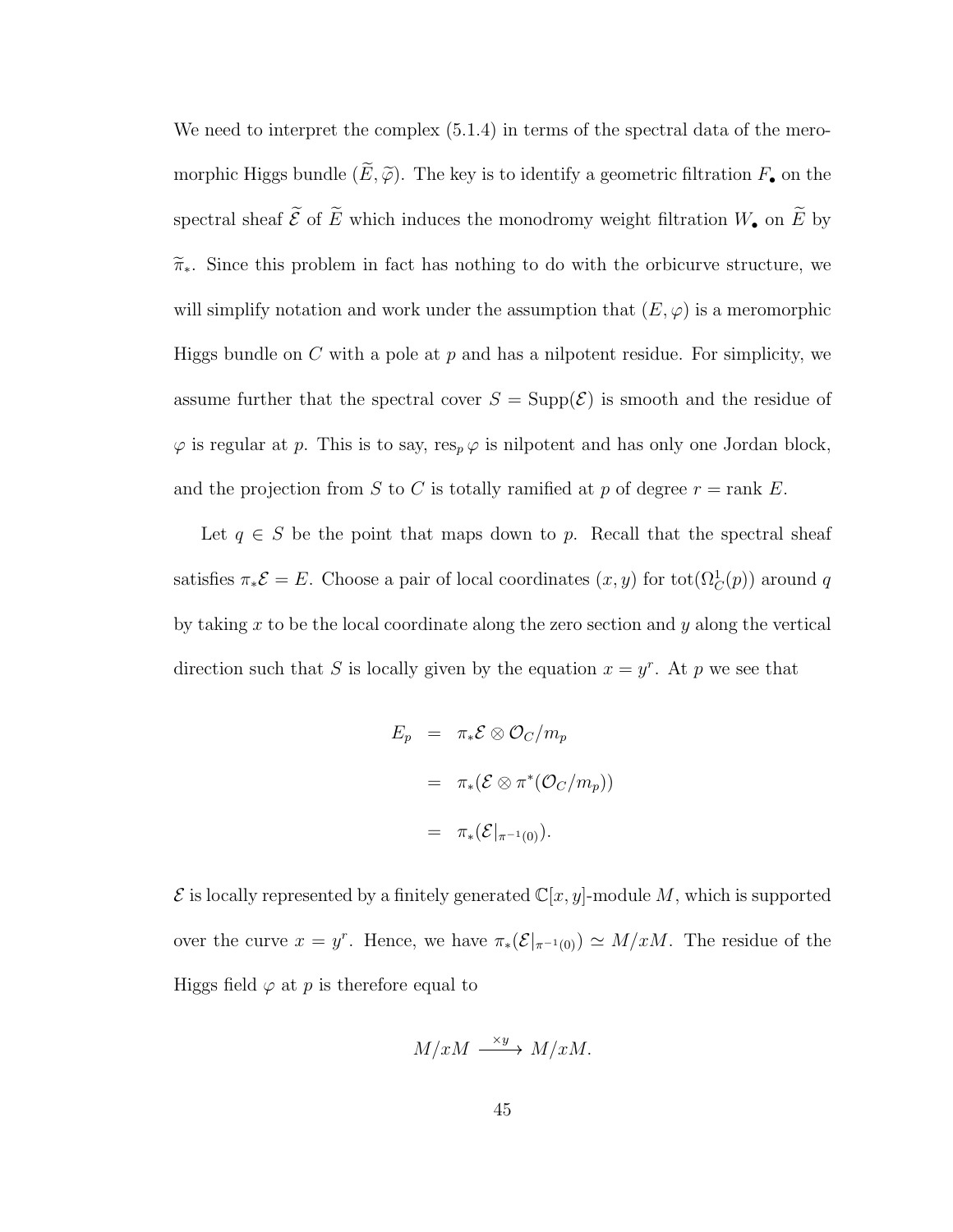Since  $\mathcal E$  is flat over C, we can take M to be a free  $\mathbb C[x]$ -module of rank r. By our assumption that  $res_p \varphi$  is regular, we may choose a set of  $\mathbb{C}[x]$ -basis  $\{e_1, \dots, e_r\}$  for M with the property that the multiplication by y maps  $e_i$  to  $e_{i+1}$ . It follows that the monodromy weight filtration of  $M/xM$  is equal to the filtration

$$
W_i(M/xM) := \begin{cases} y^{\frac{r-1}{2}-\lfloor \frac{i}{2} \rfloor} M/xM & \text{if } r \text{ is odd;} \\ y^{\frac{r}{2}-\lfloor \frac{i+1}{2} \rfloor} M/xM & \text{if } r \text{ is even.} \end{cases}
$$

Therefore, we have proved

**Proposition 5.1.3.** Let  $W_{\bullet}$  be the filtration on  $\mathcal E$  defined by taking the preimage of  $W_i(M/xM)$  in the quotient map  $M \to M/xM$ . Then the complex (5.1.4) is isomorphic to the following complex:

$$
\pi_*(W_0 \mathcal{E}) \xrightarrow{\pi_*(\otimes \lambda)} \pi_*(W_{-2} \mathcal{E} \otimes \pi^* \Omega_C^1(p)). \tag{5.1.5}
$$

Put  $t = (r - 1)/2$  if r is odd and  $t = r/2$  if r is even. Let R be the intersection of the spectral cover S with the zero section  $\Sigma$  of tot $(\Omega_C^1(p))$ .



Let  $\mathcal{F} = \iota^* \mathcal{E}$ . Then we have  $\iota_* \mathcal{F} = \mathcal{E}$ . From our previous discussion we have seen that

$$
W_0\mathcal{E}=\iota_*(\mathcal{F}\otimes\mathcal{O}_S(-tq))
$$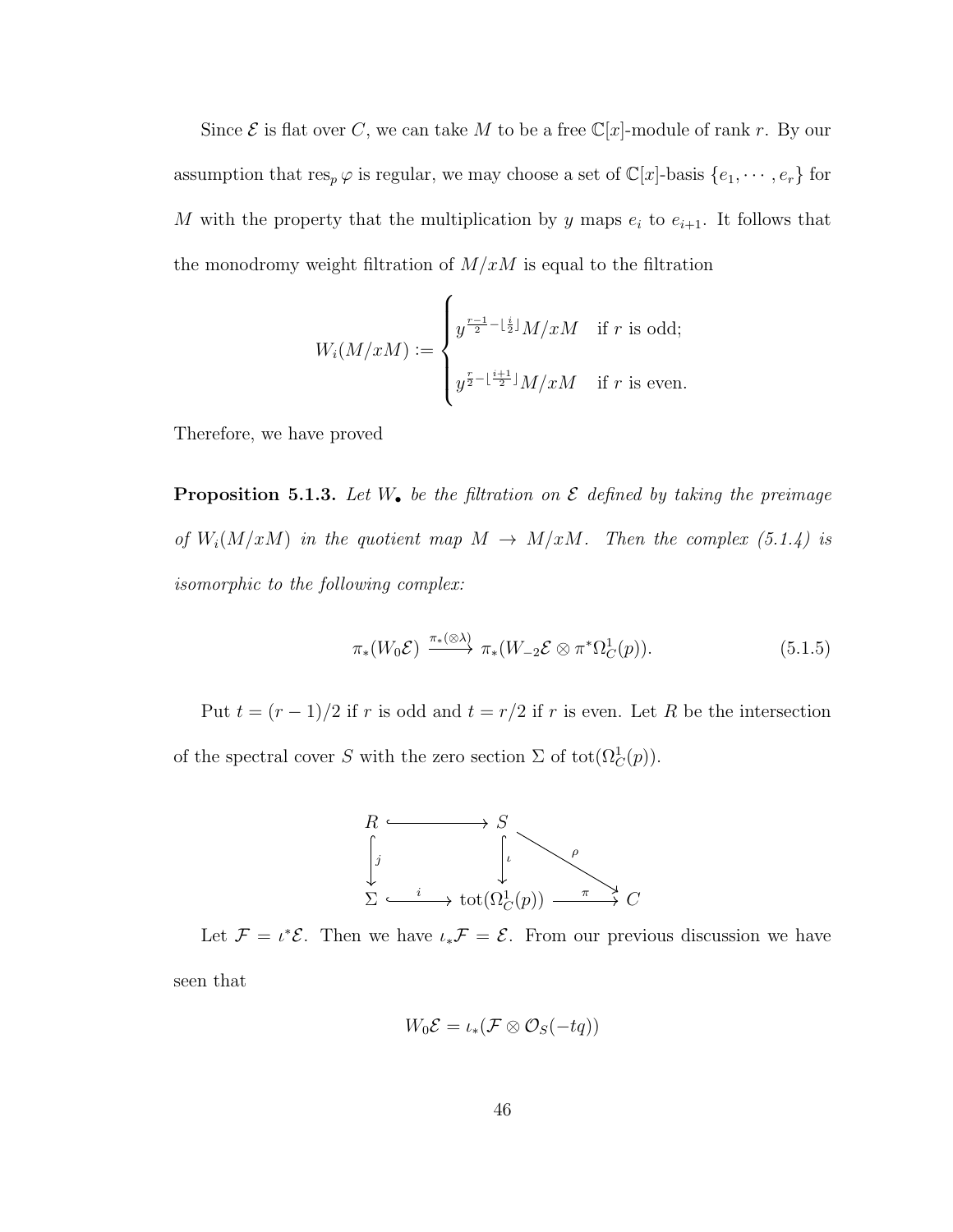and

$$
W_{-2} \mathcal{E} = \iota_*(\mathcal{F} \otimes \mathcal{O}_S(-(t+1)q)).
$$

Since we will use the derived projection formula in the following calculation, we state the formula before we proceed.

**Theorem 5.1.4** (Projection formula). For any  $\mathcal{F}^{\bullet} \in \mathcal{D}^b(X)$  and  $\mathcal{G}^{\bullet} \in \mathcal{D}^b(Y)$ , we have

$$
\mathbb{R} f_! \mathcal{F}^{\bullet} \overset{\mathbb{L}}{\otimes} \mathcal{G}^{\bullet} \simeq \mathbb{R} f_! (\mathcal{F}^{\bullet} \overset{\mathbb{L}}{\otimes} f^* \mathcal{G}^{\bullet}),
$$

where  $f_!$  is the direct image with compact supports functor, i.e.

$$
f_! \mathcal{F}(U) := \{ s \in \Gamma(f^{-1}(U), \mathcal{F}) \text{ such that } f|_{\text{Supp}(s)} : \text{Supp}(s) \to U \text{ is proper } \}.
$$

In the case that f is a closed immersion, we have  $\mathbb{R}f_! = f_*$ . We can now calculate the cohomology of  $(5.1.5)$  as follows:

$$
\mathbb{R}\Gamma\pi_{*}(W_{0}\mathcal{E}\stackrel{\otimes\lambda}{\longrightarrow}W_{-2}\mathcal{E}\otimes\pi^{*}\Omega_{C}^{1}(p))
$$
\n
$$
= \mathbb{R}\Gamma\rho_{*}(\mathcal{F}\otimes\mathcal{O}_{S}(-tq)\stackrel{\otimes\lambda}{\longrightarrow}\mathcal{F}\otimes\mathcal{O}_{S}(-(t+1)q)\otimes\rho^{*}\Omega_{C}^{1}(p))
$$
\n
$$
= \mathbb{R}\Gamma\rho_{*}(\mathcal{F}\stackrel{\mathbb{L}}{\otimes}(\mathcal{O}_{S}(-(t+1)q)\otimes\rho^{*}\Omega_{C}^{1}(p)|_{R})[-1])
$$
\n
$$
= \mathbb{R}\Gamma\pi_{*}(\mathcal{E}\stackrel{\mathbb{L}}{\otimes}\iota_{*}(\mathcal{O}_{S}(-(t+1)q)\otimes\rho^{*}\Omega_{C}^{1}(p)|_{R})[-1])
$$
\n
$$
= \mathbb{R}\Gamma(\pi\circ i)_{*}(i^{*}\mathcal{E}\stackrel{\mathbb{L}}{\otimes}j_{*}(\mathcal{O}_{S}(-(t+1)q)\otimes\rho^{*}\Omega_{C}^{1}(p)|_{R})[-1])
$$
\n
$$
= \mathbb{R}\Gamma(i^{*}\mathcal{E}\stackrel{\mathbb{L}}{\otimes}\omega_{R}[-1]), \qquad (5.1.7)
$$

where in the last step we denote  $j_*(\mathcal{O}_S(-(t+1)q) \otimes \rho^*\Omega_C^1(p)|_R)$  by  $\omega_R$ .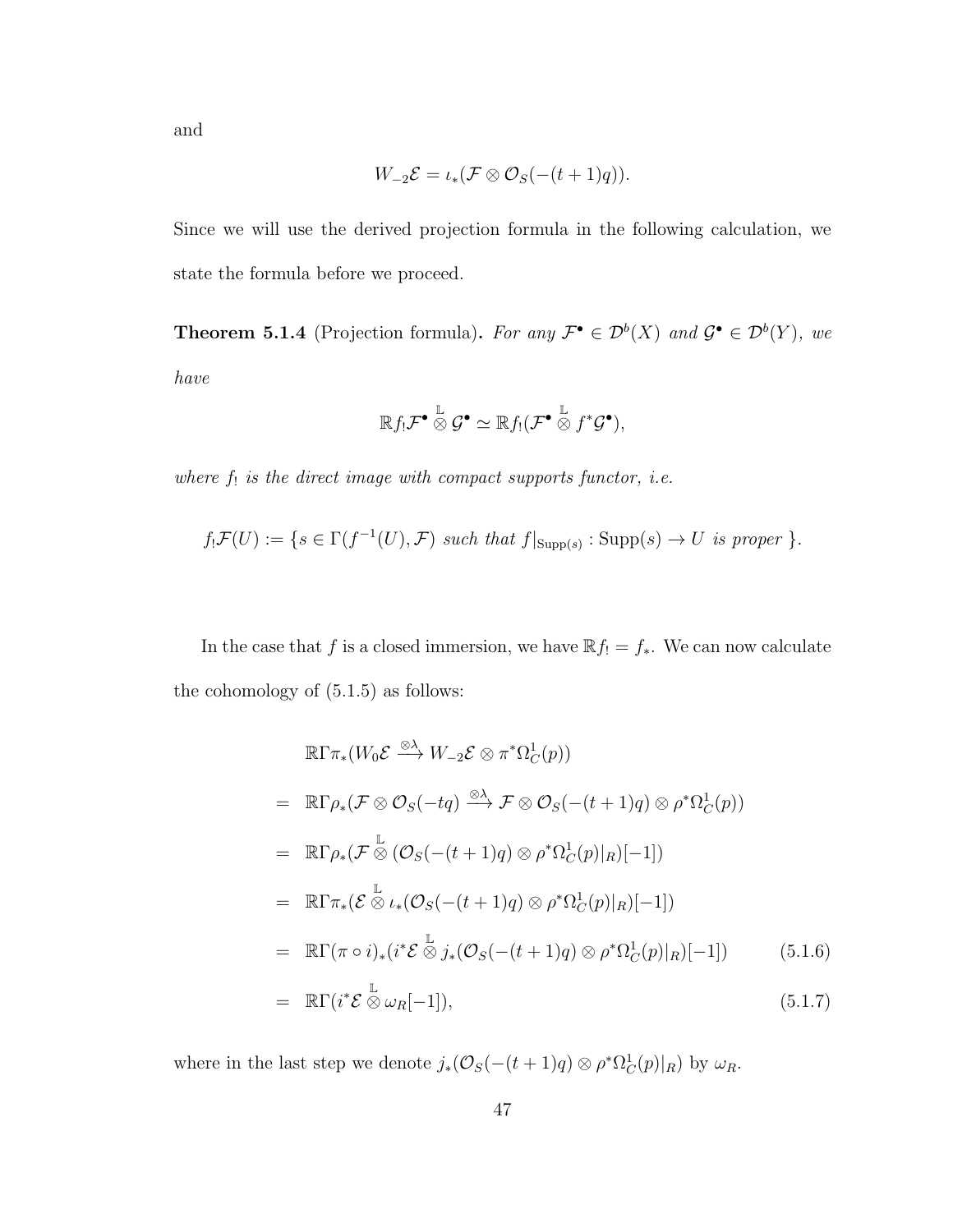Remark 5.1.5. Recall that in Theorem 3.2.1, we showed that the the spectral sheaf of the higher image of a holomorphic Higgs bundle  $(E, \varphi)$  is given by  $\mathbb{R} g_*(i^*\mathcal{E} \overset{\mathbb{L}}{\otimes} \omega_{Z/T^*_Y}[-d])$ . In the special case that  $X = C$  and  $Y = pt$ ,  $f^*T^*_Y$  degenerates to the zero section  $\Sigma$ . We can check that (5.1.6) gives the same result as Theorem 3.2.1. For a meromorphic Higgs bundle on  $C$ ,  $(5.1.6)$  is very similar to  $(3.2.5).$ 

### 5.2 The relative case

#### 5.2.1 The case with no vertical divisors

Suppose now  $f: X \to Y$  is a smooth map from a surface to a curve.  $(\underline{E}, \varphi)$  is a parabolic Higgs bundle with parabolic structure along some horizontal divisor  $D_H = \amalg D_i.$ 

We can apply the root stack construction on X with respect to  $(\underline{E}, D_H)$  to obtain a orbisurface  $\widetilde{X}$  and a map  $\mu : \widetilde{X} \to X$ . Note that since  $D_H$  is horizontal, along each fiber  $X_y = f^{-1}(y)$ ,  $\tilde{X}|_{X_y}$  is equal to the orbicurve of  $X_y$  with respect to the restriction of  $(\underline{E}, D_H)$  to  $X_y$ . This tells us that passage to the root stack does not alter the horizontal differential forms, that is the differential forms that are pullback from  $\Omega_Y^1$ . On the other hand, from Section 2.4 it follows that the differentials in the vertical direction satisfy

$$
\Omega^1_{\widetilde{X}/Y}(\log \widetilde{D_H}) = \mu^*(\Omega^1_{X/Y}(\log D_H)).\tag{5.2.1}
$$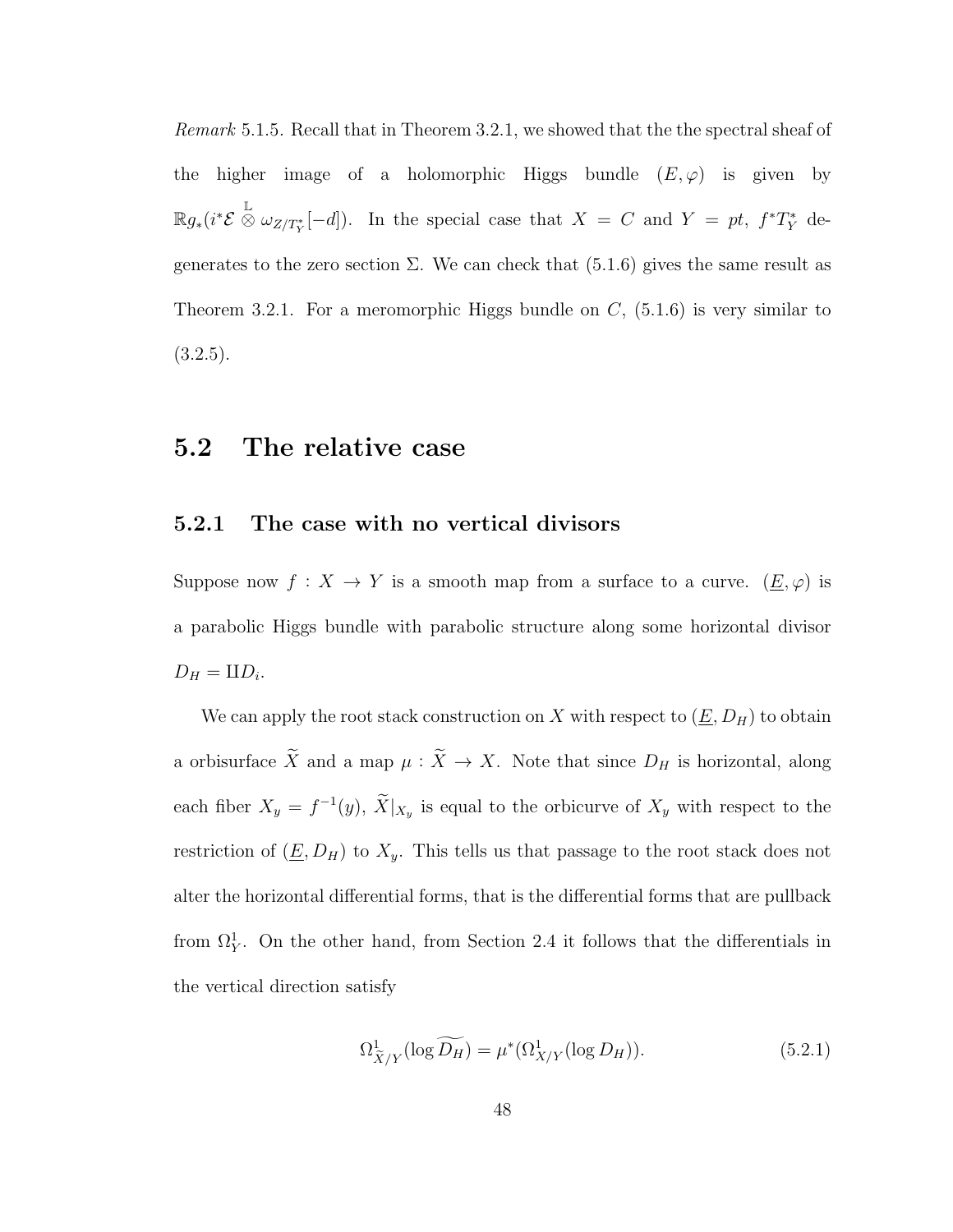Let  $(\widetilde{E},\widetilde{\varphi})$  be the meromorphic Higgs bundle on  $\widetilde{X}$  corresponding to  $(\underline{E},\varphi)$  via the root stack construction. From (5.2.1) and the proof of Lemma 5.1.2, we see that the parabolic  $L^2$  Dolbeault complex for  $(\widetilde{E}, \widetilde{D_H})$  is the pushforward of the parabolic  $L^2$  Dolbeault complex for  $(\underline{E}, D_H)$ :

$$
\text{DOL}_{L^2}^{\text{par}}(X/Y, \underline{E}) = \mu_*(\text{DOL}_{L^2}^{\text{par}}(\widetilde{X}/Y, \widetilde{E})).\tag{5.2.2}
$$

Since  $\mu$  has no higher direct images, (5.2.2) implies that  $DOL_{L^2}^{\text{par}}(X/Y, \underline{E})$  and  $\text{DOL}_{L^2}^{\text{par}}(\widetilde{X}/Y, \widetilde{E})$  will have the same hyperdirect images to Y. Furthermore, we can check that the pushforward of Higgs fields are also equal:

Proposition 5.2.1. The following two short exact sequences of complexes are isomorphic:

(1)  
\n(2)  
\n
$$
\downarrow
$$
\n
$$
DOL_{L^{2}}^{\text{par}}(X/Y, \underline{E})[-1] \otimes f^{\ast}\Omega_{Y}^{1} \qquad \mu_{*}(DOL_{L^{2}}^{\text{par}}(\widetilde{X}/Y, \widetilde{E})[-1] \otimes f^{\ast}\Omega_{Y}^{1})
$$
\n
$$
\downarrow
$$
\n
$$
DOL_{L^{2}}^{\text{par}}(X, \underline{E})/I^{2}(\underline{E})) \qquad \mu_{*}(DOL_{L^{2}}^{\text{par}}(\widetilde{X}, \widetilde{E}))/I^{2}(\widetilde{E}))
$$
\n
$$
\downarrow
$$
\n
$$
DOL_{L^{2}}^{\text{par}}(X/Y, \underline{E}) \qquad \mu_{*}(DOL_{L^{2}}^{\text{par}}(\widetilde{X}/Y, \widetilde{E}))
$$
\n
$$
\downarrow
$$
\n
$$
0
$$

*Proof.* Note that since X is a surface  $I^2(\underline{E}) = I^2(\overline{E}) = 0$ . From Section 4.3 we have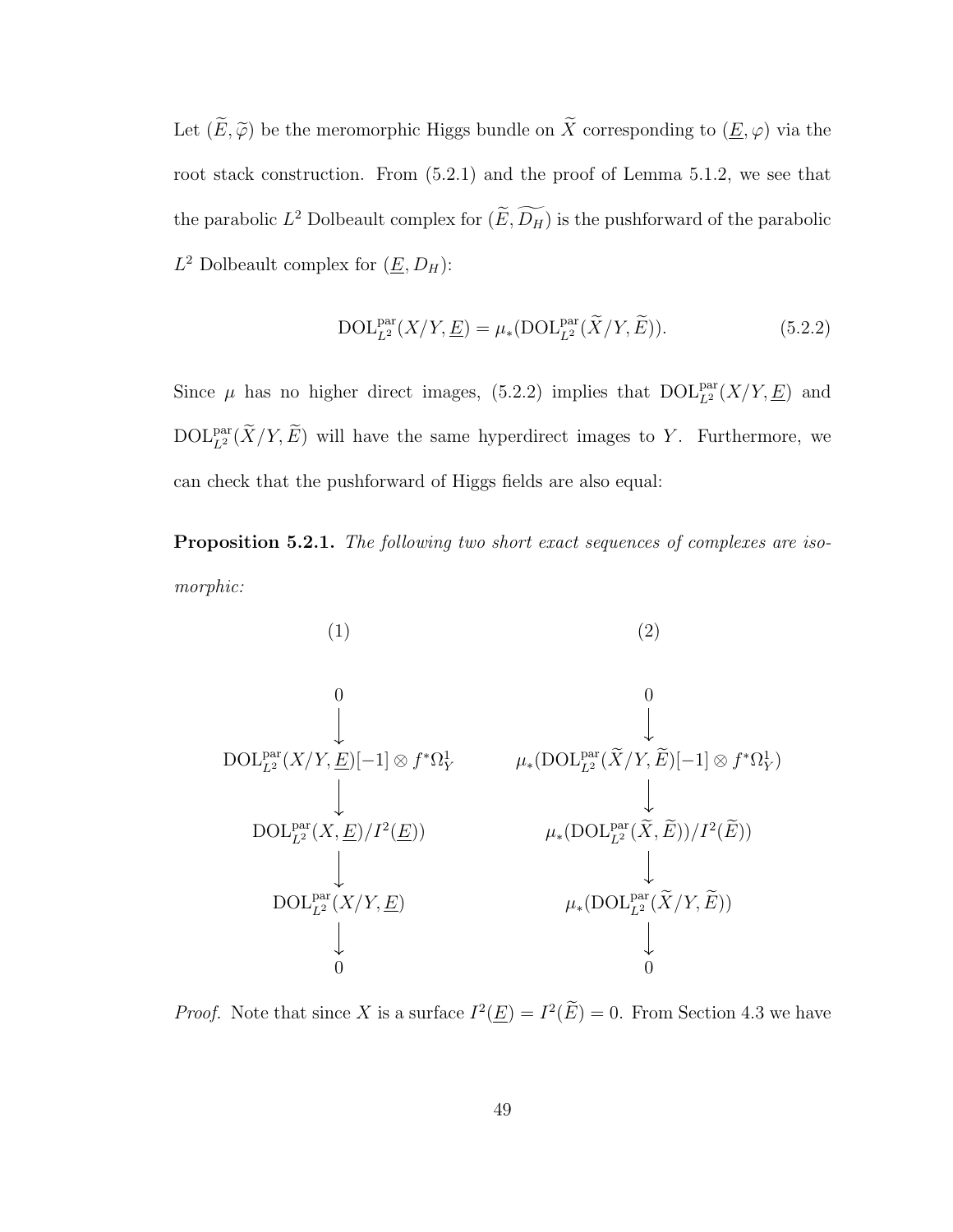seen that

$$
\text{DOL}_{L^2}^{\text{par}}(X, \underline{E}) = \left[\begin{array}{c} W_0(H, \underline{E}) \\ \downarrow \wedge \varphi \\ W_{-2}(H, \underline{E}) \otimes \Omega^1_X(\log D_H) + W_0(H, \underline{E}) \otimes f^* \Omega^1_Y \\ \downarrow \wedge \varphi \\ W_{-2}(H, \underline{E}) \otimes \Omega^2_X(\log D_H) \end{array}\right],
$$

and  $\text{DOL}_{L^2}^{\text{par}}(X,\widetilde{E})$  takes the same form. The claim that (1) and (2) are isomorphic now follows since  $(5.2.2)$  and the proof of Lemma  $(5.1.2)$  give a term by term isomorphism of these complexes while the Higgs fields coincide generically and intertwine the term by term isomorphisms, and so must be equal everywhere.  $\Box$ 

To summarize, we have shown that the higher direct images of the parabolic Higgs bundle  $(\underline{E}, \varphi)$  are equal to the higher direct images of the meromorphic Higgs bundle  $(\widetilde{E}, \widetilde{\varphi})$  on the orbisurface  $\widetilde{X}$ . Next, we shall find the spectral data for the higher direct images using the spectral data of  $(\widetilde{E}, \widetilde{\varphi})$ . For the sake of simplicity, in the following we assume  $(E, \varphi)$  is already a meromorphic Higgs bundle along  $D_H$  and thus suppress those cumbersome tilde notations.

It is crucial to note that the monodromy weight filtration  $W(H, E)$  is irrelevant to the component of the Higgs field  $\varphi$  with respect to the horizontal differentials. We can extend globally the formula  $(5.16)$  which is valid along each fiber of f to X. As in (3.2.2), let Z be the pullback of  $T_Y^*$  by f. Put  $\rho = \pi_X \circ \iota$ , and we consider the following diagram: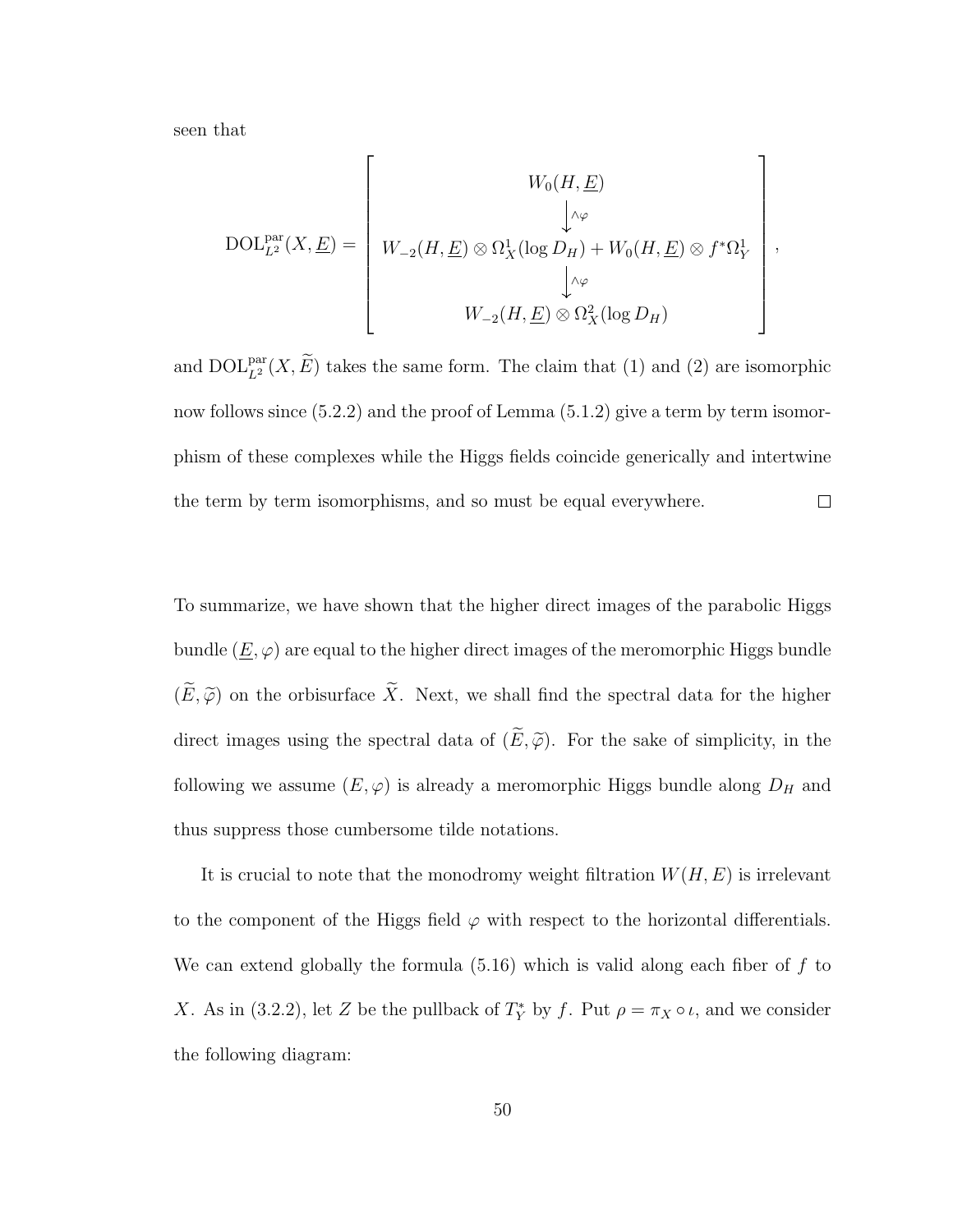

Let  $\overline{\varphi}: E \to E \otimes \Omega^1_{X/Y}(\log D_H)$  be the relative Higgs field induced from  $\varphi$ . In the following, we assume that the restriction of the  $\Omega^1_{X/Y}(\log D_H)$ -valued Higgs bundle  $(E, \overline{\varphi})$  to each fiber  $X_y$  has a smooth spectral curve.

**Theorem 5.2.2.** Suppose that the meromorphic Higgs bundle  $(E, \varphi)$  has nilpotent residues along a horizontal divisor  $D_H$  and the residue along each divisor component of  $D_H$  is regular, i.e. it has only one Jordan block. Let B be the preimage of  $D_H$  in the zero section of  $\text{tot}(\Omega_X^1(\log D_H))$ . Denote the rank of E by r and put  $t = \lfloor r/2 \rfloor$ . Then the spectral sheaf of the *i*-th higher direct image of  $(E, \varphi)$  is given by

$$
\mathbb{R}^i g_*(i^* \mathcal{E} \overset{\mathbb{L}}{\otimes} \omega_R[-1]),\tag{5.2.4}
$$

where  $\omega_R = j_*(\mathcal{O}_S(-(t+1)B) \otimes \rho^*\Omega^1_{X/Y}(\log D)|_R)$ .

Proof. This follows directly from the calculation in Section 5.1 of the cohomology of parabolic Higgs bundles along each fiber of  $f$ .  $\Box$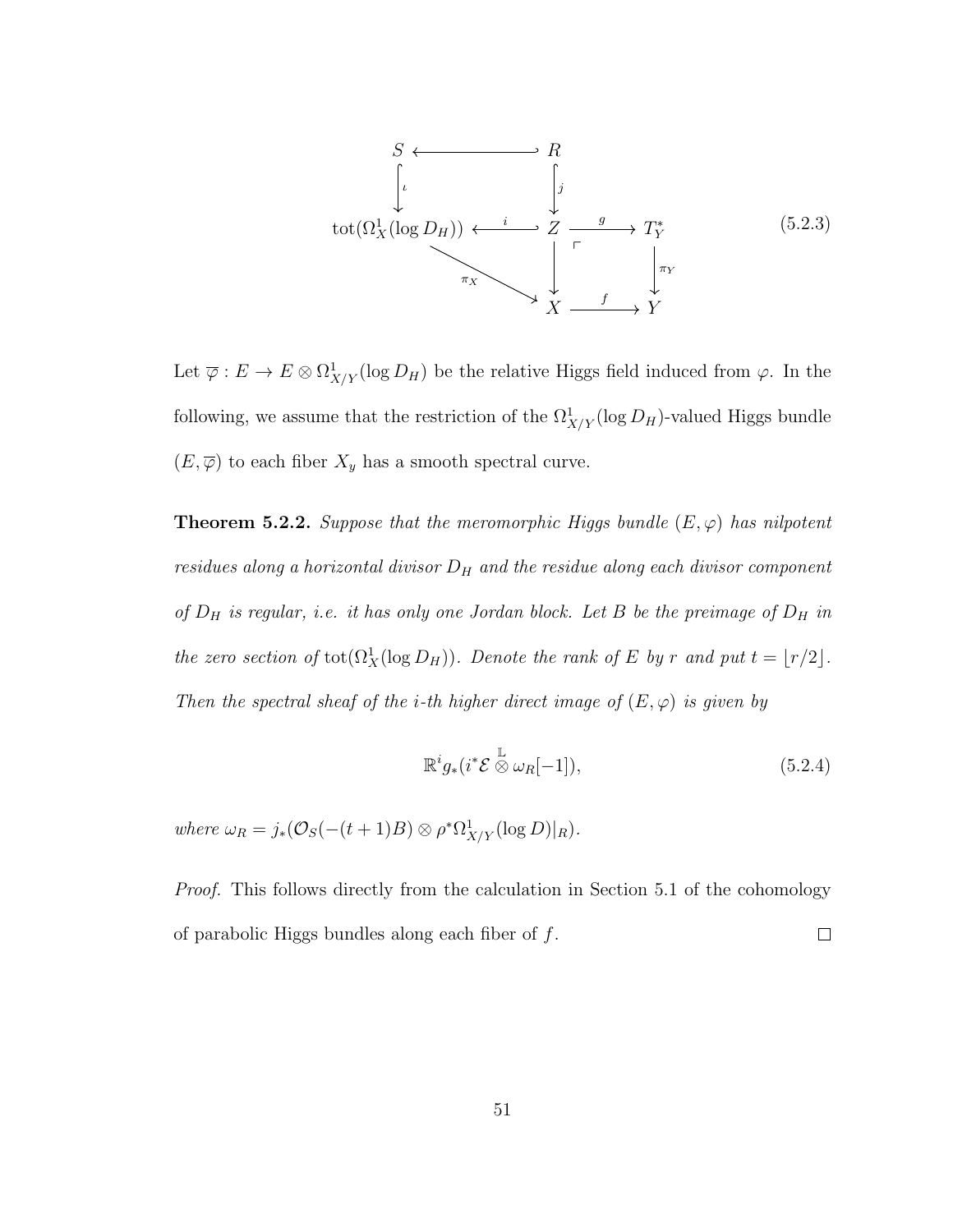#### 5.2.2 The general case

In this section, we consider the situation where we have both type of divisors:  $D = D_V + D_H.$ 

Given a parabolic Higgs bundle  $(\underline{E}, \varphi)$  with parabolic structure along D, applying the root stack construction along the horizontal divisor  $D_H$ , we again obtain a meromorphic Higgs bundle  $(\underline{\widetilde{E}}, \widetilde{\varphi})$  on the orbisurface  $\widetilde{X}$  with logarithmic poles along  $\widetilde{D_H}$ . In addition,  $(\underline{\widetilde{E}}, \widetilde{\varphi})$  has a parabolic structure along  $\widetilde{D_V}$ , which is induced from the original parabolic Higgs bundle  $(\underline{E}, \varphi)$ . Thus at each parabolic level  $\beta$ along  $\widetilde{D_V}$ , we have a meromorphic Higgs bundle  $(\widetilde{E}_{\beta}, \widetilde{\varphi})$  on  $\widetilde{X}$  with a logarithmic Higgs field  $\widetilde{\varphi}: E_{\beta} \to E_{\beta} \otimes \Omega_{\widetilde{\beta}}^1$  $\frac{1}{\tilde{X}}(\log D).$ 

Note that the spectral sheaf for  $(\underline{\widetilde{E}}, \widetilde{\varphi})$  is parabolic, that is to say, the usual spectral sheaf for  $(\widetilde{E}_{\beta}, \widetilde{\varphi})$  at each parabolic level  $\beta$  forms a filtration of sheaves:  $\widetilde{\mathcal{E}}_{\beta} \subseteq$  $\mathcal{E}_{\beta'}$  if  $\beta \leq \beta'$ . Furthermore, all these  $\mathcal{E}$  have the same support in tot $(\Omega^1_{\tilde{X}}(\log \tilde{D}))$ .

In the following, we will again assume that we work with the Higgs bundle after the root stack construction. Hence, we are given a meromorphic Higgs bundle  $(\underline{E}, \varphi)$  on X with parabolic structure along a vertical divisor  $D_V$  and the Higgs field  $\varphi: E_\beta \to E_\beta \otimes \Omega^1_X(\log D)$ . Let S be the spectral cover of  $E_\beta$  for all  $\beta$  and Z be the pullback of  $\text{tot}(\Omega_Y^1(\log Q))$  by f.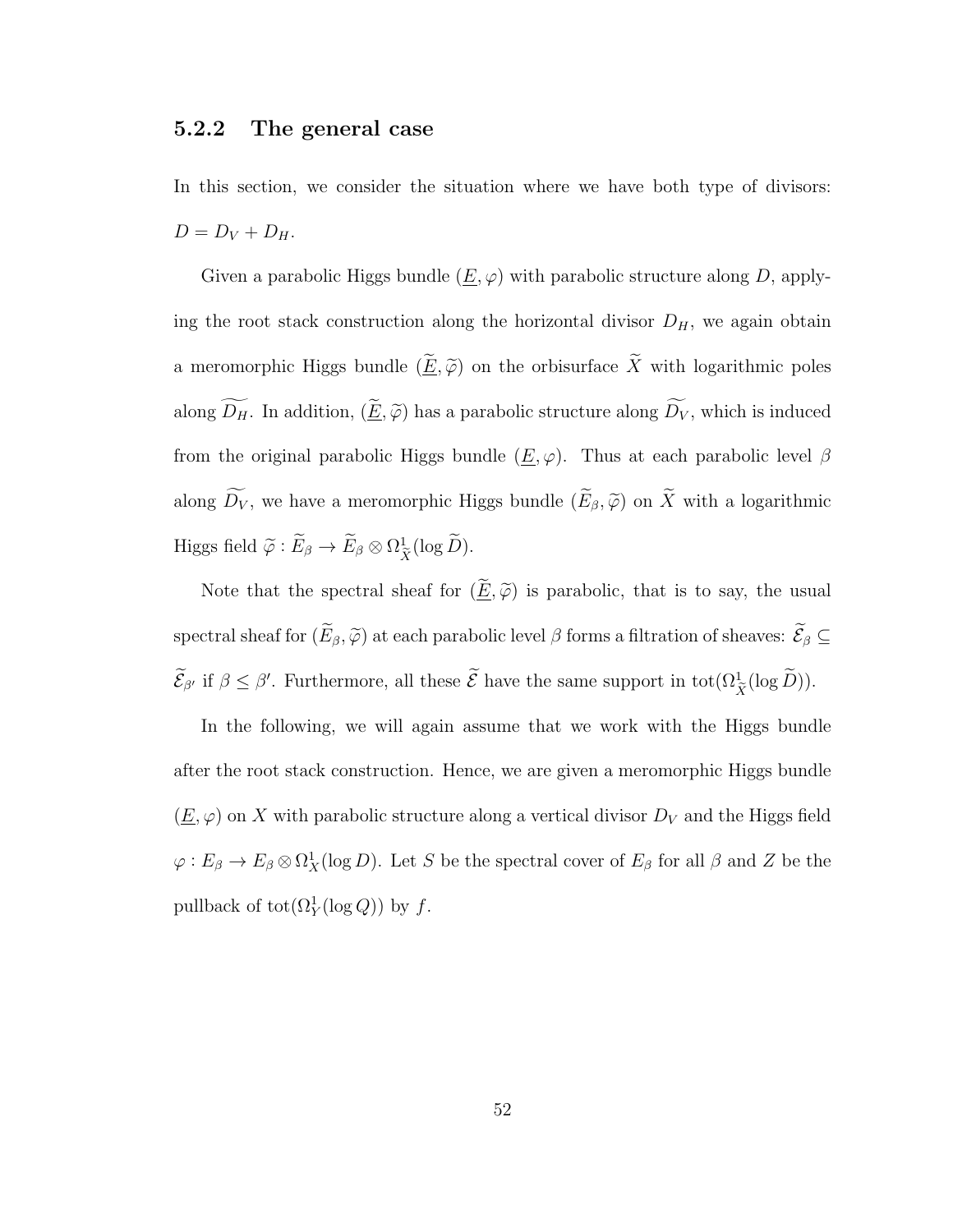

Under the same assumption as Theorem 5.2.2, we obtain the following result.

**Theorem 5.2.3.** Assume that the residue on  $E_\beta$  along each horizontal divisor component is regular. Let  $B \subset \text{tot}(\Omega_X^1(\log D))$  be the preimage of  $D_H$  in the zero section of tot( $\Omega^1_X(\log D)$ ). Then the spectral sheaf of the *i*-th higher direct image of  $(\underline{E}, \varphi)$ is the parabolic sheaf formed by

$$
\mathbb{R}^i g_*(i^* \mathcal{E}_{\alpha(a)} \overset{\mathbb{L}}{\otimes} \omega_R[-1]), \qquad (5.2.6)
$$

where  $\omega_R = j_*(\mathcal{O}_S(-(t+1)B) \otimes \rho^*\Omega^1_{X/Y}(\log D)|_R)$  and for each real number a,  $\alpha(a)$ is the parabolic weight by using weight a along all divisor components of  $D_V$ .

Proof. This follows directly from our previous discussion and Theorem 4.3.2.  $\Box$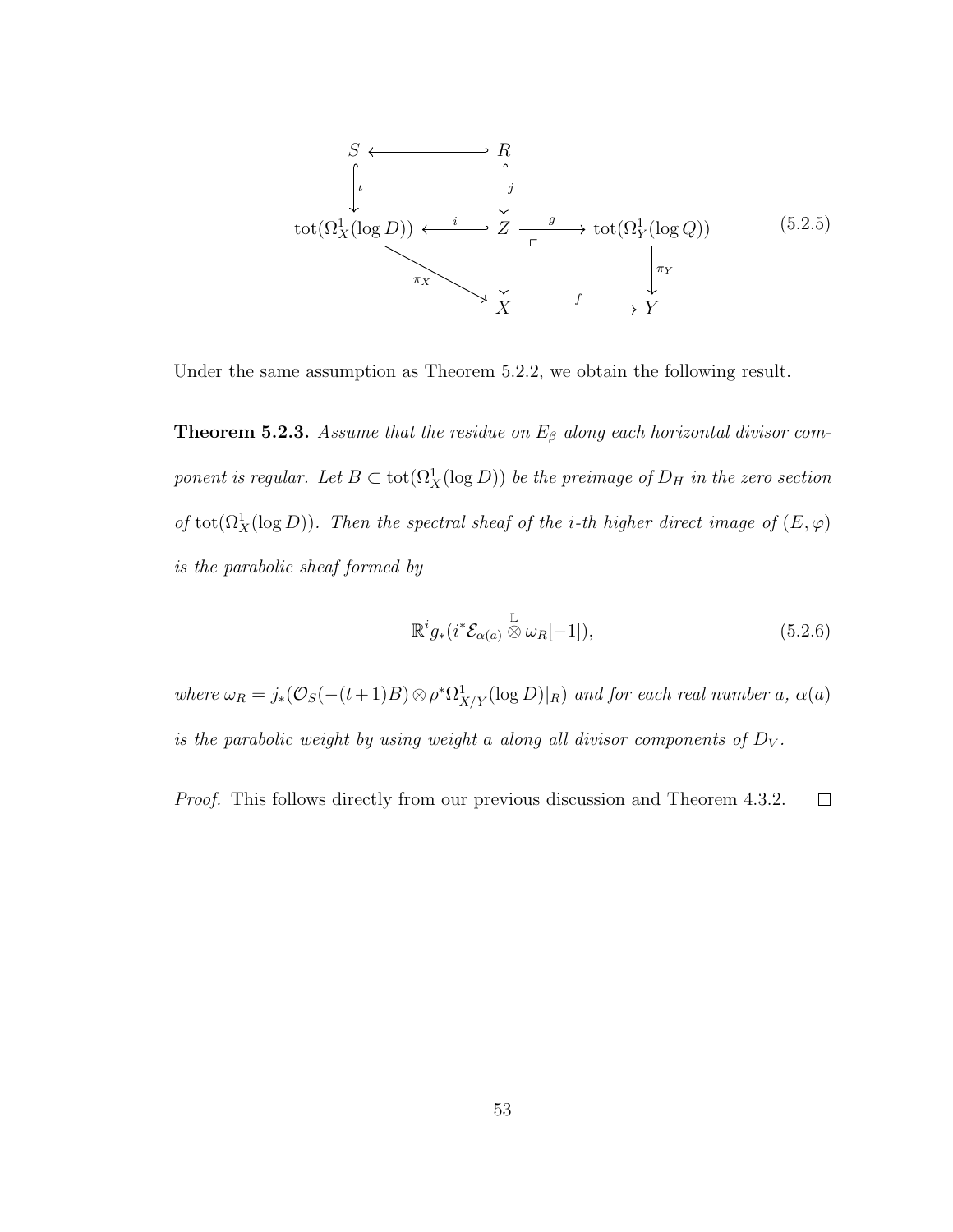# Bibliography

- [1] I. Biswas. Parabolic bundles as orbifold bundles. Duke Math. J. 88(2), (1997), 305–325.
- [2] N. Borne. Fibrés paraboliques et champ des recines. Int. Math. Res. Not. IMRN 16, (2007), 38.
- [3] K. Corlette Flat G-bundles with canonical metrics. J. Differential Geom., 28:361–382, 1988.
- [4] W.-y. Chuang, D. Diaconescu, R. Donagi, T. Pantev. Parabolic Refined Invariants and Macdonald Polynomials. Commun. Math. Phys. 335
- [5] D. Diaconescu, R. Donagi, T. Pantev. BPS states, torus links and wild character varieties. arXiv: 1704.07412v1 [hep-th] 24 Apr 2017.
- [6] R. Donagi, E. Markman. Spectral covers, algebraically completely integrable, Hamiltonian systems, and moduli of bundles. In "Integrable systems and quantum groups (Montecatini Terme, 1993)", pages 1–119. Springer, Berlin, 1996.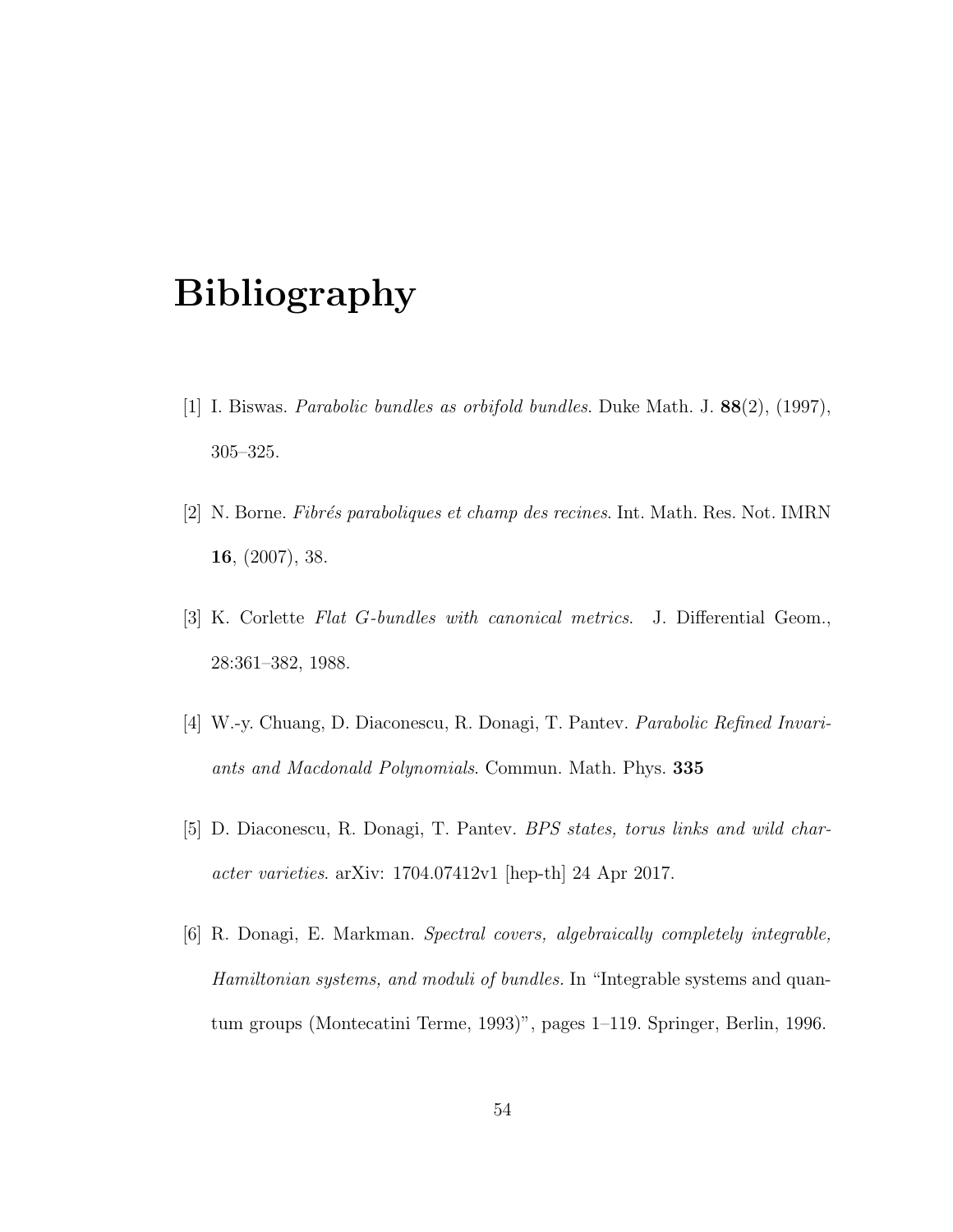- [7] R. Donagi, T. Pantev, C. Simpson. Direct images in non Abelian Hodge theory. arXiv: 1612.06388v1 [math.AG] 19 Dec 2016. (2015), 1323–1379.
- [8] P. Griffiths. Periods of integrals on algebraic manifolds. I. Amer. J. Math. 90, (1968), 568–626.
- [9] M. Groechenig. Hilbert schemes as moduli of Higgs bundles and local systems. Int. Math. Res. Notices. arXiv: 1206.5516.
- [10] N. Hitchin. The self-duality equations on a Riemann surface. Proc. London Math. Soc. 55, (1987), 59–126.
- [11] N. Hitchin. Stable bundles and integrable systems. Duke Math. J. 54, (1987), 91–114.
- [12] M. Maruyama, K. Yokogawa. Moduli of parabolic stable sheaves. Math. Ann.  $293(1)$ ,  $(1992)$ , 77-99.
- [13] T. Mochizuki. Kobayashi-Hitchin correspondence for tame harmonic bundles and an application. Astérisque,  $309$ :viii $+117$ , 2006.
- [14] T. Mochizuki. Asymptotic behaviour of tame harmonic bundles and an application to pure twistor D-modules. I. Mem. Amer. Math. Soc.,  $185(869)$ :xii+324, 2007.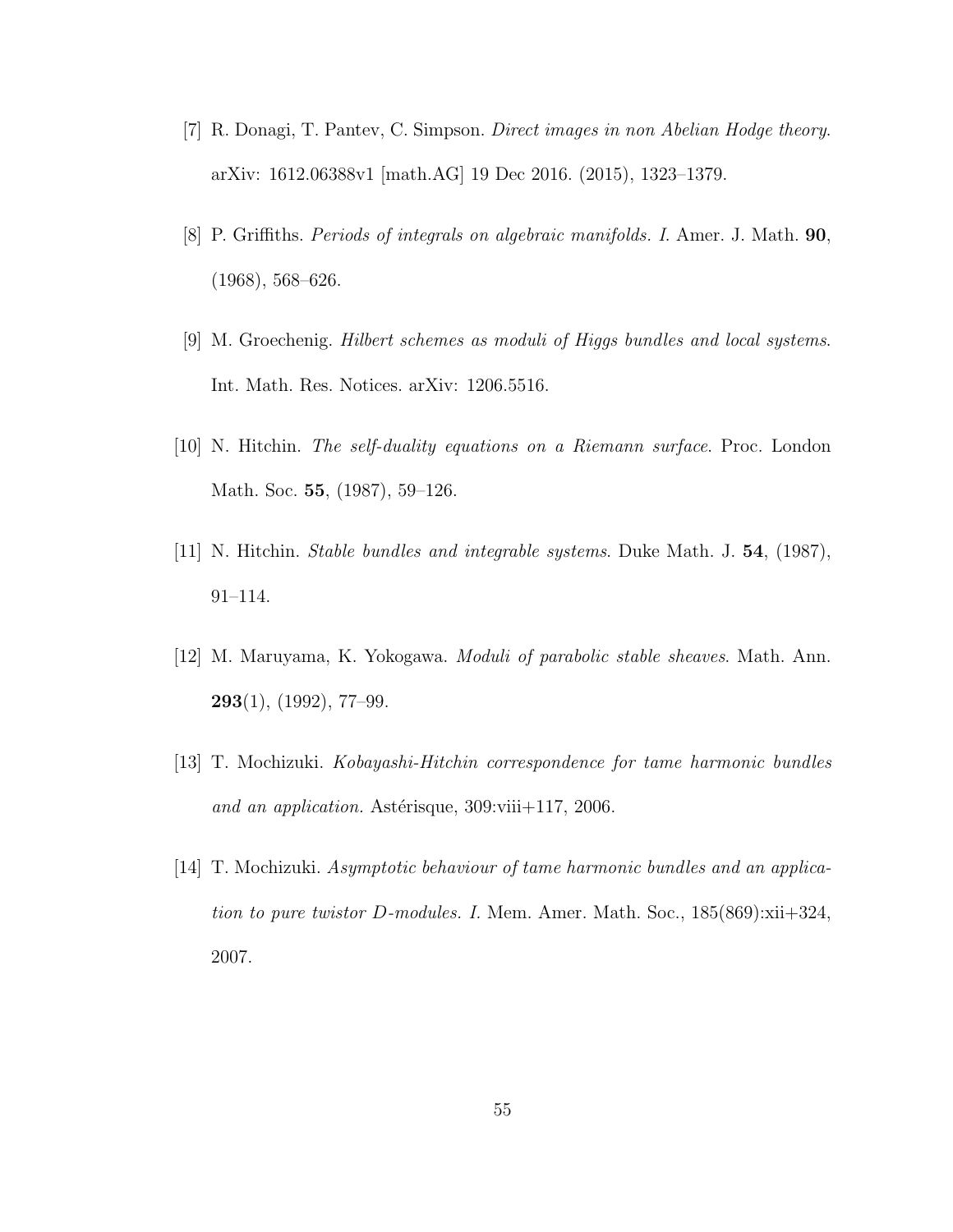- [15] T. Mochizuki. Asymptotic behaviour of tame harmonic bundles and an application to pure twistor D-modules. II. Mem. Amer. Math. Soc.,  $185(870)$ : $xii+565$ , 2007.
- [16] T. Mochizuki. Kobayashi-Hitchin correspondence for tame harmonic bundles. II. Geom. Topol., 13(1):359–455, 2009.
- [17] S. Mukai. Fourier functor and its application to the moduli of bundles on an abelian variety. Algebraic Geometry, Sendai, 1985, Adv. Stud. Pure Math., vol. 10, North-Holland, Amsterdam, (1987), 515–550.
- [18] B. Nasatyr, B. Steer. Orbifold Riemann surfaces and the Yang-Mills-Higgs equations. Ann. Scuola. Norm. Sup. Pisa CI. Sci. (4) 22(4), (1995), 595–643.
- [19] C. Sabbah. *Polarizable twistor*  $\mathcal{D}\text{-modules}$ . ASTÉRISQUE **300** (2005).
- [20] C. Simpson. Higgs bundles on noncompact curves. J.A.M.S. 3 (1990), 713–770.
- [21] C. Simpson. Some families of local systems over smooth projective varieties. Annals of Math. 138 (1993), 337–425.
- [22] C. Simpson. The ubiquity of variations of Hodge structure. Proc. of Symposia in Pure Math. 53, A.M.S., (1991), 329–348.
- [23] C. Simpson. Higgs bundles and local systems. Publ. Math. I.H.E.S. 75 (1992), 5–95.